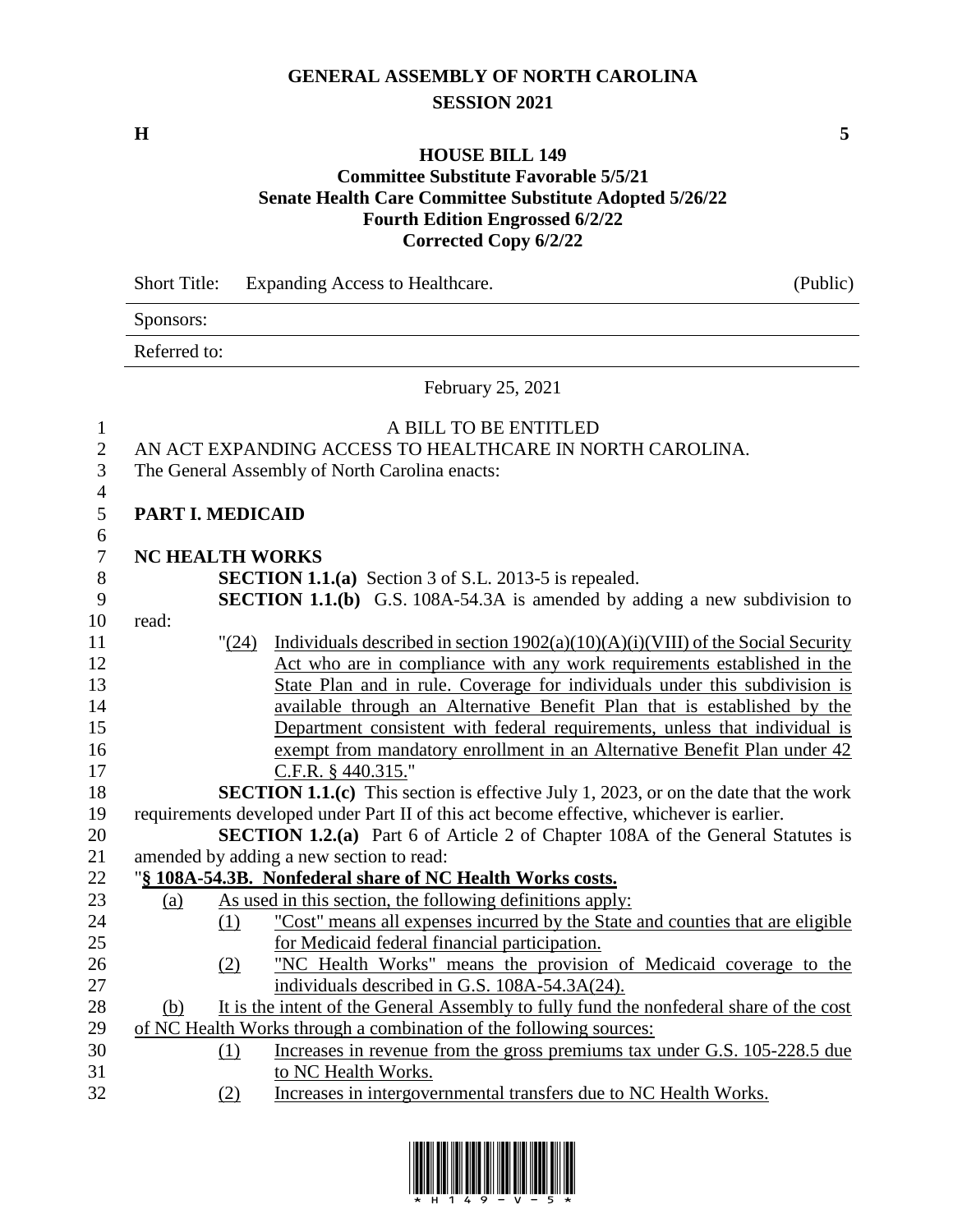|                    | <b>General Assembly Of North Carolina</b>                                                         | <b>Session 2021</b> |
|--------------------|---------------------------------------------------------------------------------------------------|---------------------|
| (3)                | Excluding any State retention, the hospital health advancement assessment                         |                     |
|                    | under Part 3 of Article 7B of Chapter 108A of the General Statutes.                               |                     |
| $\left(4\right)$   | Savings to the State attributable to NC Health Works that correspond to State                     |                     |
|                    | General Fund budget reductions to other State programs.                                           |                     |
| (c)                | By October 1 of each year, beginning in 2024, the Department shall submit a report                |                     |
|                    |                                                                                                   |                     |
|                    | to the Joint Legislative Oversight Committee on Medicaid and NC Health Choice, the Office of      |                     |
|                    | State Budget and Management, and the Fiscal Research Division containing all of the following     |                     |
|                    | information with supporting calculations:                                                         |                     |
| (1)                | The total nonfederal share of the cost of NC Health Works for the preceding                       |                     |
|                    | State fiscal year and the total funding available from the sources described in                   |                     |
|                    | subsection (b) of this section.                                                                   |                     |
| (2)                | The projected total nonfederal share of the cost of NC Health Works for the                       |                     |
|                    | current State fiscal year and the total projected funding available from the                      |                     |
|                    | sources described in subsection (b) of this section.                                              |                     |
|                    | The Department shall submit detailed data supporting these calculations to the Fiscal             |                     |
| Research Division. |                                                                                                   |                     |
| (d)                | If, for any fiscal year, the nonfederal share of the cost of NC Health Works cannot be            |                     |
|                    | fully funded through the sources described in subsection (b) of this section, then Medicaid       |                     |
|                    | coverage for the individuals described in G.S. 108A-54.3A(24) shall be discontinued as            |                     |
|                    | expeditiously as possible. Upon a determination by the Secretary that the nonfederal share of the |                     |
|                    | cost of NC Health Works exceeds the funding from the sources described in subsection (b) of       |                     |
|                    | this section, the Secretary shall promptly do all of the following:                               |                     |
| (1)                | Notify the Joint Legislative Oversight Committee on Medicaid and NC Health                        |                     |
|                    | Choice, the Office of State Budget and Management, and the Fiscal Research                        |                     |
|                    | Division of the determination and post this notice on the Department's                            |                     |
|                    | website. The notice must include the proposed effective date of the                               |                     |
|                    | discontinuation of coverage.                                                                      |                     |
| (2)                | Submit all documents to the Centers for Medicare and Medicaid Services                            |                     |
|                    | necessary to discontinue Medicaid coverage for the individuals described in                       |                     |
|                    | G.S. 108A-54.3A(24).                                                                              |                     |
|                    | "§ 108A-54.3C. NC Health Works federal financial participation.                                   |                     |
|                    | If the federal medical assistance percentage for Medicaid coverage provided to the                |                     |
|                    | individuals described in G.S. 108A-54.3A(24) falls below ninety percent (90%), then Medicaid      |                     |
|                    | coverage for these individuals shall be discontinued as expeditiously as possible but no earlier  |                     |
|                    |                                                                                                   |                     |
|                    | than the date the lower federal medical assistance percentage takes effect. Upon receipt of       |                     |
|                    | information indicating that the federal medical assistance percentage will be lower than ninety   |                     |
|                    | percent (90%), the Secretary shall promptly do all of the following:                              |                     |
| (1)                | Notify the Joint Legislative Oversight Committee on Medicaid and NC Health                        |                     |
|                    | Choice, the Office of State Budget and Management, and the Fiscal Research                        |                     |
|                    | Division of the determination and post this notice on the Department's                            |                     |
|                    | website. The notice must include the proposed effective date of the                               |                     |
|                    | discontinuation of coverage.                                                                      |                     |
| (2)                | Submit all documents to the Centers for Medicare and Medicaid Services                            |                     |
|                    | necessary to discontinue Medicaid coverage for the individuals described in                       |                     |
|                    | G.S. $108A-54.3A(24)$ ."                                                                          |                     |
|                    | <b>SECTION 1.2.(b)</b> This section is effective July 1, 2023, or on the date that the work       |                     |
|                    | requirements developed under Part II of this act become effective, whichever is earlier.          |                     |
|                    |                                                                                                   |                     |
|                    | <b>ARPA TEMPORARY SAVINGS FUND</b>                                                                |                     |
|                    | <b>SECTION 1.3.</b> The ARPA Temporary Savings Fund is established as a nonreverting              |                     |

special fund in the Department of Health and Human Services, Division of Health Benefits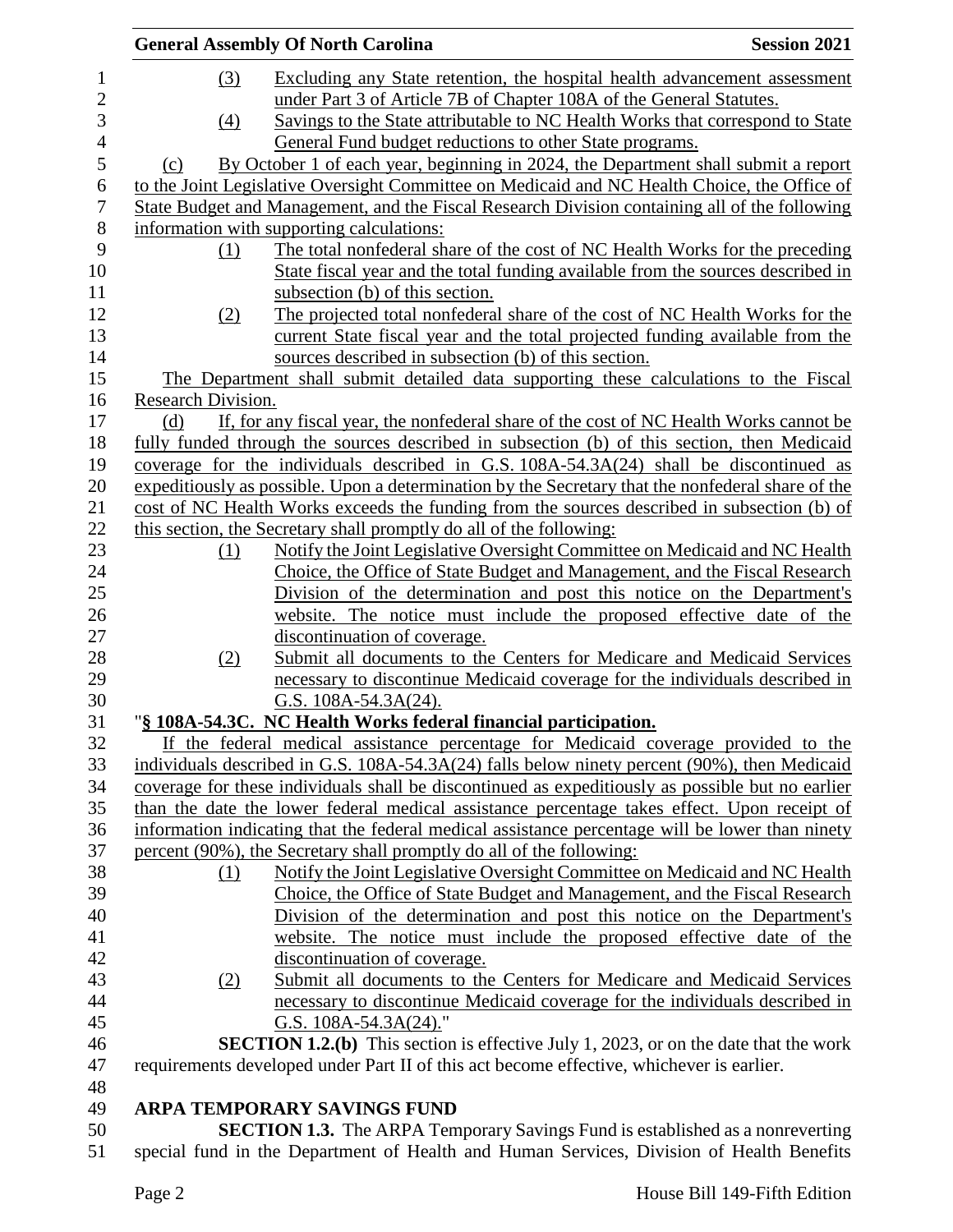(DHB). The ARPA Temporary Savings Fund shall consist of any savings realized by DHB as a result of federal receipts arising from the enhanced federal medical assistance percentage (FMAP) available to the State under section 9814 of the American Rescue Plan Act of 2021, P.L. 117-2 (ARPA). Upon receipt by DHB of any federal receipts arising from that enhanced FMAP, DHB is directed to deposit the savings associated with those receipts into the ARPA Temporary Savings Fund. Funds in the ARPA Temporary Savings Fund may be allocated or expended only upon an act of appropriation by the General Assembly.

# **HOSPITAL HEALTH ADVANCEMENT ASSESSMENTS**

 **SECTION 1.5.(a)** Each hospital licensed in North Carolina, except for critical access hospitals and State-owned and State-operated hospitals, is subject to an assessment of forty-four thousandths percent (0.044%) of its hospital costs, as defined in G.S. 108A-145.3, for the State fiscal quarter beginning October 1, 2022. This hospital assessment shall be imposed by the Department of Health and Human Services in accordance with the procedures for hospital assessments under Part 1 of Article 7B of Chapter 108A of the General Statutes. From the proceeds of this assessment, the Department of Health and Human Services shall use the sum of two million dollars (\$2,000,000), and all corresponding matching federal funds, to reimburse county departments of social services for additional costs incurred by the county in preparation to implement Section 1.1 of this act.

 **SECTION 1.5.(b)** Subsection (a) of this section becomes effective October 1, 2022, and expires December 31, 2022.

 **SECTION 1.5.(c)** Each hospital licensed in North Carolina, except for critical access hospitals and State-owned and State-operated hospitals, is subject to an assessment of five hundred thirty-nine thousandths percent (0.539%) of its hospital costs, as defined in G.S. 108A-145.3, for the State fiscal quarter beginning January 1, 2023, and the State fiscal quarter beginning April 1, 2023. This hospital assessment shall be imposed by the Department of Health and Human Services (DHHS) in accordance with the procedures for hospital assessments under Part 1 of Article 7B of Chapter 108A of the General Statutes. From the proceeds of this assessment, DHHS shall use the sum of two million dollars (\$2,000,000) per applicable quarter, and all corresponding matching federal funds, to reimburse county departments of social services for additional costs incurred by the county to implement Section 1.1 of this act.

 **SECTION 1.5.(d)** Subsection (c) of this section becomes effective on the effective date of the Medicaid coverage described in Section 1.1 of this act and expires June 30, 2023. If the effective date occurs after March 31, 2023, then no assessment shall be imposed for the State fiscal quarter beginning January 1, 2023, and no payments shall be made to the county departments of social services for that quarter. If the effective date occurs after June 30, 2023, then no assessment shall be imposed under subsection (c) of this section, and no payments shall be made to the county departments of social services under subsection (c) of this section.

- 
- **SECTION 1.6.(a)** G.S. 108A-145.3 reads as rewritten:

### "**§ 108A-145.3. Definitions.**

The following definitions apply in this Article:

 … (4a) Consumer Price Index. – The most recent Consumer Price Index for All Urban Consumers for the South Region published by the Bureau of Labor Statistics of the United States Department of Labor available on March 1 of the previous State fiscal year. … (12b) Newly eligible individual. – As defined in 42 C.F.R. § 433.204. (12c) Nonfederal share for newly eligible individuals. – One minus the percentage specified in 42 U.S.C. § 1396d(y)(1), expressed as a decimal.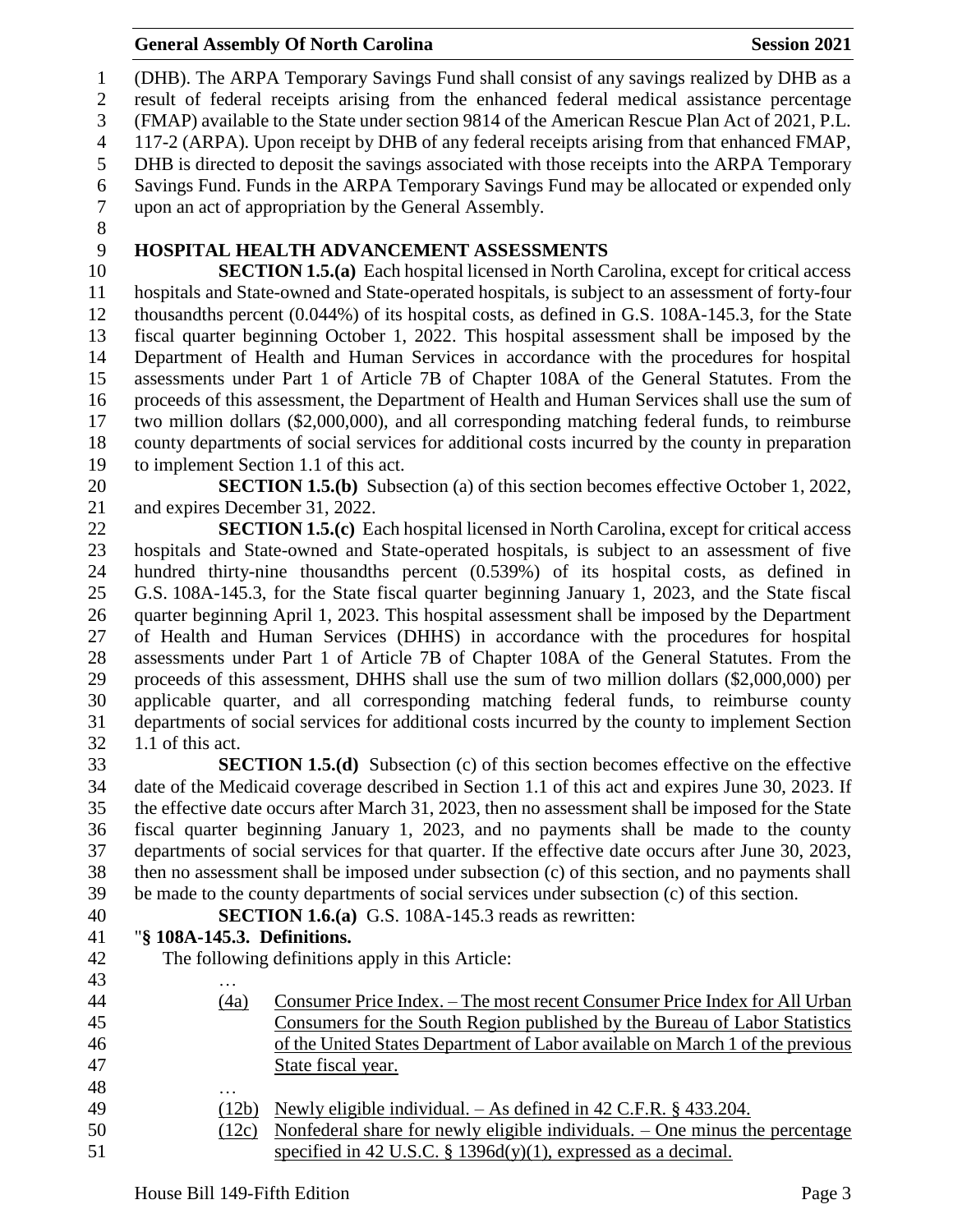| <b>General Assembly Of North Carolina</b>                                                          | <b>Session 2021</b> |
|----------------------------------------------------------------------------------------------------|---------------------|
|                                                                                                    |                     |
| <b>SECTION 1.6.(b)</b> Article 7B of Chapter 108A of the General Statutes, as enacted              |                     |
| by Section 2 of S.L. 2021-61, is amended by adding a new Part to read:                             |                     |
| "Part 3. Hospital Health Advancement Assessment.                                                   |                     |
| "§ 108A-147.1. Hospital health advancement assessment.                                             |                     |
| The hospital health advancement assessment imposed under this Part shall apply to<br>(a)           |                     |
| all hospitals licensed in North Carolina, except that all of the following hospitals are exempt:   |                     |
| Critical access hospitals.<br>(1)                                                                  |                     |
| State-owned and State-operated hospitals.<br>(2)                                                   |                     |
| The hospital health advancement assessment shall be assessed as a percentage of each<br>(b)        |                     |
| nonexempt hospital's hospital costs. The assessment percentage shall be calculated quarterly by    |                     |
| the Department of Health and Human Services in accordance with this Part. The percentage for       |                     |
| each quarter shall equal the hospital health advancement assessment collection amount under        |                     |
| G.S. 108A-147.3 divided by the total hospital costs for all nonexempt hospitals holding a license  |                     |
| on the first day of the assessment quarter.                                                        |                     |
| "§ 108A-147.3. Hospital health advancement assessment collection amount.                           |                     |
| The hospital health advancement assessment collection amount is an amount of money that            |                     |
| is calculated by adding all of the following:                                                      |                     |
| The service cost component under G.S. 108A-147.5.<br>(1)                                           |                     |
| The administration component under G.S. 108A-147.7.<br>(2)                                         |                     |
| The State retention component under G.S. 108A-147.9.<br>(3)                                        |                     |
| "§ 108A-147.5. Service cost component.                                                             |                     |
| The service cost component is an amount of money that is the net service expenditures              |                     |
| calculated under this section multiplied by the nonfederal share for newly eligible individuals.   |                     |
| Net service expenditures are calculated from the data reported to CMS on Form CMS-64 for the       |                     |
| preceding quarter. Net service expenditures are the service expenditures attributable to newly     |                     |
| eligible individuals after subtracting each of the following:                                      |                     |
| The rebates attributable to newly eligible individuals.<br>(1)                                     |                     |
| The expenditures under the graduate medical education methodology in the<br>(2)                    |                     |
| Medicaid State Plan that are attributable to newly eligible individuals.                           |                     |
| "§ 108A-147.7. Administration component.                                                           |                     |
| The administration component is an amount of money that consists of a State<br>(a)                 |                     |
| administration subcomponent and a county administration subcomponent.                              |                     |
| The State administration subcomponent is three million three hundred thousand<br>(b)               |                     |
| dollars (\$3,300,000) for each quarter of the 2023-2024 State fiscal year. For each subsequent     |                     |
| State fiscal year, the State administration subcomponent shall be increased over the prior year's  |                     |
| quarterly amount by the Consumer Price Index.                                                      |                     |
| The county administration subcomponent is two million dollars (\$2,000,000) for each<br>(c)        |                     |
| quarter of the 2023-2024 State fiscal year, three million seven hundred thousand dollars           |                     |
| (\$3,700,000) for each quarter of the 2024-2025 State fiscal year, and three million nine hundred  |                     |
| thousand dollars (\$3,900,000) for each quarter of the 2025-2026 State fiscal year. For each State |                     |
| fiscal year after the 2025-2026 State fiscal year, the county administration subcomponent shall    |                     |
| be increased over the prior year's quarterly amount by the Consumer Price Index.                   |                     |
| The administration component is calculated by adding together the State<br>(d)                     |                     |
| administration subcomponent and the county administration subcomponent.                            |                     |
| "§ 108A-147.9. State retention component.                                                          |                     |
| The State retention component is thirty-seven million five hundred thousand dollars                |                     |
| (\$37,500,000) for each quarter of the 2023-2024 State fiscal year. For each subsequent State      |                     |
| fiscal year, the State retention component shall be increased over the prior year's quarterly      |                     |
| amount by the market basket percentage.                                                            |                     |
| "§ 108A-147.11. Use of funds.                                                                      |                     |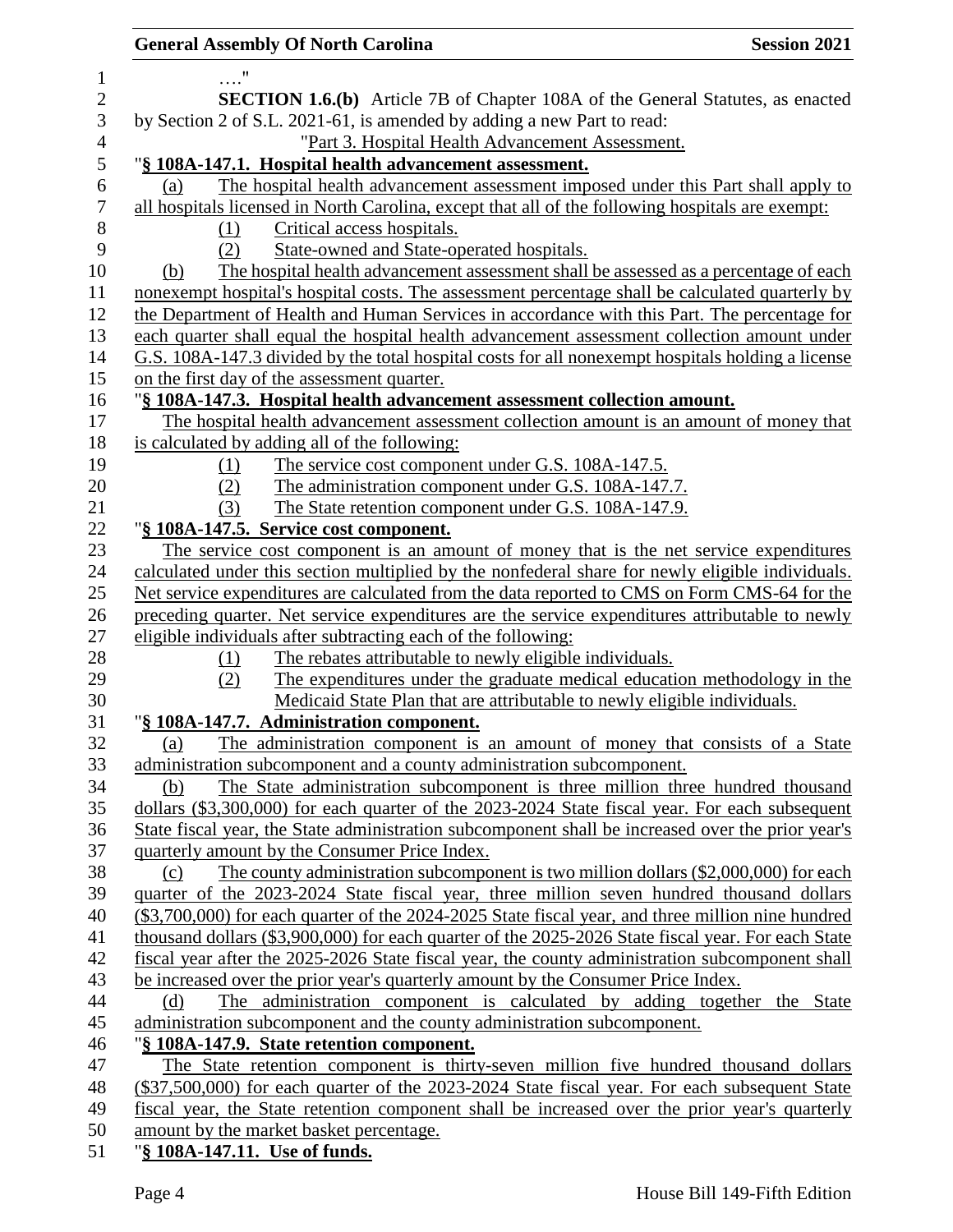The Department shall use the proceeds of the hospital health advancement assessment that are attributable to the county administration subcomponent of the administration component in G.S. 108A-147.7, and all corresponding matching federal funds, to reimburse county departments of social services for additional costs incurred by the county in determining eligibility for newly eligible individuals." **SECTION 1.6.(c)** Notwithstanding G.S. 108A-147.1, as enacted in subsection (b) of this section, for the assessment quarter beginning July 1, 2023, the hospital health advancement assessment shall be five hundred fifty-five thousandths percent (0.555%) of total hospital costs for all hospitals that are not exempt from the hospital health advancement assessment. **SECTION 1.6.(d)** Notwithstanding G.S. 108A-147.1, as enacted in subsection (b) of this section, for the assessment quarter beginning October 1, 2023, the Department of Health and Human Services shall determine the hospital health advancement assessment percentage by, first, either increasing or reducing the hospital health advancement assessment collection amount under G.S. 108A-147.3 by the reconciliation component under subsection (e) of this section and then dividing by the total hospital costs of all hospitals that are not exempt from the hospital health advancement assessment. **SECTION 1.6.(e)** The reconciliation component is a positive or a negative number that results from subtracting ninety-three million eight hundred twenty-four thousand dollars (\$93,824,000) from the actual amount of the service cost component under G.S. 108A-147.5 for the assessment quarter beginning July 1, 2023. If the reconciliation component is a positive number, then the hospital health advancement assessment collection amount shall be increased by the reconciliation component in accordance with this section. If the reconciliation component is a negative number, then the hospital health advancement assessment collection amount shall be reduced by the reconciliation component in accordance with this section. **SECTION 1.6.(f)** This section becomes effective July 1, 2023. **SECTION 1.7.(a)** G.S. 108A-145.3(16) reads as rewritten: "(16) Paid capitation. – The total amount of the capitation payments made by the Department to all prepaid health plans for a particular rating group (i) attributable to the base capitation rate in the applicable Medicaid managed 30 care capitation rate certification and certification, (ii) not attributable to newly eligible individuals, and (iii) adjusted by the Department as a result of retroactively implementing any base capitation rate adjustment that is approved by CMS or allowed under Part 438 of Subchapter C of Chapter IV of Title 42 of the Code of Federal Regulations." **SECTION 1.7.(b)** G.S. 108A-146.9(a) reads as rewritten: "(a) The fee-for-service component is an amount of money that is a portion of all the Medicaid fee-for-service payments made to acute care hospitals during the previous data collection period for claims with a date of service on or after July 1, 2021. 2021, excluding claims attributable to newly eligible individuals. The fee-for-service component consists of a subcomponent pertaining to claims for which there is no third-party coverage and a subcomponent pertaining to claims for which there is third-party coverage." **SECTION 1.7.(c)** G.S. 108A-146.12 reads as rewritten: "**§ 108A-146.12. Postpartum coverage component.** (a) The postpartum coverage component is twelve million five hundred thousand dollars (\$12,500,000) for each quarter of the 2021-2022 State fiscal year. (b) The postpartum coverage component is four million five hundred thousand dollars (\$4,500,000) for each quarter of the 2023-2024 State fiscal year. For each subsequent State fiscal year, the postpartum coverage component shall be increased over the prior year's quarterly amount by the Medicare Economic Index." **SECTION 1.7.(d)** G.S. 108A-146.13(a)(2) reads as rewritten: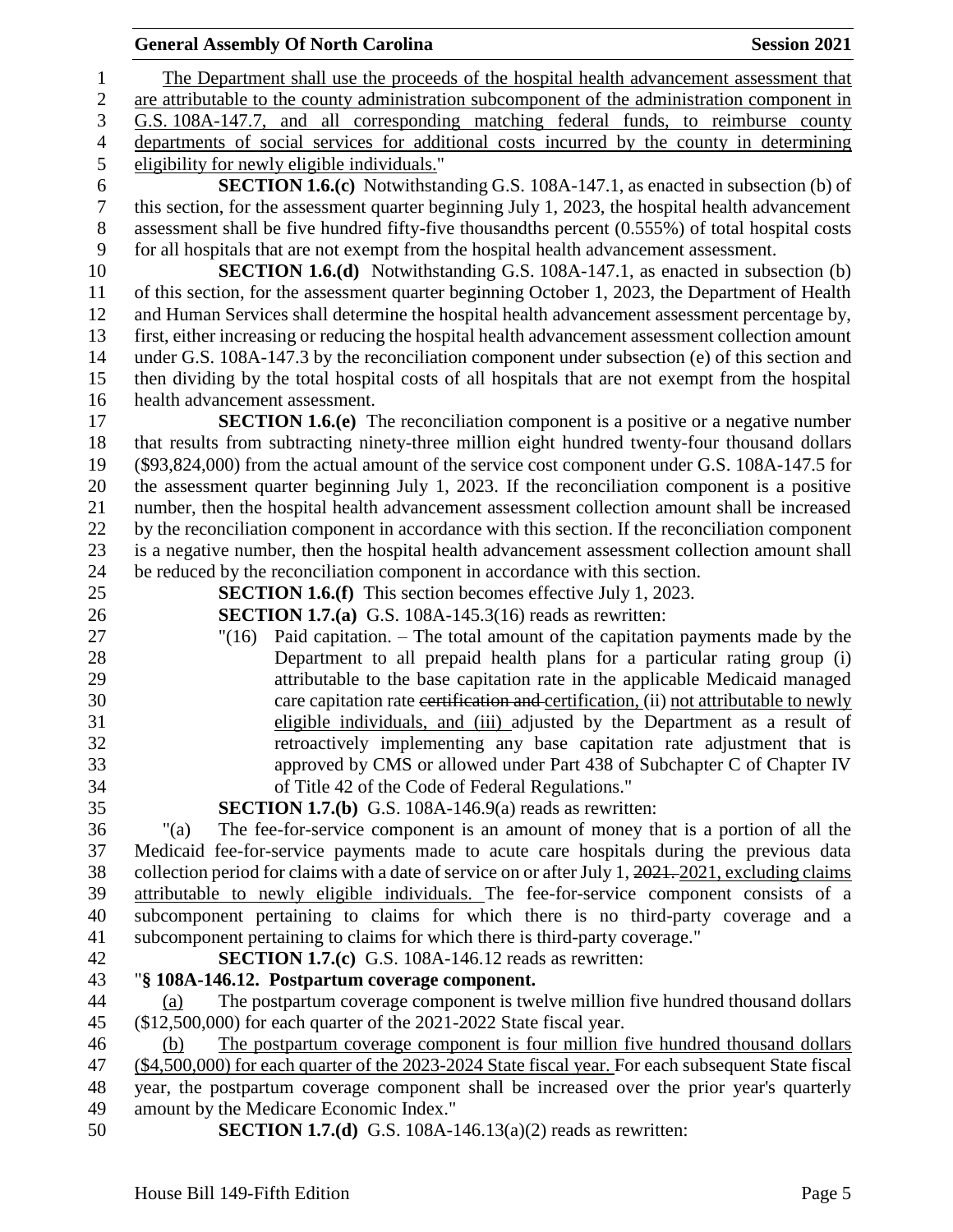|                                  | <b>General Assembly Of North Carolina</b><br><b>Session 2021</b>                                                                                                               |  |  |  |  |
|----------------------------------|--------------------------------------------------------------------------------------------------------------------------------------------------------------------------------|--|--|--|--|
| $\mathbf{1}$<br>$\boldsymbol{2}$ | "(2)<br>The postpartum subcomponent applies to the assessments under this Part only<br>during the period of April 1, 2022, through March 31, 2027, and is two million          |  |  |  |  |
| 3                                | nine hundred sixty-two thousand five hundred dollars (\$2,962,500) for each                                                                                                    |  |  |  |  |
| $\overline{4}$                   | quarter of the 2021-2022 State fiscal year. For each quarter of the 2023-2024                                                                                                  |  |  |  |  |
| 5                                | State fiscal year, the postpartum subcomponent is one million sixty-five                                                                                                       |  |  |  |  |
| 6                                | thousand dollars (\$1,065,000). For each subsequent State fiscal year, the                                                                                                     |  |  |  |  |
| $\boldsymbol{7}$                 | postpartum subcomponent shall be increased over the prior year's quarterly                                                                                                     |  |  |  |  |
| $8\,$                            | amount by the Medicare Economic Index."                                                                                                                                        |  |  |  |  |
| 9                                | <b>SECTION 1.7.(e)</b> Section 9D.13A(e) of S.L. 2021-180 is repealed.                                                                                                         |  |  |  |  |
| 10                               | <b>SECTION 1.7.(f)</b> Section 9D.14 of S.L. 2021-180 is repealed.                                                                                                             |  |  |  |  |
| 11                               | <b>SECTION 1.7.(g)</b> This section becomes effective July 1, 2023.                                                                                                            |  |  |  |  |
| 12                               | <b>SECTION 1.8.</b> It is the intent of the General Assembly to consult with stakeholders                                                                                      |  |  |  |  |
| 13                               | and the Division of Health Benefits of the Department of Health and Human Services prior to its                                                                                |  |  |  |  |
| 14                               | 2023 Regular Session in order to consider any necessary refinements to the hospital health                                                                                     |  |  |  |  |
| 15                               | advancement assessment enacted by Section 1.6 of this act.                                                                                                                     |  |  |  |  |
| 16                               |                                                                                                                                                                                |  |  |  |  |
| 17<br>18                         | HEALTHCARE ACCESS AND STABILIZATION PROGRAM                                                                                                                                    |  |  |  |  |
| 19                               | <b>SECTION 1.10.(a)</b> The Department of Health and Human Services (DHHS) shall<br>consult with stakeholders to develop a submission to the Centers for Medicare and Medicaid |  |  |  |  |
| 20                               | Services (CMS) to request approval for increased Medicaid reimbursements to hospitals. The                                                                                     |  |  |  |  |
| 21                               | nonfederal share of the requested increased Medicaid reimbursements shall be funded entirely                                                                                   |  |  |  |  |
| 22                               | from increased hospital assessment receipts. The submission shall request the highest increase in                                                                              |  |  |  |  |
| 23                               | reimbursement to hospitals that can be funded entirely through increased hospital assessment                                                                                   |  |  |  |  |
| 24                               | receipts that are in addition to the receipts for NC Health Works resulting from the approach                                                                                  |  |  |  |  |
| 25                               | taken in the Hospital Health Advancement Assessment in this Part.                                                                                                              |  |  |  |  |
| 26                               | <b>SECTION 1.10.(b)</b> DHHS shall submit the request developed under subsection (a)                                                                                           |  |  |  |  |
| 27                               | of this section to CMS no later than October 1, 2022. If CMS does not approve the initial                                                                                      |  |  |  |  |
| 28                               | submission, DHHS shall continue to work with stakeholders to develop a submission that meets                                                                                   |  |  |  |  |
| 29                               | requirements for approval by CMS. In the event of an approval by CMS, the increased Medicaid                                                                                   |  |  |  |  |
| 30                               | reimbursement to hospitals shall not be effective until the enactment by the General Assembly                                                                                  |  |  |  |  |
| 31                               | of legislation that increases the hospital assessment to entirely fund the nonfederal share of the                                                                             |  |  |  |  |
| 32                               | increased reimbursements to hospitals.                                                                                                                                         |  |  |  |  |
| 33                               | <b>SECTION 1.10.(c)</b> No later than February 1, 2023, DHHS shall submit a report to                                                                                          |  |  |  |  |
| 34                               | the Joint Legislative Oversight Committee on Medicaid and NC Health Choice and the Fiscal                                                                                      |  |  |  |  |
| 35                               | Research Division with all of the following information:                                                                                                                       |  |  |  |  |
| 36                               | A copy of the submission to CMS made in accordance with subsection (a) of<br>(1)                                                                                               |  |  |  |  |
| 37                               | this section.                                                                                                                                                                  |  |  |  |  |
| 38                               | (2)<br>A description of the status of the approval of the submission.                                                                                                          |  |  |  |  |
| 39                               | Proposed legislative language authorizing the increase in the hospital<br>(3)                                                                                                  |  |  |  |  |
| 40                               | assessment necessary to effectuate the increased reimbursement to hospitals.                                                                                                   |  |  |  |  |
| 41                               | If DHHS receives approval from CMS of any submission under this section after                                                                                                  |  |  |  |  |
| 42                               | submitting this report, DHHS shall notify the Joint Legislative Oversight Committee on Medicaid                                                                                |  |  |  |  |
| 43                               | and NC Health Choice and the Fiscal Research Division of that approval within 14 days of                                                                                       |  |  |  |  |
| 44                               | receipt. Within 30 days of receipt of that approval, DHHS shall update and resubmit the report                                                                                 |  |  |  |  |
| 45                               | required by this subsection.                                                                                                                                                   |  |  |  |  |
| 46                               |                                                                                                                                                                                |  |  |  |  |
| 47                               | PART II. WORK REQUIREMENTS FOR CERTAIN NC HEALTH WORKS                                                                                                                         |  |  |  |  |
| 48                               | <b>BENEFICIARIES</b>                                                                                                                                                           |  |  |  |  |
| 49                               |                                                                                                                                                                                |  |  |  |  |
| 50<br>51                         | ESTABLISH WORK REQUIREMENTS FOR CERTAIN NC HEALTH WORKS<br><b>BENEFICIARIES</b>                                                                                                |  |  |  |  |
|                                  |                                                                                                                                                                                |  |  |  |  |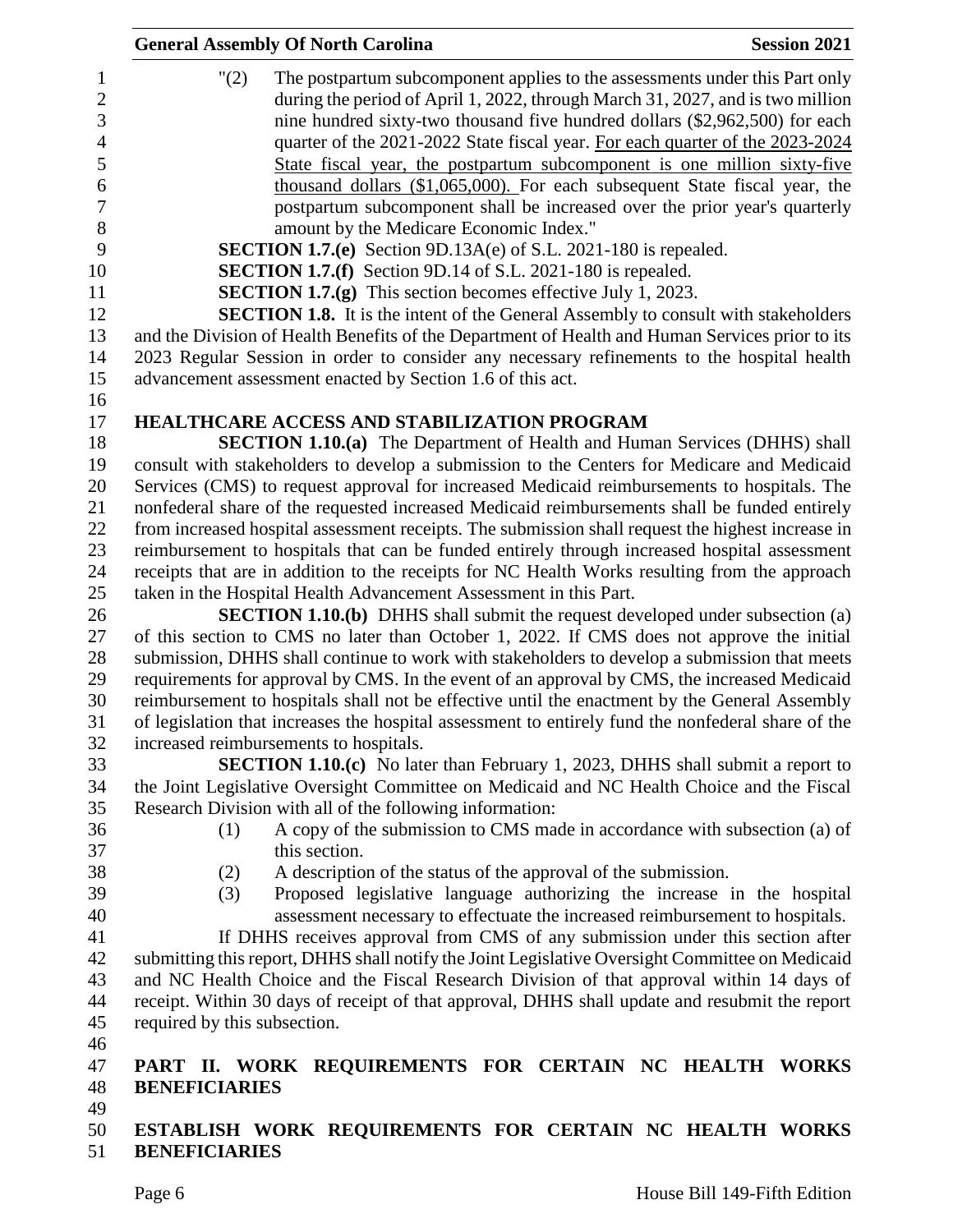| $\mathbf{1}$        |                                                                                                                                                                                            | <b>SECTION 2.(a)</b> It is the intent of the General Assembly that certain individuals                  |  |  |  |  |
|---------------------|--------------------------------------------------------------------------------------------------------------------------------------------------------------------------------------------|---------------------------------------------------------------------------------------------------------|--|--|--|--|
| $\overline{c}$<br>3 | eligible for Medicaid under G.S. 108A-54.3A(24), as enacted by Section 1.1 of this act, shall be                                                                                           |                                                                                                         |  |  |  |  |
| $\overline{4}$      | subject to work requirements as a contingency to participation in NC Health Works. To this end,                                                                                            |                                                                                                         |  |  |  |  |
| 5                   | the Department of Health and Human Services (DHHS) shall develop work requirements as a<br>contingency to participation in NC Health Works that are aligned with the work requirements for |                                                                                                         |  |  |  |  |
| $\boldsymbol{6}$    |                                                                                                                                                                                            | Able-Bodied Adults Without Dependents (ABAWDs) policy under the Supplemental Nutrition                  |  |  |  |  |
| $\tau$              |                                                                                                                                                                                            | Assistance Program. All recipients qualifying under G.S. 108A-54.3A(24) shall be subject to the         |  |  |  |  |
| $\,8\,$             |                                                                                                                                                                                            | work requirements, except that only the following individuals shall be exempt from the                  |  |  |  |  |
| 9                   | requirements:                                                                                                                                                                              |                                                                                                         |  |  |  |  |
| 10<br>11            | (1)                                                                                                                                                                                        | Individuals who have been certified as unfit for employment for physical or<br>mental health reasons.   |  |  |  |  |
| 12                  | (2)                                                                                                                                                                                        | Individuals with a physical, intellectual, or developmental disability that                             |  |  |  |  |
| 13                  |                                                                                                                                                                                            | significantly impairs the individual's ability to perform one or more activities                        |  |  |  |  |
| 14                  |                                                                                                                                                                                            | of daily living.                                                                                        |  |  |  |  |
| 15                  | (3)                                                                                                                                                                                        | Individuals actively participating in a substance abuse treatment and                                   |  |  |  |  |
| 16                  |                                                                                                                                                                                            | rehabilitation program.                                                                                 |  |  |  |  |
| 17                  | (4)                                                                                                                                                                                        | Individuals who are the parent or caretaker of a dependent child under 1 year                           |  |  |  |  |
| 18                  |                                                                                                                                                                                            | of age.                                                                                                 |  |  |  |  |
| 19                  | (5)                                                                                                                                                                                        | Individuals who are a parent or caretaker that provides care for a dependent                            |  |  |  |  |
| 20                  |                                                                                                                                                                                            | child with a serious medical condition or disability, to be defined by DHHS.                            |  |  |  |  |
| 21                  | (6)                                                                                                                                                                                        | Individuals who are receiving unemployment compensation and complying                                   |  |  |  |  |
| 22                  |                                                                                                                                                                                            | with the work requirements that are part of the federal-State unemployment                              |  |  |  |  |
| 23                  |                                                                                                                                                                                            | compensation system.                                                                                    |  |  |  |  |
| 24                  | (7)                                                                                                                                                                                        | Presumptively eligible recipients, during the period of presumptive eligibility.                        |  |  |  |  |
| 25<br>26            | (8)                                                                                                                                                                                        | Recipients who participate in the North Carolina Health Insurance Premium<br>Payment (NC HIPP) program. |  |  |  |  |
| 27                  | (9)                                                                                                                                                                                        | Individuals who are inmates of prisons.                                                                 |  |  |  |  |
| 28                  |                                                                                                                                                                                            | <b>SECTION 2.(b)</b> No later than 30 days after the effective date of this act, DHHS shall             |  |  |  |  |
| 29                  | submit to the Centers for Medicare and Medicaid (CMS) any waiver necessary to implement the                                                                                                |                                                                                                         |  |  |  |  |
| 30                  | work requirements developed and that are intended to be a contingency for participation in NC                                                                                              |                                                                                                         |  |  |  |  |
| 31                  | Health Works under G.S. 108A-54.3A(24), as enacted by Section 1.1 of this act. DHHS shall                                                                                                  |                                                                                                         |  |  |  |  |
| 32                  | request an effective date that is no later than six months from the effective date of this act. In the                                                                                     |                                                                                                         |  |  |  |  |
| 33                  | event that the initial submission is denied, DHHS shall continue to monitor developments on the                                                                                            |                                                                                                         |  |  |  |  |
| 34                  | federal level with regards to the imposition of work requirements as a contingency to eligibility                                                                                          |                                                                                                         |  |  |  |  |
| 35                  | for Medicaid coverage and resubmit the waiver if there are new developments. Nothing in this                                                                                               |                                                                                                         |  |  |  |  |

 section shall preclude the pursuit of any legal action by the State related to federal approval or disapproval of implementation of this section.

 **SECTION 2.(c)** This Part is effective when it becomes law. The work requirements developed under this Part shall become effective only upon the approval by CMS of the request submitted in accordance with this Part and on either (i) the effective date of the approved work requirements or (ii) six months after the date this act becomes effective, whichever is later. Upon receipt of the approval of the request required by this Part, the Secretary of the Department of Health and Human Services shall notify the Revisor of Statutes of the effective date of the work requirements approved in the request.

### **PART III. CERTIFICATE OF NEED REFORM**

**SECTION 3.1.** G.S. 131E-176 reads as rewritten:

### "**§ 131E-176. Definitions.**

- The following definitions apply in this Article:
- …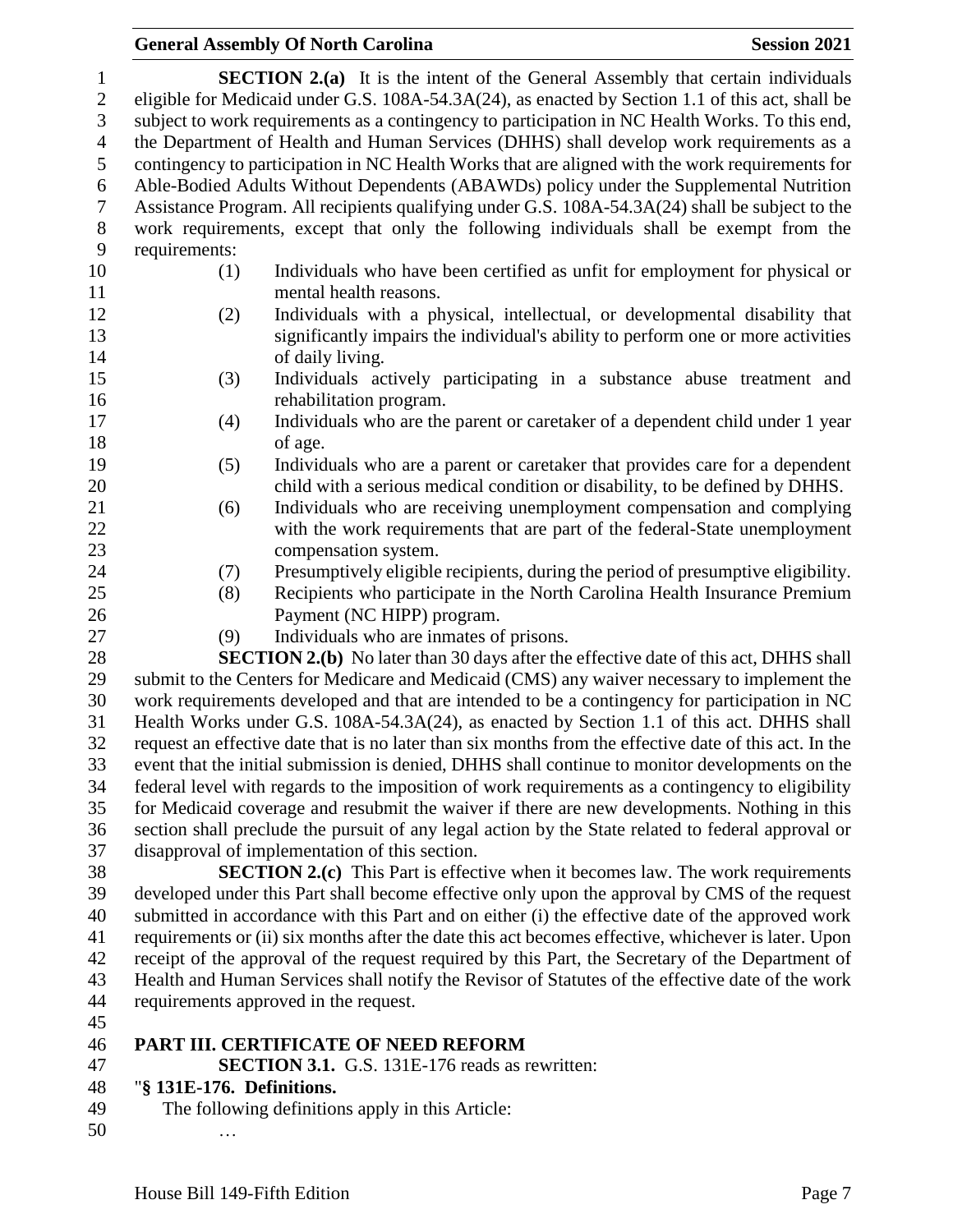|                                                                                                                |              | <b>General Assembly Of North Carolina</b><br><b>Session 2021</b>                                                                                                                                                                                                                                                                                                                                                                                                                                                                                                                                                                                                                                                                                                                                                                                                                                                                                                                                               |  |
|----------------------------------------------------------------------------------------------------------------|--------------|----------------------------------------------------------------------------------------------------------------------------------------------------------------------------------------------------------------------------------------------------------------------------------------------------------------------------------------------------------------------------------------------------------------------------------------------------------------------------------------------------------------------------------------------------------------------------------------------------------------------------------------------------------------------------------------------------------------------------------------------------------------------------------------------------------------------------------------------------------------------------------------------------------------------------------------------------------------------------------------------------------------|--|
| $\mathbf{1}$<br>$\overline{2}$<br>3<br>$\overline{4}$<br>5<br>6<br>$\boldsymbol{7}$<br>8<br>9<br>10            | (7b)         | Expedited review. - The status given to an application's review process when<br>the applicant petitions for the review and the Department approves the request<br>based on findings that all of the following are met:<br>The review is not competitive.<br>a.<br>The proposed capital expenditure is less than five million dollars<br>$\mathbf b$ .<br>(\$5,000,000).<br>A request for a public hearing is not received within the time frame<br>$e_{\cdot}$<br>defined in G.S. 131E-185.<br>The agency has not determined that a public hearing is in the public<br>d.<br>interest.                                                                                                                                                                                                                                                                                                                                                                                                                         |  |
| 11<br>12<br>13<br>14<br>15<br>16<br>17<br>18<br>19<br>20<br>21<br>22<br>23                                     | (9b)<br>(9c) | Health service facility. $- A$ hospital; long-term care hospital; psychiatric<br>facility; rehabilitation facility; nursing home facility; adult care home; kidney<br>disease treatment center, including freestanding hemodialysis units;<br>intermediate care facility for individuals with intellectual disabilities; home<br>health agency office; chemical dependency treatment facility; diagnostic<br>center; hospice office, office; hospice inpatient facility, facility; and hospice<br>residential care facility; and ambulatory surgical facility.<br>Health service facility bed. $- A$ bed licensed for use in a health service facility<br>in the categories of (i) acute care beds; (ii) $p$ sychiatric beds; (iii) rehabilitation<br>beds; $(iv)$ (iii) nursing home beds; $(v)$ (iv) intermediate care beds for<br>individuals with intellectual disabilities; (vi) chemical dependency treatment<br>beds; $(vii)(y)$ hospice inpatient facility beds; $(viii)(yi)$ hospice residential care |  |
| 24<br>25<br>26<br>27                                                                                           | (16)         | facility beds; $\frac{f(x)}{f(x)}$ (vii) adult care home beds; and $\frac{f(x)}{g(x)}$ (viii) long-term care<br>hospital beds.<br>New institutional health services. $-$ Any of the following:                                                                                                                                                                                                                                                                                                                                                                                                                                                                                                                                                                                                                                                                                                                                                                                                                 |  |
| 28<br>29<br>30<br>31<br>32<br>33<br>34<br>35<br>36<br>37<br>38<br>39<br>40<br>41<br>42<br>43<br>44<br>45<br>46 |              | $\cdots$<br>f1.<br>The acquisition by purchase, donation, lease, transfer, or comparable<br>arrangement of any of the following equipment by or on behalf of any<br>person:<br>1.<br>Air ambulance.<br>2.<br>Repealed by Session Laws 2005-325, s. 1, effective for<br>hospices and hospice offices December 31, 2005.<br>Cardiac catheterization equipment.<br>3.<br>Gamma knife.<br>4.<br>5.<br>Heart-lung bypass machine.<br>5a.<br>Linear accelerator.<br>6.<br>Lithotriptor.<br>7.<br>Magnetic resonance imaging scanner.<br>8.<br>Positron emission tomography scanner.<br>Simulator.<br>9.<br>.<br>The conversion of a specialty ambulatory surgical program to a<br>f.<br>multispecialty ambulatory surgical program or the addition of a<br>specialty to a specialty ambulatory surgical program.                                                                                                                                                                                                     |  |
| 47<br>48<br>49<br>50<br>51                                                                                     | (22a)        | Related entity. $- A$ legal entity that is directly or indirectly related to an<br>applicant for a certificate of need by any level of common ownership, control,<br>or governance without regard to the extent, scope, size, or overlap of such<br>common ownership, control, or governance.                                                                                                                                                                                                                                                                                                                                                                                                                                                                                                                                                                                                                                                                                                                  |  |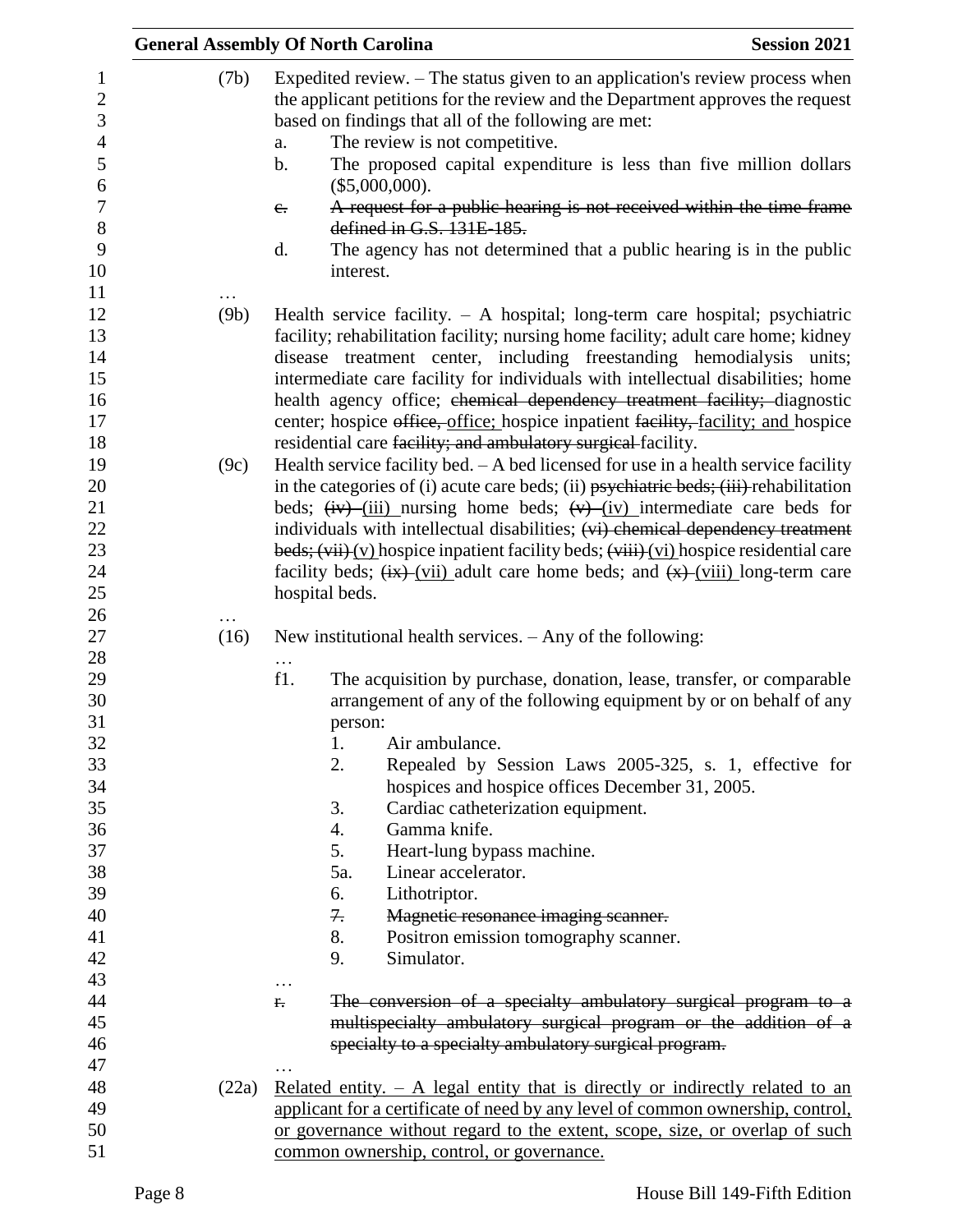|                                                                                                                 |                               | <b>General Assembly Of North Carolina</b>                                                                                                                                                                                                                                                                                                                                                                                                                                                                                                                                                                                                                                                                                                                                                                                                                                                                                                                                                                                                                                                                                                                                                           | <b>Session 2021</b> |
|-----------------------------------------------------------------------------------------------------------------|-------------------------------|-----------------------------------------------------------------------------------------------------------------------------------------------------------------------------------------------------------------------------------------------------------------------------------------------------------------------------------------------------------------------------------------------------------------------------------------------------------------------------------------------------------------------------------------------------------------------------------------------------------------------------------------------------------------------------------------------------------------------------------------------------------------------------------------------------------------------------------------------------------------------------------------------------------------------------------------------------------------------------------------------------------------------------------------------------------------------------------------------------------------------------------------------------------------------------------------------------|---------------------|
| 1<br>$\overline{2}$<br>3<br>4<br>5<br>6<br>$\boldsymbol{7}$<br>8<br>9<br>10<br>11<br>12<br>13<br>14<br>15<br>16 | $\ldots$ "                    | $(22b)$ Replacement equipment. – Equipment that costs less than two-four million<br>dollars $(*2,000,000)$ $(*4,000,000)$ and is purchased for the sole purpose of<br>replacing comparable medical equipment currently in use which will be sold<br>or otherwise disposed of when replaced. In determining whether the<br>replacement equipment costs less than two-four million dollars $(*2,000,000)$ ,<br>(\$4,000,000), the costs of equipment, studies, surveys, designs, plans,<br>working drawings, specifications, construction, installation, and other<br>activities essential to acquiring and making operational the replacement<br>equipment shall be included. The capital expenditure for the equipment shall<br>be deemed to be the fair market value of the equipment or the cost of the<br>equipment, whichever is greater. Beginning September 30, 2022, and on<br>September 30 each year thereafter, the replacement equipment cost threshold<br>specified in this subdivision shall be adjusted using the Medical Care Index<br>component of the Consumer Price Index published by the U.S. Department of<br>Labor for the 12-month period preceding the previous September 1. |                     |
| 17                                                                                                              |                               | <b>SECTION 3.2.</b> G.S. 131E-178 $(a)$ reads as rewritten:                                                                                                                                                                                                                                                                                                                                                                                                                                                                                                                                                                                                                                                                                                                                                                                                                                                                                                                                                                                                                                                                                                                                         |                     |
| 18<br>19<br>20<br>21<br>22                                                                                      | "(a)                          | No person shall offer or develop a new institutional health service without first<br>obtaining a certificate of need from the Department; provided, however, no person who provides<br>gastrointestinal endoscopy procedures in one or more gastrointestinal endoscopy rooms located<br>in a nonlicensed setting, shall be required to obtain a certificate of need to license that setting as<br>an ambulatory surgical facility with the existing number of gastrointestinal endoscopy rooms,                                                                                                                                                                                                                                                                                                                                                                                                                                                                                                                                                                                                                                                                                                     |                     |
| 23                                                                                                              | provided that: Department.    |                                                                                                                                                                                                                                                                                                                                                                                                                                                                                                                                                                                                                                                                                                                                                                                                                                                                                                                                                                                                                                                                                                                                                                                                     |                     |
| 24                                                                                                              | $\leftrightarrow$             | The license application is postmarked for delivery to the Division of Health                                                                                                                                                                                                                                                                                                                                                                                                                                                                                                                                                                                                                                                                                                                                                                                                                                                                                                                                                                                                                                                                                                                        |                     |
| 25<br>26<br>27<br>28                                                                                            | (2)                           | Service Regulation by December 31, 2006;<br>The applicant verifies, by affidavit submitted to the Division of Health Service<br>Regulation within 60 days of the effective date of this act, that the facility is<br>in operation as of the effective date of this act or that the completed application                                                                                                                                                                                                                                                                                                                                                                                                                                                                                                                                                                                                                                                                                                                                                                                                                                                                                            |                     |
| 29<br>30                                                                                                        |                               | for the building permit for the facility was submitted by the effective date of<br>this act;                                                                                                                                                                                                                                                                                                                                                                                                                                                                                                                                                                                                                                                                                                                                                                                                                                                                                                                                                                                                                                                                                                        |                     |
| 31<br>32<br>33<br>34<br>35<br>36                                                                                | $\left(3\right)$              | The facility has been accredited by The Accreditation Association for<br>Ambulatory Health Care, The Joint Commission on Accreditation of<br>Healthcare Organizations, or The American Association for Accreditation of<br>Ambulatory Surgical Facilities by the time the license application is<br>postmarked for delivery to the Division of Health Service Regulation of the<br>Department; and                                                                                                                                                                                                                                                                                                                                                                                                                                                                                                                                                                                                                                                                                                                                                                                                  |                     |
| 37<br>38<br>39<br>40<br>41<br>42                                                                                | (4)                           | The license application includes a commitment and plan for serving indigent<br>and medically underserved populations.<br>All other persons proposing to obtain a license to establish an ambulatory<br>surgical facility for the provision of gastrointestinal endoscopy procedures<br>shall be required to obtain a certificate of need. The annual State Medical<br>Facilities Plan shall not include policies or need determinations that limit the                                                                                                                                                                                                                                                                                                                                                                                                                                                                                                                                                                                                                                                                                                                                              |                     |
| 43                                                                                                              |                               | number of gastrointestinal endoscopy rooms that may be approved."                                                                                                                                                                                                                                                                                                                                                                                                                                                                                                                                                                                                                                                                                                                                                                                                                                                                                                                                                                                                                                                                                                                                   |                     |
| 44<br>45                                                                                                        |                               | <b>SECTION 3.3.</b> G.S. 131E-182(a) reads as rewritten:                                                                                                                                                                                                                                                                                                                                                                                                                                                                                                                                                                                                                                                                                                                                                                                                                                                                                                                                                                                                                                                                                                                                            |                     |
| 46                                                                                                              | " $(a)$                       | The Department in its rules shall establish schedules for submission and review of<br>completed applications. The schedules shall provide that only applications for similar proposals                                                                                                                                                                                                                                                                                                                                                                                                                                                                                                                                                                                                                                                                                                                                                                                                                                                                                                                                                                                                              |                     |
| 47                                                                                                              |                               | in the same service area that are subject to the determinative limitations of need in the State                                                                                                                                                                                                                                                                                                                                                                                                                                                                                                                                                                                                                                                                                                                                                                                                                                                                                                                                                                                                                                                                                                     |                     |
| 48                                                                                                              |                               | <u>Medical Facilities Plan pursuant to subdivision (1) of subsection (a) of G.S. 131E-183 will be</u>                                                                                                                                                                                                                                                                                                                                                                                                                                                                                                                                                                                                                                                                                                                                                                                                                                                                                                                                                                                                                                                                                               |                     |
| 49                                                                                                              | reviewed together."           |                                                                                                                                                                                                                                                                                                                                                                                                                                                                                                                                                                                                                                                                                                                                                                                                                                                                                                                                                                                                                                                                                                                                                                                                     |                     |
| 50                                                                                                              |                               | <b>SECTION 3.4.(a)</b> G.S. 131E-183 reads as rewritten:                                                                                                                                                                                                                                                                                                                                                                                                                                                                                                                                                                                                                                                                                                                                                                                                                                                                                                                                                                                                                                                                                                                                            |                     |
| 51                                                                                                              | "§ 131E-183. Review criteria. |                                                                                                                                                                                                                                                                                                                                                                                                                                                                                                                                                                                                                                                                                                                                                                                                                                                                                                                                                                                                                                                                                                                                                                                                     |                     |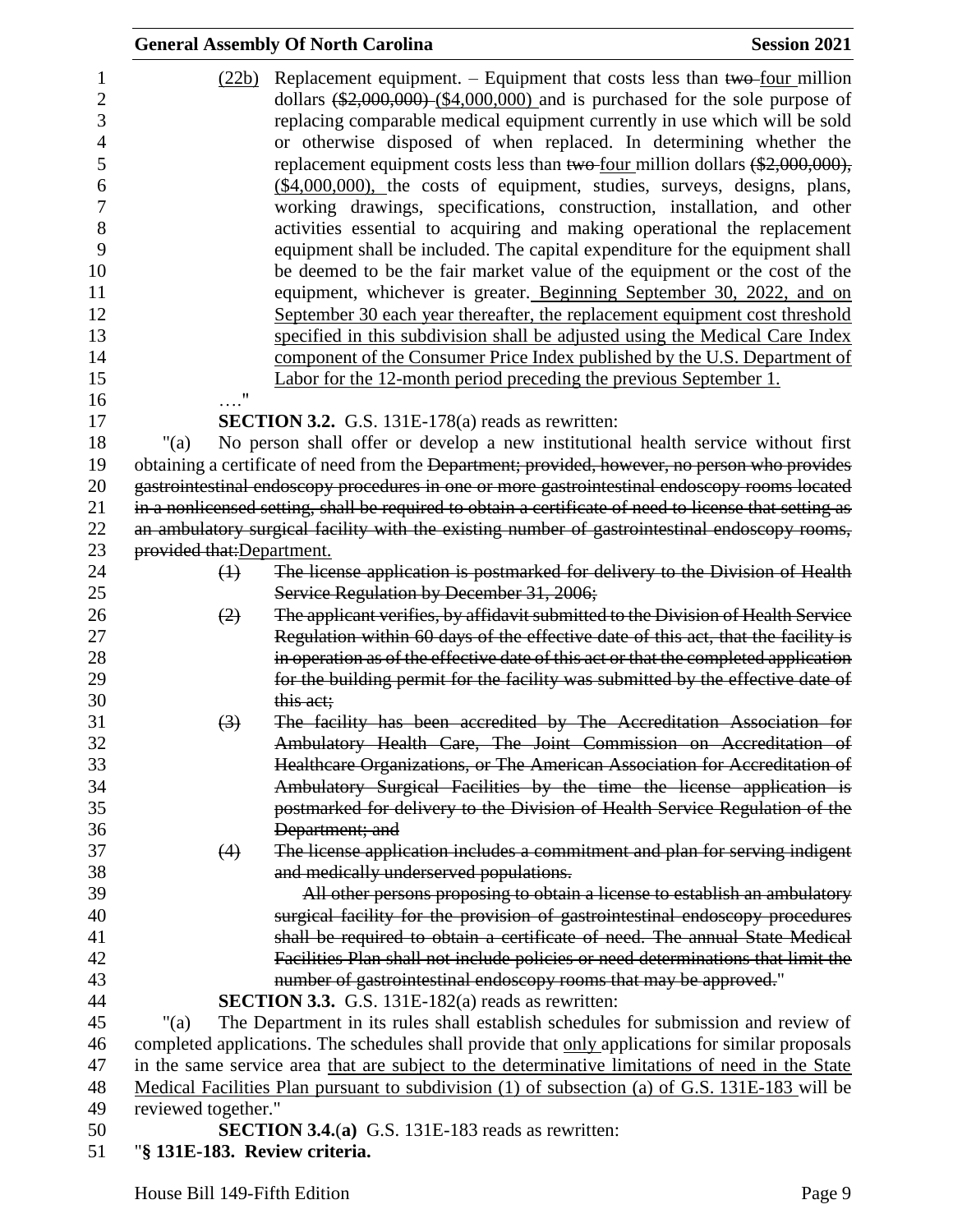|                   | <b>General Assembly Of North Carolina</b>                                                            | <b>Session 2021</b> |
|-------------------|------------------------------------------------------------------------------------------------------|---------------------|
| (a)               | The Department shall review all applications utilizing the criteria outlined in this                 |                     |
|                   | subsection and shall determine that an application is either consistent with or not in conflict with |                     |
|                   | these criteria before a certificate of need for the proposed project shall be issued.                |                     |
|                   |                                                                                                      |                     |
| (1)               | The proposed projects Proposed projects for air ambulances, emergency                                |                     |
|                   | rooms, adult care homes, adult care home beds, nursing home facilities,                              |                     |
|                   | nursing home beds, intermediate care facilities for individuals with                                 |                     |
|                   | intellectual disabilities, intermediate care beds for individuals with intellectual                  |                     |
|                   | disabilities, home health agencies, home health agency offices, hospice                              |                     |
|                   | offices, hospice inpatient facilities, hospice inpatient facility beds, hospice                      |                     |
|                   | residential care facilities, hospice residential care facility beds, linear                          |                     |
|                   | accelerators, gamma knives, positron emission tomography scanners, or any                            |                     |
|                   | combination of these shall be consistent with applicable policies and need                           |                     |
|                   | determinations in the State Medical Facilities Plan, the need determination of                       |                     |
|                   | which constitutes a determinative limitation on the provision of any health                          |                     |
|                   | service, health service facility, health service facility beds, dialysis stations,                   |                     |
|                   | operating rooms, or home health offices such services that may be approved.                          |                     |
|                   | All other projects are exempt from and not subject to any applicable policies                        |                     |
|                   | or need determinations in the State Medical Facilities Plan.                                         |                     |
|                   |                                                                                                      |                     |
| (3)               | The applicant shall identify the population to be served by the proposed                             |                     |
|                   | project, and shall demonstrate the need that this population has for the services                    |                     |
|                   | proposed, and the extent to which all residents of the area, and, in particular,                     |                     |
|                   | low income persons, racial and ethnic minorities, women, handicapped                                 |                     |
|                   | persons, the elderly, and other underserved groups are likely to have access to                      |                     |
|                   | the services proposed.                                                                               |                     |
| (3a)              | In the case of a reduction or elimination of a service, including the relocation                     |                     |
|                   | of a facility or a service, the applicant shall demonstrate that the needs of the                    |                     |
|                   | population presently served will be met adequately by the proposed relocation                        |                     |
|                   | or by alternative arrangements, and the effect of the reduction, elimination or                      |                     |
|                   | relocation of the service on the ability of low income persons, racial and ethnic                    |                     |
|                   | minorities, women, handicapped persons, and other underserved groups and                             |                     |
|                   | the elderly to obtain needed health care.                                                            |                     |
|                   |                                                                                                      |                     |
| (6)               | The applicant shall demonstrate that the proposed project will not result in                         |                     |
|                   | unnecessary duplication of existing or approved health service capabilities or                       |                     |
|                   | facilities.                                                                                          |                     |
| .                 |                                                                                                      |                     |
| $\left( 9\right)$ | An applicant proposing to provide a substantial portion of the project's                             |                     |
|                   | services to individuals not residing in the health service area in which the                         |                     |
|                   | project is located, or in adjacent health service areas, shall document the                          |                     |
|                   | special needs and circumstances that warrant service to these individuals.                           |                     |
|                   |                                                                                                      |                     |
| (13)              | The applicant shall demonstrate the contribution of the proposed service in                          |                     |
|                   | meeting the health-related needs of the elderly and of members of medically                          |                     |
|                   | underserved groups, such as medically indigent or low income persons,                                |                     |
|                   | Medicaid and Medicare recipients, racial and ethnic minorities, women, and                           |                     |
|                   | handicapped persons, which have traditionally experienced difficulties in                            |                     |
|                   | obtaining equal access to the proposed services, particularly those needs                            |                     |
|                   | identified in the State Health Plan as deserving of priority. For the purpose of                     |                     |
|                   | determining the extent to which the proposed service will be accessible, the                         |                     |
|                   | applicant shall show: show all of the following:                                                     |                     |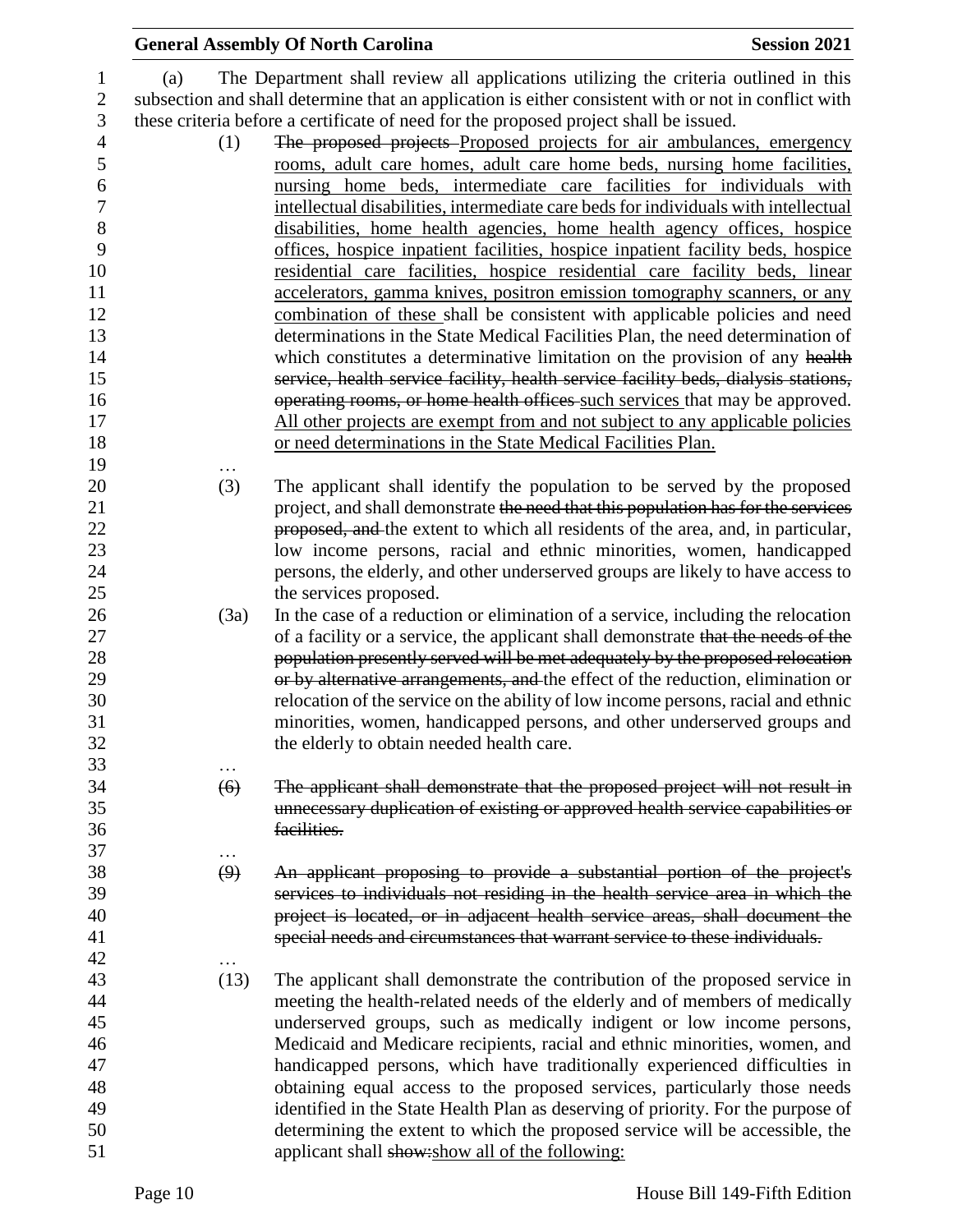|                   |               | <b>General Assembly Of North Carolina</b>                                                                                   | <b>Session 2021</b> |
|-------------------|---------------|-----------------------------------------------------------------------------------------------------------------------------|---------------------|
|                   | a.            | The extent to which medically underserved populations currently use                                                         |                     |
|                   |               | the applicant's existing services in comparison to the percentage of the                                                    |                     |
|                   |               | population in the applicant's service area which is medically                                                               |                     |
|                   |               | underserved;underserved.                                                                                                    |                     |
|                   | $\mathbf b$ . | Its past performance in meeting its obligation, if any, under any                                                           |                     |
|                   |               | applicable regulations requiring provision of uncompensated care,                                                           |                     |
|                   |               | community service, or access by minorities and handicapped persons                                                          |                     |
|                   |               | to programs receiving federal assistance, including the existence of                                                        |                     |
|                   |               | any civil rights access complaints against the applicant; applicant.                                                        |                     |
|                   | c.            | That the elderly and the medically underserved groups identified in                                                         |                     |
|                   |               | this subdivision will be served by the applicant's proposed services and                                                    |                     |
|                   |               | the extent to which each of these groups is expected to utilize the                                                         |                     |
|                   |               | proposed services; and services.                                                                                            |                     |
|                   | d.            | That the applicant offers a range of means by which a person will have                                                      |                     |
|                   |               | access to its services. Examples of a range of means are outpatient                                                         |                     |
|                   |               | services, admission by house staff, and admission by personal<br>physicians.                                                |                     |
|                   |               | The applicant's past performance in meeting projections or other                                                            |                     |
|                   | <u>e.</u>     | information incorporated into prior approved certificate of need                                                            |                     |
|                   |               | applications filed by the applicant or a related entity during the                                                          |                     |
|                   |               | six-year calendar period preceding an application for a proposed                                                            |                     |
|                   |               | project. The Department shall use this information to assess the criteria                                                   |                     |
|                   |               | specified in subdivision (3) of this subsection and sub-subdivision c.                                                      |                     |
|                   |               | of this subdivision.                                                                                                        |                     |
|                   |               |                                                                                                                             |                     |
| (20)              |               | An applicant already involved in the provision of health services shall provide                                             |                     |
|                   |               | evidence that of the quality of care the applicant has been provided in the past.                                           |                     |
|                   |               | This subdivision applies regardless of the geographical location of the<br>applicant's existing health services operations. |                     |
|                   |               |                                                                                                                             |                     |
| (d)               |               | For each health service for which a certificate of need is required, the Department                                         |                     |
|                   |               | shall adopt rules specifying the metrics and criteria that will be used to assess the quality of care                       |                     |
|                   |               | the applicant has provided in the past, consistent with subdivision (20) of subsection (a) of this                          |                     |
| section."         |               |                                                                                                                             |                     |
|                   |               | SECTION 3.4.(b) By January 1, 2023, the Department shall adopt the rules required                                           |                     |
|                   |               | by subsection (d) of G.S. 131E-183, as enacted by this act, specifying the metrics and criteria to                          |                     |
|                   |               | be used to assess the quality of care a certificate of need applicant has provided in the past. Any                         |                     |
|                   |               | applications filed with the Department prior to the effective date of these rules shall not be subject                      |                     |
|                   |               | to the metrics and criteria specified in said rules.                                                                        |                     |
|                   |               | <b>SECTION 3.5.</b> G.S. 131E-184 reads as rewritten:                                                                       |                     |
|                   |               | "§ 131E-184. Exemptions from review.                                                                                        |                     |
| (c)               |               | The Department shall exempt from certificate of need review any conversion of                                               |                     |
|                   |               | existing acute care beds to psychiatric beds provided all of the following are true: beds.                                  |                     |
| $\leftrightarrow$ |               | The hospital proposing the conversion has executed a contract with the                                                      |                     |
|                   |               | Department's Division of Mental Health, Developmental Disabilities, and                                                     |                     |
|                   |               | Substance Abuse Services, one or more of the area mental health,                                                            |                     |
|                   |               | developmental disabilities, and substance abuse authorities, or a combination                                               |                     |
|                   |               | thereof to provide psychiatric beds to patients referred by the contracting                                                 |                     |
|                   |               | agency or agencies.                                                                                                         |                     |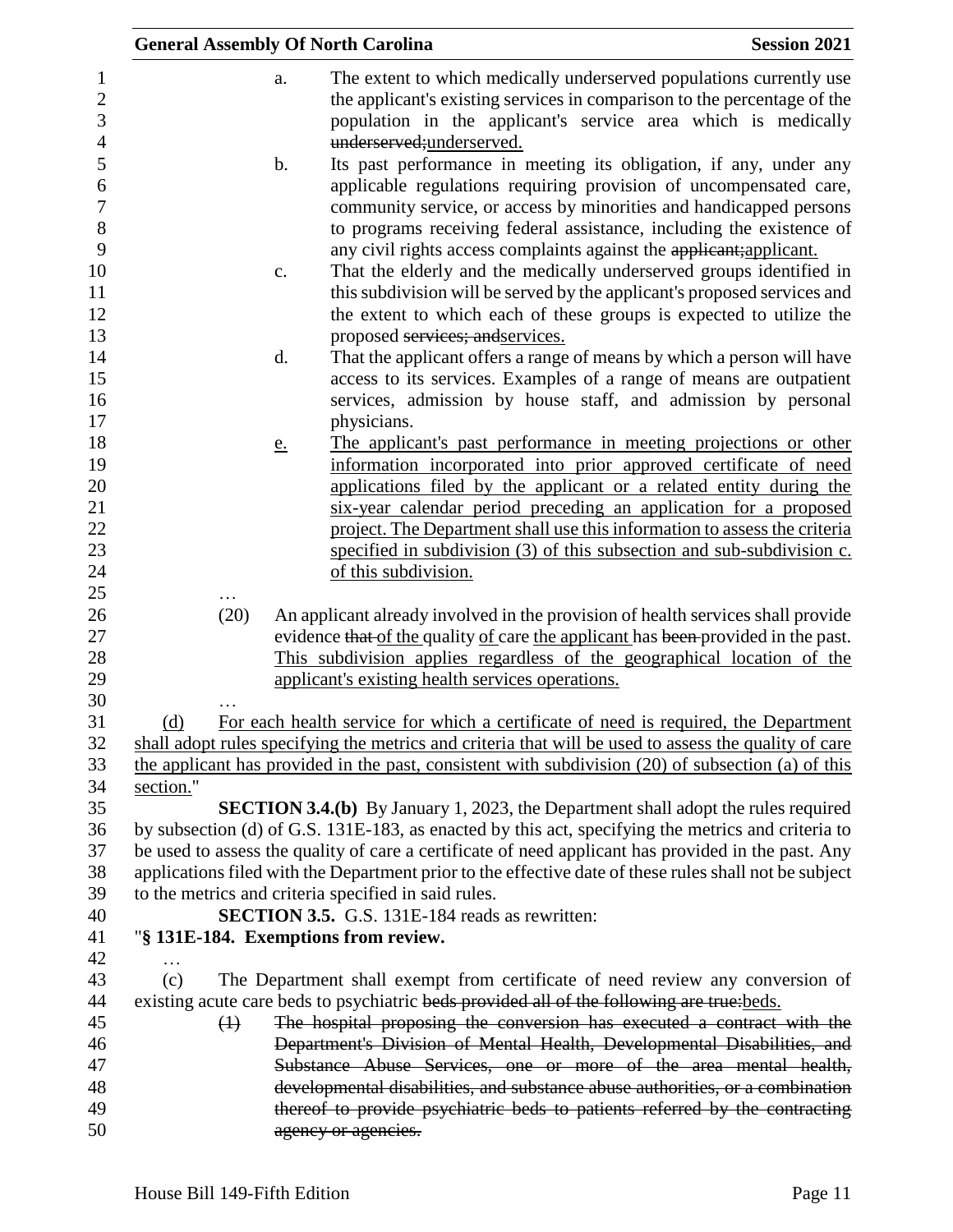|          | <b>General Assembly Of North Carolina</b>                                                                                                                                           | <b>Session 2021</b>                                                         |
|----------|-------------------------------------------------------------------------------------------------------------------------------------------------------------------------------------|-----------------------------------------------------------------------------|
| (2)      | The total number of beds to be converted shall not be more than twice the<br>number of beds for which the contract pursuant to subdivision (1) of this<br>subsection shall provide. |                                                                             |
| $\Theta$ | In accordance with, and subject to the limitations of G.S. 148-19.1, the Department                                                                                                 |                                                                             |
|          | shall exempt from certificate of need review the construction and operation of a new chemical                                                                                       |                                                                             |
|          | dependency or substance abuse facility for the purpose of providing inpatient chemical                                                                                              |                                                                             |
|          | dependency or substance abuse services solely to inmates of the Division of Adult Correction                                                                                        |                                                                             |
|          | and Juvenile Justice of the Department of Public Safety. If an inpatient chemical dependency or                                                                                     |                                                                             |
|          | substance abuse facility provides services both to inmates of the Division of Adult Correction                                                                                      |                                                                             |
|          | and Juvenile Justice of the Department of Public Safety and to members of the general public,                                                                                       |                                                                             |
|          | only the portion of the facility that serves inmates shall be exempt from certificate of need review.                                                                               |                                                                             |
| (e)      | The Department shall exempt from certificate of need review a capital expenditure                                                                                                   |                                                                             |
|          | that exceeds the two million dollar $(\$2,000,000)$ monetary threshold set forth in                                                                                                 |                                                                             |
|          | G.S. 131E-176(16)b. if all of the following conditions are met:                                                                                                                     |                                                                             |
| (1)      | The proposed capital expenditure would meet all of the following                                                                                                                    |                                                                             |
|          | requirements:                                                                                                                                                                       |                                                                             |
|          | a.                                                                                                                                                                                  | Be used solely for the purpose of renovating, replacing on the same         |
|          | site, or expanding any of the following existing facilities:                                                                                                                        |                                                                             |
|          | Nursing home facility.<br>1.                                                                                                                                                        |                                                                             |
|          | 2.<br>Adult care home facility.                                                                                                                                                     |                                                                             |
|          | 3.                                                                                                                                                                                  | Intermediate care facility for individuals with intellectual                |
|          | disabilities.                                                                                                                                                                       |                                                                             |
|          | $\mathbf b$ .                                                                                                                                                                       | Not result in a change in bed capacity, as defined in G.S. 131E-176(5),     |
|          |                                                                                                                                                                                     | or the addition of a health service facility or any other new institutional |
|          | health service other than that allowed in G.S. 131E-176(16)b.                                                                                                                       |                                                                             |
| (2)      | The entity proposing to incur the capital expenditure provides prior written                                                                                                        |                                                                             |
|          | notice to the Department, which notice includes documentation that                                                                                                                  |                                                                             |
|          | demonstrates that the proposed capital expenditure would be used for one or                                                                                                         |                                                                             |
|          | more of the following purposes:                                                                                                                                                     |                                                                             |
|          | Conversion of semiprivate resident rooms to private rooms.<br>a.                                                                                                                    |                                                                             |
|          | b.                                                                                                                                                                                  | Providing innovative, homelike residential dining spaces, such as           |
|          |                                                                                                                                                                                     | cafes, kitchenettes, or private dining areas to accommodate residents       |
|          | and their families or visitors.                                                                                                                                                     |                                                                             |
|          | c.                                                                                                                                                                                  | Renovating, replacing, or expanding residential living or common            |
|          | areas to improve the quality of life of residents.                                                                                                                                  |                                                                             |
| (f)      | The Department shall exempt from certificate of need review the purchase of any                                                                                                     |                                                                             |
|          | replacement equipment that exceeds the two million dollar (\$2,000,000) monetary threshold set                                                                                      |                                                                             |
|          | forth in G.S. 131E-176(22a) if all of the following conditions are met:                                                                                                             |                                                                             |
| (1)      | The equipment being replaced is located on the main campus.                                                                                                                         |                                                                             |
| (2)      | The Department has previously issued a certificate of need for the equipment                                                                                                        |                                                                             |
|          | being replaced. This subdivision does not apply if a certificate of need was not                                                                                                    |                                                                             |
|          | required at the time the equipment being replaced was initially purchased by                                                                                                        |                                                                             |
|          | the licensed health service facility.                                                                                                                                               |                                                                             |
| (3)      | The licensed health service facility proposing to purchase the replacement                                                                                                          |                                                                             |
|          | equipment shall provide prior written notice to the Department, along with                                                                                                          |                                                                             |
|          | supporting documentation to demonstrate that it meets the exemption criteria                                                                                                        |                                                                             |
|          | of this subsection.                                                                                                                                                                 |                                                                             |
| (g)      | The Department shall exempt from certificate of need review any capital expenditure                                                                                                 |                                                                             |
|          | that exceeds the two million dollar $(\$2,000,000)$ monetary threshold set forth in                                                                                                 |                                                                             |
|          | $C_S$ 121 $E$ 176(16) if all of the following conditions are mot                                                                                                                    |                                                                             |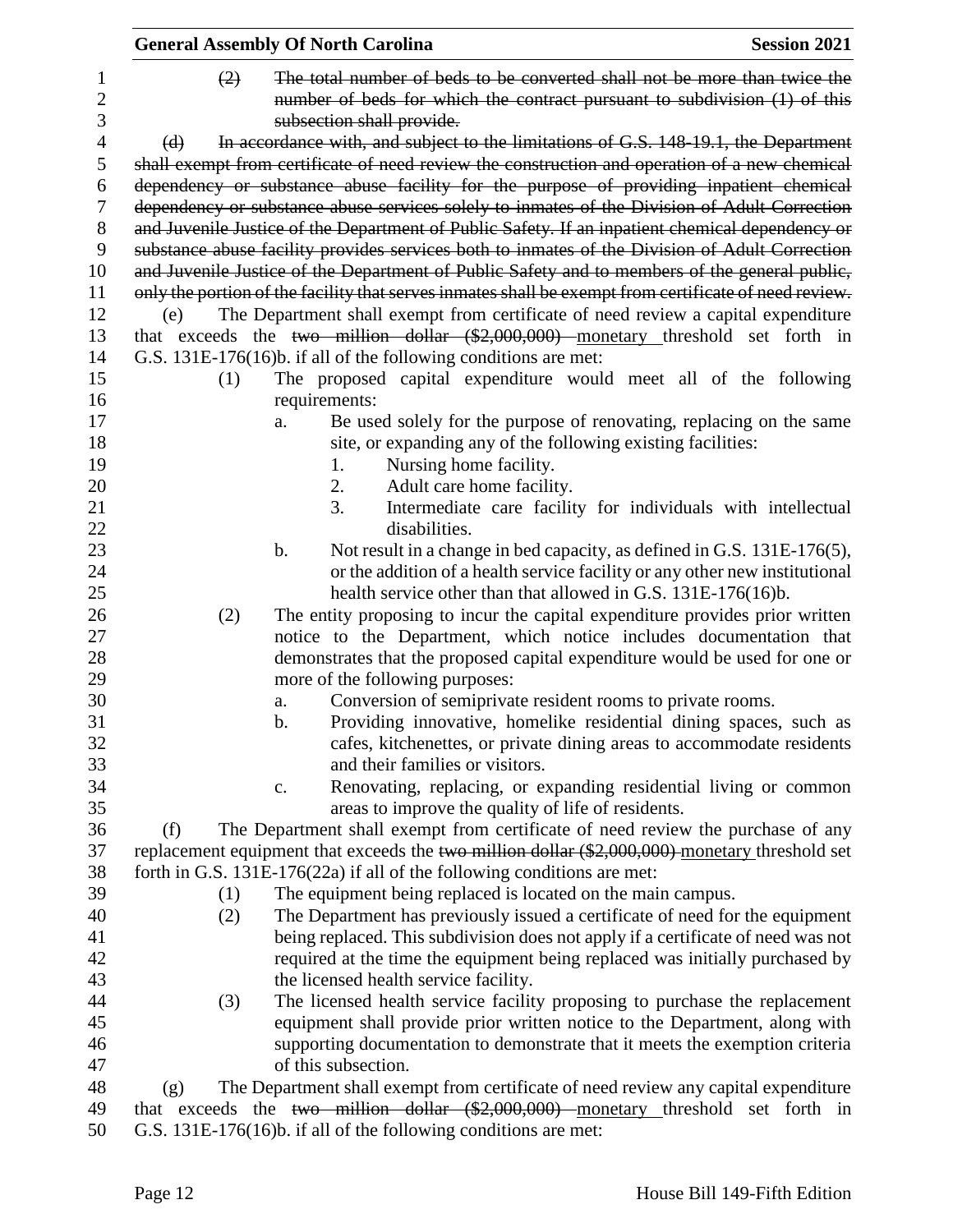|                              |             |                | <b>General Assembly Of North Carolina</b>                                                                                                                                                                                                                        | <b>Session 2021</b> |
|------------------------------|-------------|----------------|------------------------------------------------------------------------------------------------------------------------------------------------------------------------------------------------------------------------------------------------------------------|---------------------|
|                              | (1)         |                | The sole purpose of the capital expenditure is to renovate, replace on the same<br>site, or expand the entirety or a portion of an existing health service facility<br>that is located on the main campus.                                                       |                     |
|                              | (2)         |                | The capital expenditure does not result in (i) a change in bed capacity as<br>defined in G.S. $131E-176(5)$ or (ii) the addition of a health service facility or<br>any other new institutional health service other than that allowed in<br>G.S. 131E-176(16)b. |                     |
|                              | (3)         |                | The licensed health service facility proposing to incur the capital expenditure<br>shall provide prior written notice to the Department, along with supporting<br>documentation to demonstrate that it meets the exemption criteria of this<br>subsection.       |                     |
|                              |             |                |                                                                                                                                                                                                                                                                  |                     |
| (i)                          |             |                | The Department shall exempt from certificate of need review the replacement,                                                                                                                                                                                     |                     |
|                              |             |                | renovation, or relocation of an institutional health service or a health service facility for which a<br>certificate of need has already been issued, provided that the replacement, renovation, or                                                              |                     |
|                              |             |                | relocation of the institutional health service or health service facility is to another site within the                                                                                                                                                          |                     |
| same service area.           |             |                |                                                                                                                                                                                                                                                                  |                     |
| (i)                          |             |                | The Department shall exempt from certificate of need review the development,                                                                                                                                                                                     |                     |
|                              |             |                | acquisition, construction, expansion, or replacement of a health service facility that obtained                                                                                                                                                                  |                     |
|                              |             |                | certificate of need approval prior to October 1, 2022, as a chemical dependency treatment facility                                                                                                                                                               |                     |
|                              |             |                | or an ambulatory surgical facility."                                                                                                                                                                                                                             |                     |
|                              |             |                | <b>SECTION 3.6.</b> G.S. 131E-185 reads as rewritten:                                                                                                                                                                                                            |                     |
| "§ 131E-185. Review process. |             |                |                                                                                                                                                                                                                                                                  |                     |
| (a)                          |             |                | Repealed by Session Laws 1987, c. 511, s. 1.                                                                                                                                                                                                                     |                     |
| $\left( a1\right)$           |             |                | Except as provided in subsection (c) of this section, there shall be a time limit of 90                                                                                                                                                                          |                     |
|                              |             |                | days for review of the applications, beginning on the day established by rule as the day on which                                                                                                                                                                |                     |
|                              |             |                | applications for the particular service in the service area shall begin review.                                                                                                                                                                                  |                     |
|                              | $\bigoplus$ |                | Any person may file written comments and exhibits concerning a proposal                                                                                                                                                                                          |                     |
|                              |             |                | under review with the Department, not later than 30 days after the date on                                                                                                                                                                                       |                     |
|                              |             |                | which the application begins review. These written comments may include:                                                                                                                                                                                         |                     |
|                              |             | a.             | Facts relating to the service area proposed in the application;                                                                                                                                                                                                  |                     |
|                              |             | $\mathbf{b}$ . | Facts relating to the representations made by the applicant in its                                                                                                                                                                                               |                     |
|                              |             |                | application, and its ability to perform or fulfill the representations                                                                                                                                                                                           |                     |
|                              |             |                | made;                                                                                                                                                                                                                                                            |                     |
|                              |             | $e_{\cdot}$    | Discussion and argument regarding whether, in light of the material                                                                                                                                                                                              |                     |
|                              |             |                | contained in the application and other relevant factual material, the                                                                                                                                                                                            |                     |
|                              |             |                | application complies with relevant review criteria, plans, and                                                                                                                                                                                                   |                     |
|                              |             |                | standards.                                                                                                                                                                                                                                                       |                     |
|                              | (2)         |                | No more than 20 days from the conclusion of the written comment period, the                                                                                                                                                                                      |                     |
|                              |             |                | The Department shall ensure that a public hearing is conducted within the                                                                                                                                                                                        |                     |
|                              |             |                | 45-day period after the date on which the application begins review upon a                                                                                                                                                                                       |                     |
|                              |             |                | determination by the agency that a hearing is in the public interest. The public                                                                                                                                                                                 |                     |
|                              |             |                | hearing shall be conducted at a place within the appropriate service area if one                                                                                                                                                                                 |                     |
|                              |             |                | or more of the following circumstances apply; the review to be conducted is                                                                                                                                                                                      |                     |
|                              |             |                | competitive; the proponent proposes to spend five million dollars                                                                                                                                                                                                |                     |
|                              |             |                | $(*5,000,000)$ or more; a written request for a public hearing is received before                                                                                                                                                                                |                     |
|                              |             |                | the end of the written comment period from an affected party as defined in                                                                                                                                                                                       |                     |
|                              |             |                | G.S. $131E-188(c)$ ; or the agency determines that a hearing is in the public                                                                                                                                                                                    |                     |
|                              |             |                | interest. area. At such public hearing oral arguments may be made regarding                                                                                                                                                                                      |                     |
|                              |             |                | the application or applications under review; and this public hearing shall                                                                                                                                                                                      |                     |
|                              |             |                | include the following:                                                                                                                                                                                                                                           |                     |
|                              |             |                |                                                                                                                                                                                                                                                                  |                     |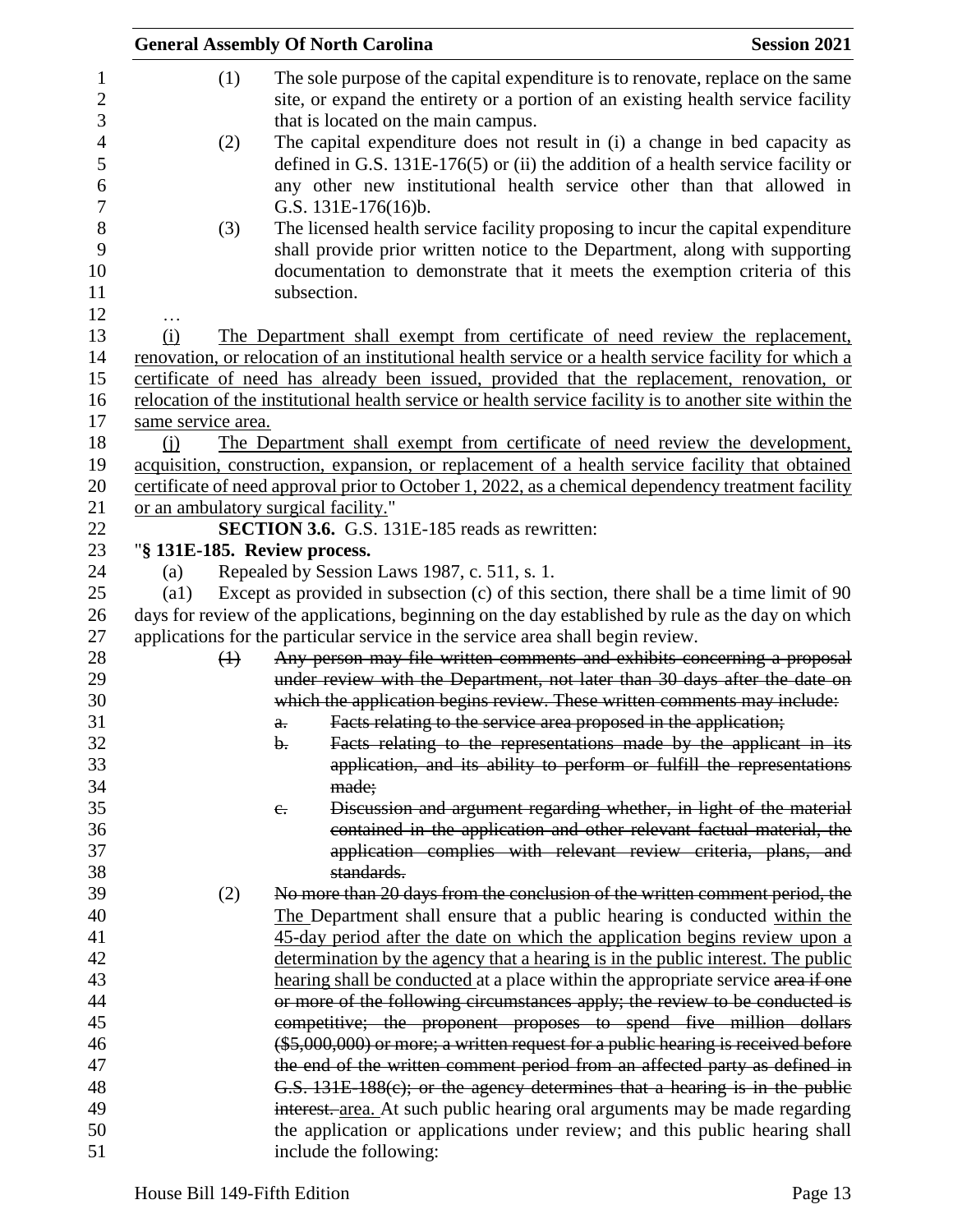|             | <b>General Assembly Of North Carolina</b>                                                                                                                                           | <b>Session 2021</b> |
|-------------|-------------------------------------------------------------------------------------------------------------------------------------------------------------------------------------|---------------------|
|             | An opportunity for the proponent of each application under review to<br>a.                                                                                                          |                     |
|             | respond to the written comments submitted to the Department about                                                                                                                   |                     |
|             | its application; comment on the applications under review.                                                                                                                          |                     |
|             | An opportunity for any person, except one of the proponents, to<br>b.                                                                                                               |                     |
|             | comment on the applications under review; review.                                                                                                                                   |                     |
|             | An opportunity for a representative of the Department, or such other<br>c.                                                                                                          |                     |
|             | person or persons who are designated by the Department to conduct                                                                                                                   |                     |
|             | the hearing, to question each proponent of applications under review                                                                                                                |                     |
|             | with regard to the contents of the application; application.                                                                                                                        |                     |
|             | The Department shall maintain a recording of any required public hearing                                                                                                            |                     |
|             | on an application until such time as the Department's final decision is issued,                                                                                                     |                     |
|             | or until a final agency decision is issued pursuant to a contested case hearing,                                                                                                    |                     |
|             | whichever is later; and any person may submit a written synopsis or verbatim                                                                                                        |                     |
|             | statement that contains the oral presentation made at the hearing.                                                                                                                  |                     |
| (3)         | The Department may contract or make arrangements with a person or persons                                                                                                           |                     |
|             | located within each service area for the conduct of such public hearings as                                                                                                         |                     |
|             | may be necessary. The Department shall publish, in each service area, notice                                                                                                        |                     |
|             | of the contracts that it executes for the conduct of those hearings.                                                                                                                |                     |
| (4)         | Within 15 days from the beginning of the review of an application or                                                                                                                |                     |
|             | applications proposing the same service within the same service area, the                                                                                                           |                     |
|             | Department shall publish notice of the deadline for receipt of written                                                                                                              |                     |
|             | comments, of the time and place scheduled for the public hearing regarding                                                                                                          |                     |
|             | the application or applications under review, and of the name and address of                                                                                                        |                     |
|             | the person or agency that will preside.                                                                                                                                             |                     |
| (5)         | The Department shall maintain all written comments submitted to it during                                                                                                           |                     |
|             | the written comment stage and any written submissions received at the public                                                                                                        |                     |
|             | hearing as part of the Department's file respecting each application or group                                                                                                       |                     |
|             | of applications under review by it. The application, written comments,                                                                                                              |                     |
|             | application, written submissions received at the public hearing, and public                                                                                                         |                     |
|             | hearing comments, together with all documents that the Department used in                                                                                                           |                     |
|             | arriving at its decision, from whatever source, and any documents that reflect                                                                                                      |                     |
|             | or set out the Department's final analysis of the application or applications                                                                                                       |                     |
|             | under review, shall constitute the Department's record for the application or                                                                                                       |                     |
|             | applications under review.                                                                                                                                                          |                     |
| (a2)        | When an expedited review has been approved by the Department, no public hearing                                                                                                     |                     |
|             | shall be held. The Department may contact the applicant and request additional or clarifying                                                                                        |                     |
|             | information, amendments to, or substitutions for portions of the application. The Department                                                                                        |                     |
|             | may negotiate conditions to be imposed on the certificate of need with the applicant.                                                                                               |                     |
| (b)         | Repealed by Session Laws 1991 (Reg. Sess., 1992), c. 900, s. 137(a).                                                                                                                |                     |
| (c)         | The Department may extend the review period for a period not to exceed 60 days and<br>provide notice of such extension to all applicants. For expedited reviews, the Department may |                     |
|             | extend the review period only if it has requested additional substantive information from the                                                                                       |                     |
| applicant." |                                                                                                                                                                                     |                     |
|             | <b>SECTION 3.7.</b> G.S. 131E-188 reads as rewritten:                                                                                                                               |                     |
|             | "§ 131E-188. Administrative and judicial review.                                                                                                                                    |                     |
| (a)         | After a decision of the Department to issue, deny or withdraw a certificate of need or                                                                                              |                     |
|             | exemption or to issue a certificate of need pursuant to a settlement agreement with an applicant                                                                                    |                     |
|             | to the extent permitted by law, need, any affected person, applicant, as defined in subsection (c)                                                                                  |                     |
|             | of this section, shall be entitled to a contested case hearing under Article 3 of Chapter 150B of                                                                                   |                     |
|             | the General Statutes. A petition for a contested case shall be filed within 30 days after the                                                                                       |                     |
|             | Department makes its decision. When a petition is filed, the Department shall send notification                                                                                     |                     |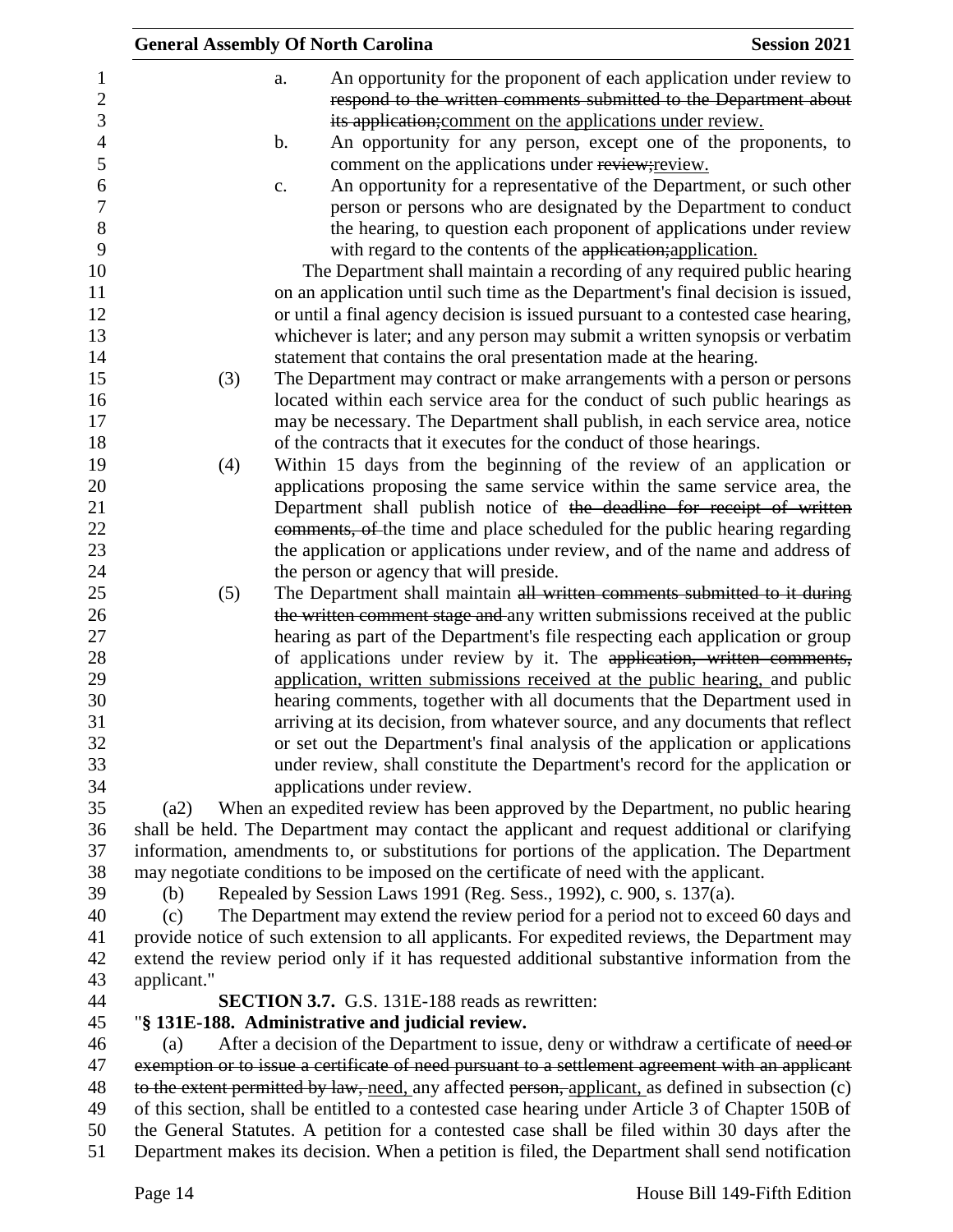| $\mathbf{1}$     |                                                                                                 | of the petition to the proponent of each application that was reviewed with the application for a       |  |  |  |
|------------------|-------------------------------------------------------------------------------------------------|---------------------------------------------------------------------------------------------------------|--|--|--|
| $\overline{2}$   | certificate of need that is the subject of the petition. Any affected person-applicant shall be |                                                                                                         |  |  |  |
| 3                | entitled to intervene in a contested case.                                                      |                                                                                                         |  |  |  |
| $\overline{4}$   |                                                                                                 | A contested case shall be conducted in accordance with the following timetable:                         |  |  |  |
| 5                | (1)                                                                                             | An administrative law judge or a hearing officer, as appropriate, shall be                              |  |  |  |
| $\boldsymbol{6}$ |                                                                                                 | assigned within 15 days after a petition is filed.                                                      |  |  |  |
| $\boldsymbol{7}$ | (2)                                                                                             | The parties shall complete discovery within 90-60 days after the assignment                             |  |  |  |
| 8                |                                                                                                 | of the administrative law judge or hearing officer a petition is filed.                                 |  |  |  |
| 9                | (3)                                                                                             | The hearing at which sworn testimony is taken and evidence is presented shall                           |  |  |  |
| 10               |                                                                                                 | be held within 45-30 days after the end of the discovery period-period and                              |  |  |  |
| 11               |                                                                                                 | shall not last more than five days.                                                                     |  |  |  |
| 12               | (3a)                                                                                            | No witness shall be allowed to testify as an expert witness and offer opinion                           |  |  |  |
| 13               |                                                                                                 | testimony based on scientific, technical, or other specialized knowledge unless                         |  |  |  |
| 14               |                                                                                                 | that witness is properly qualified by the court pursuant to G.S. 8C-1, Rule 702.                        |  |  |  |
| 15               | (4)                                                                                             | The administrative law judge or hearing officer shall make a final decision                             |  |  |  |
| 16               |                                                                                                 | within 75 days after the hearing.                                                                       |  |  |  |
| 17               | (5)                                                                                             | Repealed by Session Laws 2011-398, s. 46, as amended by Session Laws                                    |  |  |  |
| 18               |                                                                                                 | 2011-326, s. 23, effective January 1, 2012, and applicable to contested cases                           |  |  |  |
| 19               |                                                                                                 | commenced on or after that date.                                                                        |  |  |  |
| 20               |                                                                                                 | The administrative law judge or hearing officer assigned to a case may extend the deadlines             |  |  |  |
| 21               |                                                                                                 | in subdivisions (2) through (4) so long as the administrative law judge or hearing officer makes        |  |  |  |
| 22               |                                                                                                 | a final decision in the case within 270 days after the petition is filed.                               |  |  |  |
| 23               | $\left( a1\right)$                                                                              | On or before the date of filing a petition for a contested case hearing on the approval                 |  |  |  |
| 24               |                                                                                                 | of an applicant for a certificate of need, the petitioner shall deposit a bond with the clerk of        |  |  |  |
| 25               |                                                                                                 | superior court where the new institutional health service that is the subject of the petition is        |  |  |  |
| 26               |                                                                                                 | proposed to be located. The bond shall be secured by cash or its equivalent in an amount equal          |  |  |  |
| 27               |                                                                                                 | to five percent (5%) of the cost of the proposed new institutional health service that is the subject   |  |  |  |
| 28               |                                                                                                 | of the petition, but may not be less than five thousand dollars (\$5,000) and may not exceed fifty      |  |  |  |
| 29               |                                                                                                 | thousand dollars (\$50,000). A petitioner who received approval for a certificate of need and is        |  |  |  |
| 30               |                                                                                                 | contesting only a condition in the certificate is not required to file a bond under this subsection.    |  |  |  |
| 31               |                                                                                                 | The applicant who received approval for the new institutional health service that is the subject        |  |  |  |
| 32               |                                                                                                 | of the petition may bring an action against a bond filed under this subsection in the superior court    |  |  |  |
| 33               |                                                                                                 | of the county where the bond was filed. Upon finding that the petition for a contested case was         |  |  |  |
| 34               |                                                                                                 | frivolous or filed to delay the applicant, If a petition for a contested case hearing is dismissed or   |  |  |  |
| 35               |                                                                                                 | denied, or the court otherwise rules in favor of the respondent, the court may shall award the          |  |  |  |
| 36               |                                                                                                 | applicant part or all of the bond filed under this subsection. At the conclusion of the contested       |  |  |  |
| 37               |                                                                                                 | case, if the court does not find that the petition for a contested case was frivolous or filed to delay |  |  |  |
| 38               |                                                                                                 | the applicant, rules in favor of the petitioner, the petitioner shall be entitled to the return of the  |  |  |  |
| 39               |                                                                                                 | bond deposited with the superior court upon demonstrating to the clerk of superior court where          |  |  |  |
| 40               |                                                                                                 | the bond was filed that the contested case hearing is concluded.                                        |  |  |  |
| 41               | (b)                                                                                             | Any affected person-applicant who was a party in a contested case hearing shall be                      |  |  |  |
| 42               |                                                                                                 | entitled to judicial review of all or any portion of any final decision in the following manner. The    |  |  |  |
| 43               |                                                                                                 | appeal shall be to the Court of Appeals as provided in G.S. 7A-29(a). The procedure for the             |  |  |  |
| 44               |                                                                                                 | appeal shall be as provided by the rules of appellate procedure. The appeal of the final decision       |  |  |  |
| 45               |                                                                                                 | shall be taken within 30 days of the after receipt of the written notice of final decision, and notice  |  |  |  |
| 46               |                                                                                                 | of appeal shall be filed with the Office of Administrative Hearings and served on the Department        |  |  |  |
| 47               |                                                                                                 | and all other affected persons applicants who were parties to the contested hearing.                    |  |  |  |
| 48               | (b1)                                                                                            | Before filing an appeal of a final decision granting a certificate of need, the affected                |  |  |  |
| 49               |                                                                                                 | person-applicant shall deposit a bond with the Clerk of the Court of Appeals. The bond                  |  |  |  |
|                  |                                                                                                 |                                                                                                         |  |  |  |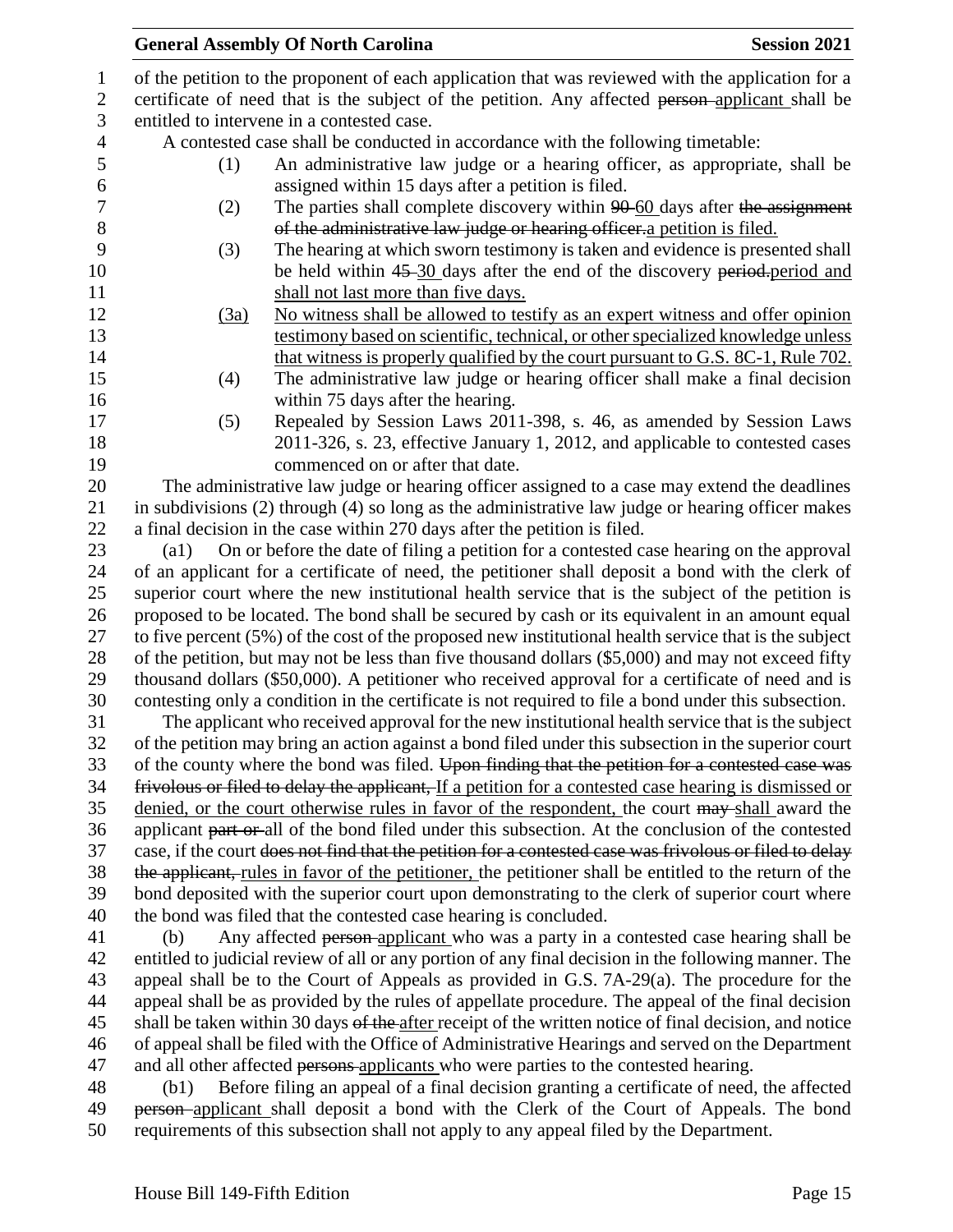|                        | <b>General Assembly Of North Carolina</b>                                                                                                                                                                                                                                                                                                                                                                                                                                                                                                                                                                                                                                                                                                                                                                                                                                                                                                                                                                                                                                                                                                                                                                                                                                                                                                                                                                                                                       | <b>Session 2021</b> |
|------------------------|-----------------------------------------------------------------------------------------------------------------------------------------------------------------------------------------------------------------------------------------------------------------------------------------------------------------------------------------------------------------------------------------------------------------------------------------------------------------------------------------------------------------------------------------------------------------------------------------------------------------------------------------------------------------------------------------------------------------------------------------------------------------------------------------------------------------------------------------------------------------------------------------------------------------------------------------------------------------------------------------------------------------------------------------------------------------------------------------------------------------------------------------------------------------------------------------------------------------------------------------------------------------------------------------------------------------------------------------------------------------------------------------------------------------------------------------------------------------|---------------------|
| (1)<br>(2)             | The bond shall be secured by cash or its equivalent in an amount equal to five<br>percent (5%) of the cost of the proposed new institutional health service that<br>is the subject of the appeal, but may not be less than five thousand dollars<br>$(\$5,000)$ and may not exceed fifty thousand dollars $(\$50,000)$ ; provided that<br>the applicant who received approval of the certificate of need may petition the<br>Court of Appeals for a higher bond amount for the payment of such costs and<br>damages as may be awarded pursuant to subdivision (2) of this subsection.<br>This amount shall be determined by the Court in its discretion, not to exceed<br>three hundred thousand dollars (\$300,000). A holder of a certificate of need<br>who is appealing only a condition in the certificate is not required to file a<br>bond under this subsection.<br>If the Court of Appeals finds that the appeal was frivolous or filed to delay the<br>applicant, the court shall remand the case to the superior court of the county<br>where a bond was filed for the contested case hearing on the certificate of<br>need. The superior court may award the holder of the certificate of need part<br>or all of the bond. The court shall award the holder of the certificate of need<br>reasonable attorney fees and costs incurred in the appeal to the Court of<br>Appeals. If the Court of Appeals does not find that the appeal was frivolous |                     |
|                        | or filed to delay the applicant and does not remand the case to superior court                                                                                                                                                                                                                                                                                                                                                                                                                                                                                                                                                                                                                                                                                                                                                                                                                                                                                                                                                                                                                                                                                                                                                                                                                                                                                                                                                                                  |                     |
|                        | for a possible award of all or part of the bond to the holder of the certificate                                                                                                                                                                                                                                                                                                                                                                                                                                                                                                                                                                                                                                                                                                                                                                                                                                                                                                                                                                                                                                                                                                                                                                                                                                                                                                                                                                                |                     |
|                        | of need, the person originally filing the bond shall be entitled to a return of the<br>bond.                                                                                                                                                                                                                                                                                                                                                                                                                                                                                                                                                                                                                                                                                                                                                                                                                                                                                                                                                                                                                                                                                                                                                                                                                                                                                                                                                                    |                     |
| (c)                    | The term "affected persons" includes: the applicant; any individual residing within                                                                                                                                                                                                                                                                                                                                                                                                                                                                                                                                                                                                                                                                                                                                                                                                                                                                                                                                                                                                                                                                                                                                                                                                                                                                                                                                                                             |                     |
|                        | the service area or the geographic area served or to be served by the applicant; any individual                                                                                                                                                                                                                                                                                                                                                                                                                                                                                                                                                                                                                                                                                                                                                                                                                                                                                                                                                                                                                                                                                                                                                                                                                                                                                                                                                                 |                     |
|                        | who regularly uses health service facilities within that geographic area or the service area; any                                                                                                                                                                                                                                                                                                                                                                                                                                                                                                                                                                                                                                                                                                                                                                                                                                                                                                                                                                                                                                                                                                                                                                                                                                                                                                                                                               |                     |
|                        | person who provides services, similar to the services under review, to individuals residing within                                                                                                                                                                                                                                                                                                                                                                                                                                                                                                                                                                                                                                                                                                                                                                                                                                                                                                                                                                                                                                                                                                                                                                                                                                                                                                                                                              |                     |
|                        | the service area or the geographic area proposed to be served by the applicant; any person who,                                                                                                                                                                                                                                                                                                                                                                                                                                                                                                                                                                                                                                                                                                                                                                                                                                                                                                                                                                                                                                                                                                                                                                                                                                                                                                                                                                 |                     |
|                        | prior to receipt by the agency of the proposal being reviewed, has provided written notice to the<br>agency of an intention to provide similar services in the future to individuals residing within the                                                                                                                                                                                                                                                                                                                                                                                                                                                                                                                                                                                                                                                                                                                                                                                                                                                                                                                                                                                                                                                                                                                                                                                                                                                        |                     |
|                        | service area or the geographic area to be served by the applicant; third party payers who                                                                                                                                                                                                                                                                                                                                                                                                                                                                                                                                                                                                                                                                                                                                                                                                                                                                                                                                                                                                                                                                                                                                                                                                                                                                                                                                                                       |                     |
|                        | reimburse health service facilities for services in the service area in which the project is proposed                                                                                                                                                                                                                                                                                                                                                                                                                                                                                                                                                                                                                                                                                                                                                                                                                                                                                                                                                                                                                                                                                                                                                                                                                                                                                                                                                           |                     |
|                        | to be located; and any agency which establishes rates for health service facilities or HMOs                                                                                                                                                                                                                                                                                                                                                                                                                                                                                                                                                                                                                                                                                                                                                                                                                                                                                                                                                                                                                                                                                                                                                                                                                                                                                                                                                                     |                     |
|                        | located in the service area in which the project is proposed to be located. The term "affected                                                                                                                                                                                                                                                                                                                                                                                                                                                                                                                                                                                                                                                                                                                                                                                                                                                                                                                                                                                                                                                                                                                                                                                                                                                                                                                                                                  |                     |
|                        | applicants" includes only those persons who submitted applications that (i) were scheduled to                                                                                                                                                                                                                                                                                                                                                                                                                                                                                                                                                                                                                                                                                                                                                                                                                                                                                                                                                                                                                                                                                                                                                                                                                                                                                                                                                                   |                     |
|                        | begin review in the same review period proposing the same new institutional health service in                                                                                                                                                                                                                                                                                                                                                                                                                                                                                                                                                                                                                                                                                                                                                                                                                                                                                                                                                                                                                                                                                                                                                                                                                                                                                                                                                                   |                     |
|                        | the same service area and (ii) were part of a competitive review involving the application that is                                                                                                                                                                                                                                                                                                                                                                                                                                                                                                                                                                                                                                                                                                                                                                                                                                                                                                                                                                                                                                                                                                                                                                                                                                                                                                                                                              |                     |
|                        | the subject of the petition or appeal."                                                                                                                                                                                                                                                                                                                                                                                                                                                                                                                                                                                                                                                                                                                                                                                                                                                                                                                                                                                                                                                                                                                                                                                                                                                                                                                                                                                                                         |                     |
|                        | <b>SECTION 3.8.</b> G.S. 148-19.1 reads as rewritten:<br>"§ 148-19.1. Exemption from licensure and certificate of need-licensure.                                                                                                                                                                                                                                                                                                                                                                                                                                                                                                                                                                                                                                                                                                                                                                                                                                                                                                                                                                                                                                                                                                                                                                                                                                                                                                                               |                     |
| (a)                    | Inpatient chemical dependency or substance abuse facilities that provide services                                                                                                                                                                                                                                                                                                                                                                                                                                                                                                                                                                                                                                                                                                                                                                                                                                                                                                                                                                                                                                                                                                                                                                                                                                                                                                                                                                               |                     |
|                        | exclusively to inmates of the Department of Adult Correction or offenders under the supervision                                                                                                                                                                                                                                                                                                                                                                                                                                                                                                                                                                                                                                                                                                                                                                                                                                                                                                                                                                                                                                                                                                                                                                                                                                                                                                                                                                 |                     |
|                        | of the Division of Community Supervision and Reentry of the Department of Adult Correction                                                                                                                                                                                                                                                                                                                                                                                                                                                                                                                                                                                                                                                                                                                                                                                                                                                                                                                                                                                                                                                                                                                                                                                                                                                                                                                                                                      |                     |
|                        | shall be exempt from licensure by the Department of Health and Human Services under Chapter                                                                                                                                                                                                                                                                                                                                                                                                                                                                                                                                                                                                                                                                                                                                                                                                                                                                                                                                                                                                                                                                                                                                                                                                                                                                                                                                                                     |                     |
|                        | 122C of the General Statutes. If an inpatient chemical dependency or substance abuse facility                                                                                                                                                                                                                                                                                                                                                                                                                                                                                                                                                                                                                                                                                                                                                                                                                                                                                                                                                                                                                                                                                                                                                                                                                                                                                                                                                                   |                     |
|                        | provides services both to inmates or offenders under supervision and to members of the general                                                                                                                                                                                                                                                                                                                                                                                                                                                                                                                                                                                                                                                                                                                                                                                                                                                                                                                                                                                                                                                                                                                                                                                                                                                                                                                                                                  |                     |
|                        | public, the portion of the facility that serves inmates or offenders under supervision shall be                                                                                                                                                                                                                                                                                                                                                                                                                                                                                                                                                                                                                                                                                                                                                                                                                                                                                                                                                                                                                                                                                                                                                                                                                                                                                                                                                                 |                     |
| exempt from licensure. |                                                                                                                                                                                                                                                                                                                                                                                                                                                                                                                                                                                                                                                                                                                                                                                                                                                                                                                                                                                                                                                                                                                                                                                                                                                                                                                                                                                                                                                                 |                     |
| $\bigoplus$            | Any person who contracts to provide inpatient chemical dependency or substance                                                                                                                                                                                                                                                                                                                                                                                                                                                                                                                                                                                                                                                                                                                                                                                                                                                                                                                                                                                                                                                                                                                                                                                                                                                                                                                                                                                  |                     |
|                        | abuse services to inmates of the Department of Adult Correction or to offenders under the                                                                                                                                                                                                                                                                                                                                                                                                                                                                                                                                                                                                                                                                                                                                                                                                                                                                                                                                                                                                                                                                                                                                                                                                                                                                                                                                                                       |                     |

50 supervision of the Division of Community Supervision and Reentry of the Department of Adult 51 Correction may construct and operate a new chemical dependency or substance abuse facility for

Correction may construct and operate a new chemical dependency or substance abuse facility for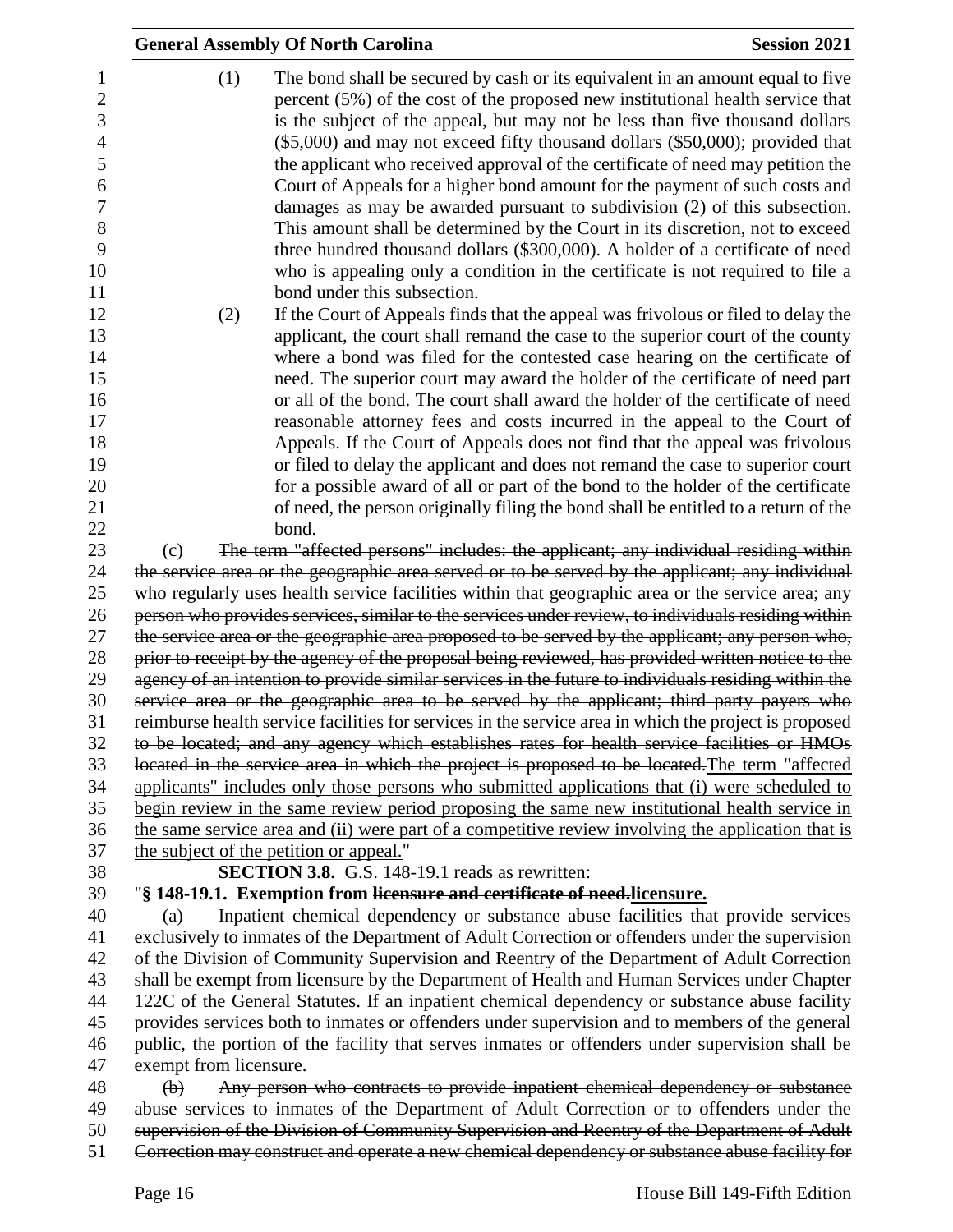|                |                                                                                                     | <b>General Assembly Of North Carolina</b><br><b>Session 2021</b>                                                                                                 |  |  |  |  |
|----------------|-----------------------------------------------------------------------------------------------------|------------------------------------------------------------------------------------------------------------------------------------------------------------------|--|--|--|--|
| $\mathbf{1}$   |                                                                                                     | that purpose without first obtaining a certificate of need from the Department of Health and                                                                     |  |  |  |  |
| $\mathbf{2}$   | Human Services pursuant to Article 9 of Chapter 131E of the General Statutes. However, a new        |                                                                                                                                                                  |  |  |  |  |
| 3              | facility or addition developed for that purpose without a certificate of need shall not be licensed |                                                                                                                                                                  |  |  |  |  |
| $\overline{4}$ | pursuant to Chapter 122C of the General Statutes and shall not admit anyone other than inmates      |                                                                                                                                                                  |  |  |  |  |
| 5              | unless the owner or operator first obtains a certificate of need."                                  |                                                                                                                                                                  |  |  |  |  |
| 6              | <b>SECTION 3.9.</b> If any section or provision of this Part is declared unconstitutional or        |                                                                                                                                                                  |  |  |  |  |
| $\tau$         | invalid by the courts, it does not affect the validity of this Part as a whole or any section or    |                                                                                                                                                                  |  |  |  |  |
| 8              | provision other than the part so declared to be unconstitutional or invalid.                        |                                                                                                                                                                  |  |  |  |  |
| 9              |                                                                                                     | <b>SECTION 3.10.</b> Section 3.4(b) of this Part is effective when it becomes law. Section                                                                       |  |  |  |  |
| 10             |                                                                                                     | 3.8 of this Part becomes effective January 1, 2023. The remainder of this Part becomes effective                                                                 |  |  |  |  |
| 11             | October 1, 2022.                                                                                    |                                                                                                                                                                  |  |  |  |  |
| 12             |                                                                                                     |                                                                                                                                                                  |  |  |  |  |
| 13             |                                                                                                     | PART IV. MODERNIZING NURSING REGULATIONS                                                                                                                         |  |  |  |  |
| 14             |                                                                                                     | <b>SECTION 4.1.</b> G.S. 90-171.20 reads as rewritten:                                                                                                           |  |  |  |  |
| 15             | "§ 90-171.20. Definitions.                                                                          |                                                                                                                                                                  |  |  |  |  |
| 16             |                                                                                                     | As used in this Article, unless the context requires otherwise:                                                                                                  |  |  |  |  |
| 17             | (1)                                                                                                 | Advanced assessment. - The taking by an advanced practice registered nurse                                                                                       |  |  |  |  |
| 18             |                                                                                                     | of the history, physical, and psychological assessment of a patient's signs,                                                                                     |  |  |  |  |
| 19             |                                                                                                     | symptoms, pathophysiologic status, and psychosocial variations in the                                                                                            |  |  |  |  |
| 20             |                                                                                                     | determination of differential diagnoses and treatment.                                                                                                           |  |  |  |  |
| 21             | $\frac{(1a)}{2}$                                                                                    | Advanced practice registered nurse or APRN. – An individual licensed by the                                                                                      |  |  |  |  |
| 22             |                                                                                                     | Board as an advanced practice registered nurse within one of the following                                                                                       |  |  |  |  |
| 23             |                                                                                                     | four roles:                                                                                                                                                      |  |  |  |  |
| 24             |                                                                                                     | Nurse practitioner or NP.<br><u>a.</u>                                                                                                                           |  |  |  |  |
| 25             |                                                                                                     | Certified nurse midwife or CNM.<br><u>b.</u>                                                                                                                     |  |  |  |  |
| 26             |                                                                                                     | Clinical nurse specialist or CNS.<br>$\underline{c}$ .                                                                                                           |  |  |  |  |
| 27             |                                                                                                     | d.<br>Certified registered nurse anesthetist or CRNA.                                                                                                            |  |  |  |  |
| 28             | (1b)                                                                                                | "Board" means the Board. – The North Carolina Board of Nursing.                                                                                                  |  |  |  |  |
| 29             | (2)                                                                                                 | "Health care provider" means any Health care provider. - Any licensed health                                                                                     |  |  |  |  |
| 30             |                                                                                                     | care professional and any agent or employee of any health care institution,                                                                                      |  |  |  |  |
| 31             |                                                                                                     | health care insurer, health care professional school, or a member of any allied                                                                                  |  |  |  |  |
| 32             |                                                                                                     | health profession. For purposes of this Article, a person enrolled in a program                                                                                  |  |  |  |  |
| 33             |                                                                                                     | that prepares the person to be a licensed health care professional or an allied                                                                                  |  |  |  |  |
| 34             |                                                                                                     | health professional shall be deemed a health care provider.                                                                                                      |  |  |  |  |
| 35             | (3)                                                                                                 | "License" means a License. $-$ A permit issued by the Board to practice nursing                                                                                  |  |  |  |  |
| 36             |                                                                                                     | as an advanced practice registered nurse, as a registered nurse-nurse, or as a                                                                                   |  |  |  |  |
| 37             |                                                                                                     | licensed practical nurse, including a renewal or reinstatement thereof.                                                                                          |  |  |  |  |
| 38             | (3a)                                                                                                | "Licensee" means any Licensee. - Any person issued a license by the Board,                                                                                       |  |  |  |  |
| 39             |                                                                                                     | whether the license is active or inactive, including an inactive license by                                                                                      |  |  |  |  |
| 40             |                                                                                                     | means of surrender.                                                                                                                                              |  |  |  |  |
| 41             | (4)                                                                                                 | "Nursing" is a Nursing. $-\underline{A}$ dynamic discipline which includes the assessing,                                                                        |  |  |  |  |
| 42             |                                                                                                     | caring, counseling, teaching, referring and implementing of prescribed                                                                                           |  |  |  |  |
| 43             |                                                                                                     | treatment in the maintenance of health, prevention and management of illness,                                                                                    |  |  |  |  |
| 44<br>45       |                                                                                                     | injury, disability or the achievement of a dignified death. It is ministering to;                                                                                |  |  |  |  |
|                |                                                                                                     | assisting; and sustained, vigilant, and continuous care of those acutely or                                                                                      |  |  |  |  |
| 46<br>47       |                                                                                                     | chronically ill; supervising patients during convalescence and rehabilitation;<br>the supportive and restorative care given to maintain the optimum health level |  |  |  |  |
| 48             |                                                                                                     | of individuals, groups, and communities; the supervision, teaching, and                                                                                          |  |  |  |  |
| 49             |                                                                                                     | evaluation of those who perform or are preparing to perform these functions;                                                                                     |  |  |  |  |
| 50             |                                                                                                     | and the administration of nursing programs and nursing services. For purposes                                                                                    |  |  |  |  |
| 51             |                                                                                                     | of this Article, the administration of required lethal substances or any                                                                                         |  |  |  |  |
|                |                                                                                                     |                                                                                                                                                                  |  |  |  |  |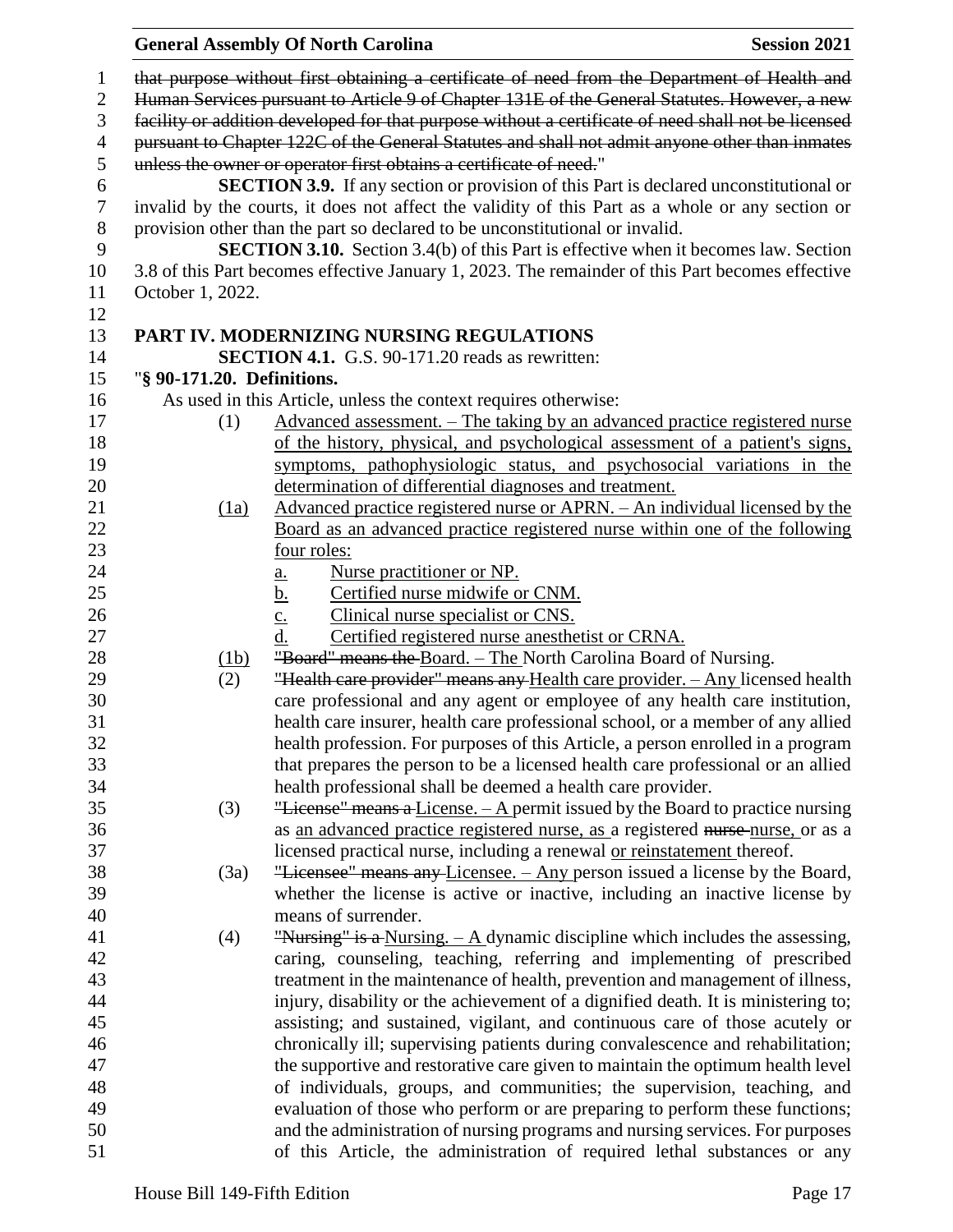|      | <b>General Assembly Of North Carolina</b>                                                              | <b>Session 2021</b>      |
|------|--------------------------------------------------------------------------------------------------------|--------------------------|
|      | assistance whatsoever rendered with an execution under Article 19 of Chapter                           |                          |
|      | 15 of the General Statutes does not constitute nursing.                                                |                          |
| (5)  | "Nursing program" means any Nursing program. - Any educational program                                 |                          |
|      | in North Carolina offering to prepare persons to meet the educational                                  |                          |
|      | requirements for licensure under this Article. Article as a registered nurse or a                      |                          |
|      | licensed practical nurse.                                                                              |                          |
| (6)  | "Person" means an Person. - An individual, corporation, partnership,                                   |                          |
|      | association, unit of government, or other legal entity.                                                |                          |
| (6a) | Population focus. – With respect to APRN practice, includes one of the                                 |                          |
|      | following areas of focus:                                                                              |                          |
|      | The family or the individual across the life span.<br><u>a.</u>                                        |                          |
|      | <u>b.</u><br>Adult/gerontology.                                                                        |                          |
|      | Neonatal.<br>$\underline{\mathbf{C}}$ .                                                                |                          |
|      | <u>d.</u><br>Pediatrics.                                                                               |                          |
|      | $\frac{e}{f}$<br>Women's health or gender-related issues.                                              |                          |
|      | Psychiatric mental health.                                                                             |                          |
| (6b) | Practice of nursing as an advanced practice registered nurse or $APRN. - In$                           |                          |
|      | addition to the RN scope of practice and within the APRN role and population                           |                          |
|      | foci, also consists of the following six components:                                                   |                          |
|      | Conducting an advanced assessment.<br>a.                                                               |                          |
|      | Delegating and assigning therapeutic measures to assistive personnel.<br><u>b.</u>                     |                          |
|      | Performing other acts that require education and training consistent<br>$\underline{c}$ .              |                          |
|      | with professional standards and commensurate with the APRN's                                           |                          |
|      | education, certification, demonstrated competencies, and experience.                                   |                          |
|      | Complying with the requirements of this Article and rendering quality<br><u>d.</u>                     |                          |
|      | advanced nursing care.                                                                                 |                          |
|      | Recognizing limits of knowledge and experience.<br>$\frac{e}{f}$                                       |                          |
|      | Planning for the management of situations beyond the APRN's                                            |                          |
|      | expertise.                                                                                             |                          |
| (6c) | <u>Practice of nursing as a certified nurse midwife or CNM. – In addition to the</u>                   |                          |
|      | RN scope of practice and APRN role and population foci, also consists of the                           |                          |
|      | following four components:                                                                             |                          |
|      | The management, diagnosis, and treatment of primary sexual and<br>$\underline{\mathbf{a}}$ .           |                          |
|      | reproductive health care, including primary, preconception,<br>gynecologic/reproductive/sexual health, | antepartum, intrapartum, |
|      | neonatal, and post-pregnancy care.                                                                     |                          |
|      | Ordering, performing, supervising, and interpreting diagnostic studies.                                |                          |
|      | <u>b.</u><br>Prescribing pharmacologic and nonpharmacologic therapies.<br>$\underline{c}$ .            |                          |
|      | Consulting with or referring to other health care providers as<br>$\underline{d}$ .                    |                          |
|      | warranted by the needs of the patient.                                                                 |                          |
| (6d) | Practice of nursing as a certified registered nurse anesthetist or CRNA. $-$ In                        |                          |
|      | addition to the RN scope of practice and APRN role and population foci, also                           |                          |
|      | consists of the following three components:                                                            |                          |
|      | Selecting, ordering, procuring, prescribing, and administering drugs<br>$a_{\cdot}$                    |                          |
|      | and therapeutic devices to facilitate diagnostic, therapeutic, and                                     |                          |
|      | surgical procedures.                                                                                   |                          |
|      | Ordering, prescribing, performing, supervising, and interpreting<br><u>b.</u>                          |                          |
|      | diagnostic studies, procedures, and interventions.                                                     |                          |
|      | Consulting with or referring to other health care providers as<br>$\underline{c}$ .                    |                          |
|      | warranted by the needs of the patient.                                                                 |                          |
|      |                                                                                                        |                          |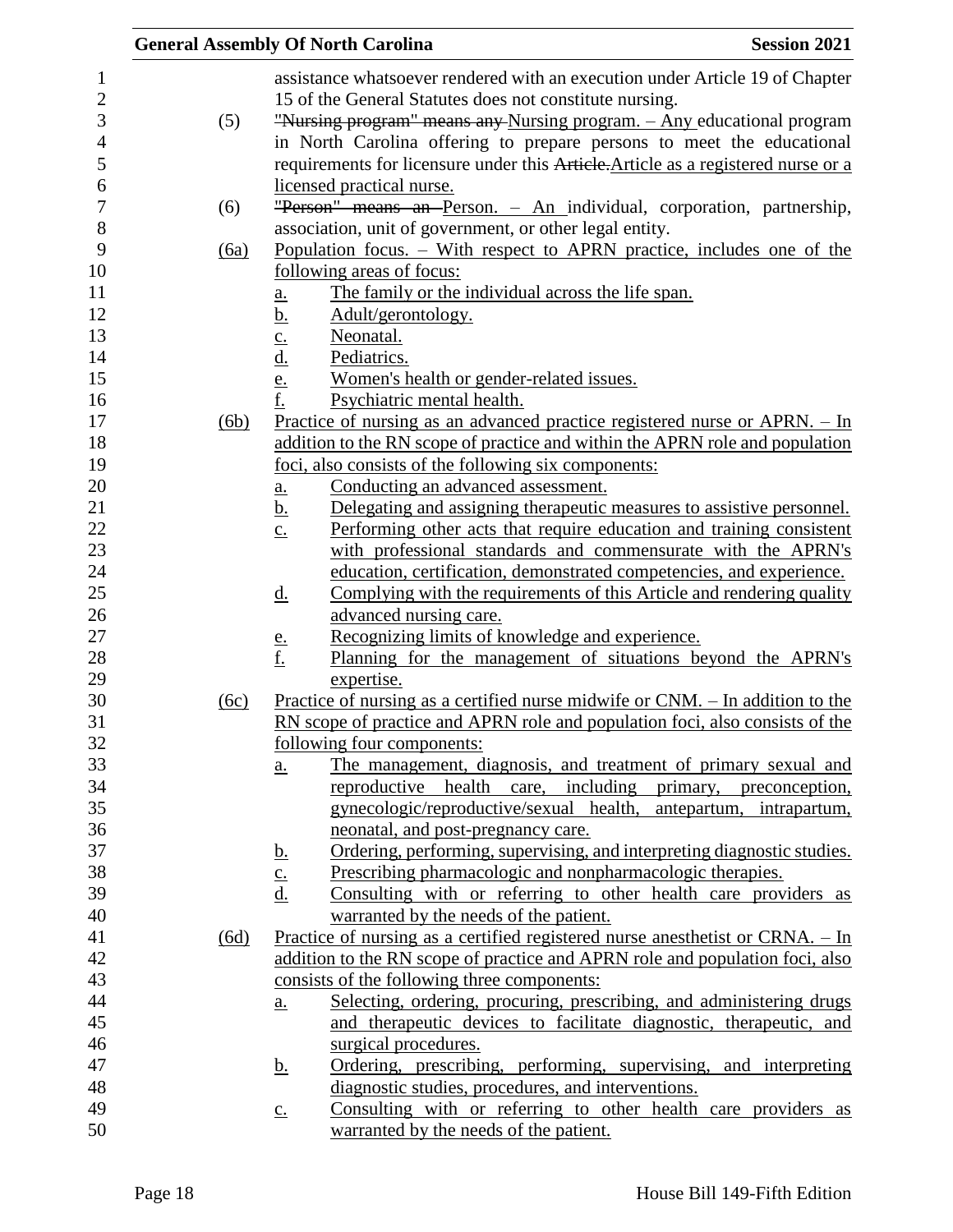|                  |      | <b>General Assembly Of North Carolina</b>                                                                | <b>Session 2021</b> |
|------------------|------|----------------------------------------------------------------------------------------------------------|---------------------|
| 1                | (6e) | Practice of nursing as a clinical nurse specialist or $CNS$ . - In addition to the                       |                     |
| $\boldsymbol{2}$ |      | RN scope of practice and APRN role and population foci, also consists of the                             |                     |
| 3                |      | following eight components:                                                                              |                     |
| $\overline{4}$   |      | The diagnosis and treatment of health and illness states.<br>a.                                          |                     |
| 5                |      | <u>b.</u><br>Disease management.                                                                         |                     |
| 6                |      | Prescribing pharmacologic and nonpharmacologic therapies.                                                |                     |
| $\boldsymbol{7}$ |      | Ordering, performing, supervising, and interpreting diagnostic studies.                                  |                     |
| $8\,$            |      | Preventing of illness and risk behaviors.                                                                |                     |
| 9                |      | $rac{\underline{c}}{\underline{d}}$ .<br>$rac{\underline{e}}{\underline{f}}$ .                           |                     |
| 10               |      | Nursing care for individuals, families, and communities.                                                 |                     |
|                  |      | g.<br>h.<br>Integrating care across the continuum to improve patient outcomes.                           |                     |
| 11               |      | Consulting with or referring to other health care providers as                                           |                     |
| 12               |      | warranted by the needs of the patient.                                                                   |                     |
| 13               | (6f) | <u>Practice of nursing as a nurse practitioner or NP. – In addition to the RN scope</u>                  |                     |
| 14               |      | of practice and APRN role and population foci, also consists of the following                            |                     |
| 15               |      | six components:                                                                                          |                     |
| 16               |      | Health promotion, disease prevention, health education, and<br><u>a.</u>                                 |                     |
| 17               |      | counseling.                                                                                              |                     |
| 18               |      | Providing health assessment and screening activities.<br><u>b.</u>                                       |                     |
| 19               |      | Diagnosing, treating, and facilitating patients' management of their<br>$\underline{c}$ .                |                     |
| 20               |      | acute and chronic illnesses and diseases.                                                                |                     |
| 21               |      | Ordering, performing, supervising, and interpreting diagnostic studies.                                  |                     |
| $22\,$           |      | $rac{\underline{d}}{\underline{e}}$ .<br>f.<br>Prescribing pharmacologic and nonpharmacologic therapies. |                     |
| 23               |      | Consulting with or referring to other health care providers as                                           |                     |
| 24               |      | warranted by the needs of the patient.                                                                   |                     |
| 25               | (7)  | The "practice of nursing by a registered nurse" consists Practice of nursing by                          |                     |
| 26               |      | a registered nurse. $-$ Consists of the following 10 components:                                         |                     |
| 27               |      | Assessing the patient's physical and mental health, including the<br>a.                                  |                     |
| 28               |      | patient's reaction to illnesses and treatment regimens.                                                  |                     |
| 29               |      | Recording and reporting the results of the nursing assessment.<br>$\mathbf{b}$ .                         |                     |
| 30               |      | Planning, initiating, delivering, and evaluating appropriate nursing<br>c.                               |                     |
|                  |      | acts.                                                                                                    |                     |
|                  |      | Teaching, assigning, delegating to or supervising other personnel in<br>d.                               |                     |
| 32<br>33         |      | implementing the treatment regimen.                                                                      |                     |
| 34               |      | Collaborating with other health care providers in determining the<br>e.                                  |                     |
| 35               |      | appropriate health care for a patient but, subject to the provisions of                                  |                     |
| 36               |      | G.S. 90-18.2, not prescribing a medical treatment regimen or making                                      |                     |
| 37               |      | a medical diagnosis, except under supervision of a licensed                                              |                     |
| 38               |      | physician.patient.                                                                                       |                     |
|                  |      | f.<br>Implementing the treatment and pharmaceutical regimen prescribed or                                |                     |
| 39               |      |                                                                                                          |                     |
| 40               |      | ordered by any person authorized by State law to prescribe or order                                      |                     |
| 41<br>42         |      | the regimen.                                                                                             |                     |
| 43               |      | Providing teaching and counseling about the patient's health.<br>g.                                      |                     |
|                  |      | h.<br>Reporting and recording the plan for care, nursing care given, and the                             |                     |
| 44<br>45         |      | patient's response to that care.                                                                         |                     |
|                  |      | Supervising, teaching, and evaluating those who perform or are<br>i.                                     |                     |
| 46               |      | preparing to perform nursing functions and administering nursing                                         |                     |
| 47               |      | programs and nursing services.                                                                           |                     |
| 48               |      | Providing for the maintenance of safe and effective nursing care,<br>j.                                  |                     |
| 49               |      | whether rendered directly or indirectly.                                                                 |                     |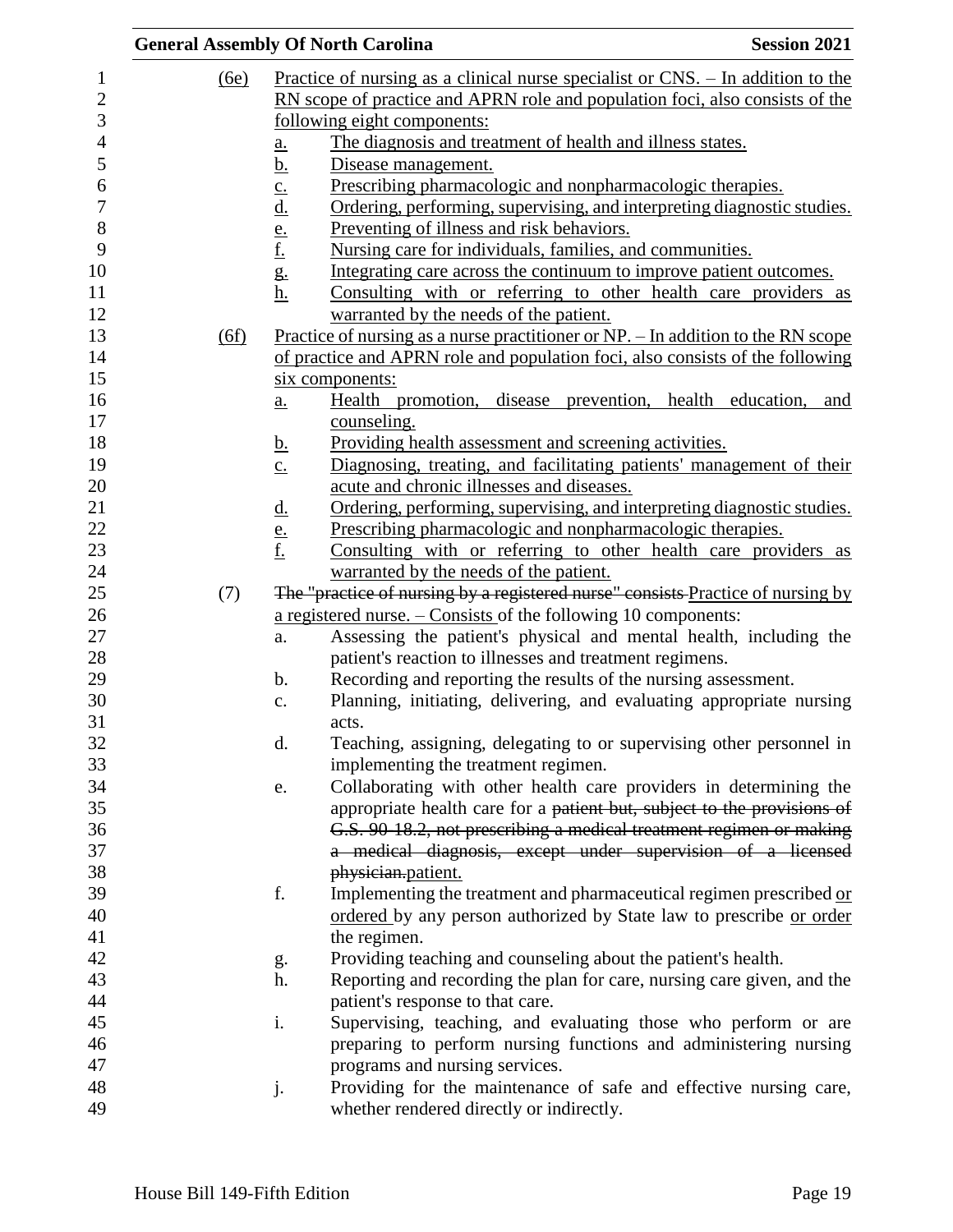|                  |                        | <b>General Assembly Of North Carolina</b>                                                                                                                                                                                                                                                                                                                                                                                                                                                                                                                                                                                                                                                                                                                                                                                                                                                                                                                                                                                                                                                                 | <b>Session 2021</b> |
|------------------|------------------------|-----------------------------------------------------------------------------------------------------------------------------------------------------------------------------------------------------------------------------------------------------------------------------------------------------------------------------------------------------------------------------------------------------------------------------------------------------------------------------------------------------------------------------------------------------------------------------------------------------------------------------------------------------------------------------------------------------------------------------------------------------------------------------------------------------------------------------------------------------------------------------------------------------------------------------------------------------------------------------------------------------------------------------------------------------------------------------------------------------------|---------------------|
|                  | (8)                    | The "practice of nursing by a licensed practical nurse" consists Practice of<br>nursing by a licensed practical nurse. $\sim$ Consists of the following seven<br>components:<br>Participating in the assessment of the patient's physical and mental<br>a.<br>health, including the patient's reaction to illnesses and treatment<br>regimens.<br>b.<br>Recording and reporting the results of the nursing assessment.<br>Participating in implementing the health care plan developed by the<br>c.<br>registered nurse and/or prescribed by any person authorized by State<br>law to prescribe such a plan, by performing tasks assigned or delegated<br>by and performed under the supervision or under orders or directions<br>of a registered nurse, physician licensed to practice medicine, dentist,<br>or other person authorized by State law to provide the supervision.<br>Assigning or delegating nursing interventions to other qualified<br>c1.<br>personnel under the supervision of the registered nurse.<br>Participating in the teaching and counseling of patients as assigned by<br>d. |                     |
|                  |                        | a registered nurse, physician, or other qualified professional licensed                                                                                                                                                                                                                                                                                                                                                                                                                                                                                                                                                                                                                                                                                                                                                                                                                                                                                                                                                                                                                                   |                     |
|                  |                        | to practice in North Carolina.<br>Reporting and recording the nursing care rendered and the patient's<br>e.                                                                                                                                                                                                                                                                                                                                                                                                                                                                                                                                                                                                                                                                                                                                                                                                                                                                                                                                                                                               |                     |
|                  |                        | response to that care.                                                                                                                                                                                                                                                                                                                                                                                                                                                                                                                                                                                                                                                                                                                                                                                                                                                                                                                                                                                                                                                                                    |                     |
|                  |                        | f.<br>Maintaining safe and effective nursing care, whether rendered directly                                                                                                                                                                                                                                                                                                                                                                                                                                                                                                                                                                                                                                                                                                                                                                                                                                                                                                                                                                                                                              |                     |
|                  |                        | or indirectly."                                                                                                                                                                                                                                                                                                                                                                                                                                                                                                                                                                                                                                                                                                                                                                                                                                                                                                                                                                                                                                                                                           |                     |
|                  |                        | SECTION 4.2. G.S. 90-18(c) reads as rewritten:                                                                                                                                                                                                                                                                                                                                                                                                                                                                                                                                                                                                                                                                                                                                                                                                                                                                                                                                                                                                                                                            |                     |
| "(c)<br>Article: |                        | The following shall not constitute practicing medicine or surgery as defined in this                                                                                                                                                                                                                                                                                                                                                                                                                                                                                                                                                                                                                                                                                                                                                                                                                                                                                                                                                                                                                      |                     |
|                  |                        |                                                                                                                                                                                                                                                                                                                                                                                                                                                                                                                                                                                                                                                                                                                                                                                                                                                                                                                                                                                                                                                                                                           |                     |
|                  | .<br>$\leftrightarrow$ | The practice of midwifery as defined in G.S. 90-178.2.                                                                                                                                                                                                                                                                                                                                                                                                                                                                                                                                                                                                                                                                                                                                                                                                                                                                                                                                                                                                                                                    |                     |
|                  |                        |                                                                                                                                                                                                                                                                                                                                                                                                                                                                                                                                                                                                                                                                                                                                                                                                                                                                                                                                                                                                                                                                                                           |                     |
|                  | (14)                   | The practice of nursing by a an advanced practice registered nurse engaged in                                                                                                                                                                                                                                                                                                                                                                                                                                                                                                                                                                                                                                                                                                                                                                                                                                                                                                                                                                                                                             |                     |
|                  |                        | the practice of nursing and the performance of acts otherwise constituting<br>medical practice by a registered nurse when performed in accordance with<br>rules and regulations developed by a joint subcommittee of the North Carolina                                                                                                                                                                                                                                                                                                                                                                                                                                                                                                                                                                                                                                                                                                                                                                                                                                                                   |                     |
|                  |                        | Medical Board and the Board of Nursing and adopted by both boards.as<br>defined in Article 9A of this Chapter.                                                                                                                                                                                                                                                                                                                                                                                                                                                                                                                                                                                                                                                                                                                                                                                                                                                                                                                                                                                            |                     |
|                  | $\ldots$ "             |                                                                                                                                                                                                                                                                                                                                                                                                                                                                                                                                                                                                                                                                                                                                                                                                                                                                                                                                                                                                                                                                                                           |                     |
|                  |                        | <b>SECTION 4.3.(a)</b> G.S. 90-18.2 is repealed.                                                                                                                                                                                                                                                                                                                                                                                                                                                                                                                                                                                                                                                                                                                                                                                                                                                                                                                                                                                                                                                          |                     |
|                  |                        | <b>SECTION 4.3.(b)</b> G.S. $90-2(a)$ reads as rewritten:                                                                                                                                                                                                                                                                                                                                                                                                                                                                                                                                                                                                                                                                                                                                                                                                                                                                                                                                                                                                                                                 |                     |
| "(a)             |                        | There is established the North Carolina Medical Board to regulate the practice of                                                                                                                                                                                                                                                                                                                                                                                                                                                                                                                                                                                                                                                                                                                                                                                                                                                                                                                                                                                                                         |                     |
|                  |                        | medicine and surgery for the benefit and protection of the people of North Carolina. The Board                                                                                                                                                                                                                                                                                                                                                                                                                                                                                                                                                                                                                                                                                                                                                                                                                                                                                                                                                                                                            |                     |
|                  |                        | shall consist of 13 members:                                                                                                                                                                                                                                                                                                                                                                                                                                                                                                                                                                                                                                                                                                                                                                                                                                                                                                                                                                                                                                                                              |                     |
|                  |                        |                                                                                                                                                                                                                                                                                                                                                                                                                                                                                                                                                                                                                                                                                                                                                                                                                                                                                                                                                                                                                                                                                                           |                     |
|                  | (2)                    | Five members shall all be appointed by the Governor as follows:                                                                                                                                                                                                                                                                                                                                                                                                                                                                                                                                                                                                                                                                                                                                                                                                                                                                                                                                                                                                                                           |                     |
|                  |                        |                                                                                                                                                                                                                                                                                                                                                                                                                                                                                                                                                                                                                                                                                                                                                                                                                                                                                                                                                                                                                                                                                                           |                     |
|                  |                        | d.<br>One shall be a nurse practitioner as defined in G.S. 90-18.2 as                                                                                                                                                                                                                                                                                                                                                                                                                                                                                                                                                                                                                                                                                                                                                                                                                                                                                                                                                                                                                                     |                     |
|                  |                        | recommended by the Review Panel pursuant to G.S. 90-3.                                                                                                                                                                                                                                                                                                                                                                                                                                                                                                                                                                                                                                                                                                                                                                                                                                                                                                                                                                                                                                                    |                     |
|                  |                        | $\ldots$ "                                                                                                                                                                                                                                                                                                                                                                                                                                                                                                                                                                                                                                                                                                                                                                                                                                                                                                                                                                                                                                                                                                |                     |
|                  |                        | <b>SECTION 4.3.(c)</b> G.S. 90-18.3(a) reads as rewritten:                                                                                                                                                                                                                                                                                                                                                                                                                                                                                                                                                                                                                                                                                                                                                                                                                                                                                                                                                                                                                                                |                     |
| "(a)             |                        | Whenever a statute or State agency rule requires that a medical or physical                                                                                                                                                                                                                                                                                                                                                                                                                                                                                                                                                                                                                                                                                                                                                                                                                                                                                                                                                                                                                               |                     |
|                  |                        | examination shall be conducted by a physician, the examination may be conducted and the form<br>signed by a nurse practitioner or a physician assistant, and a physician need not be present.                                                                                                                                                                                                                                                                                                                                                                                                                                                                                                                                                                                                                                                                                                                                                                                                                                                                                                             |                     |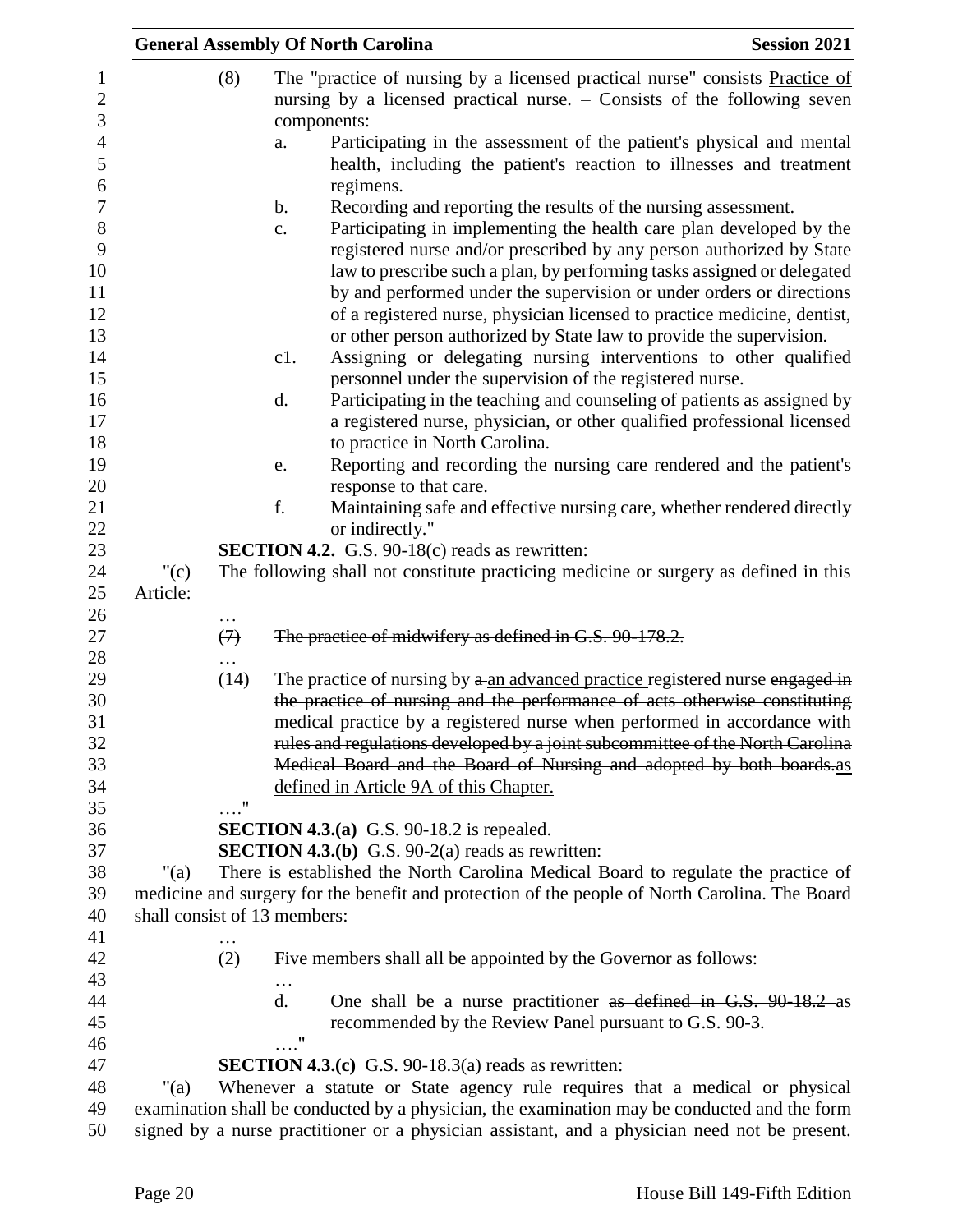|                                                 |                            | <b>General Assembly Of North Carolina</b>                                                                                                                                                                                                                                                                                                                                                                                                                                                      | <b>Session 2021</b> |
|-------------------------------------------------|----------------------------|------------------------------------------------------------------------------------------------------------------------------------------------------------------------------------------------------------------------------------------------------------------------------------------------------------------------------------------------------------------------------------------------------------------------------------------------------------------------------------------------|---------------------|
| $\boldsymbol{2}$<br>3<br>$\overline{4}$<br>"(a) |                            | Nothing in this section shall otherwise change the scope of practice of a nurse practitioner or a<br>physician assistant, as defined by G.S. 90-18.1 and G.S. 90-18.2, G.S. 90-171.20, respectively."<br><b>SECTION 4.3.(d)</b> G.S. 90-85.24(a) reads as rewritten:<br>The Board of Pharmacy shall be entitled to charge and collect not more than the                                                                                                                                        |                     |
| 5<br>following fees:                            |                            |                                                                                                                                                                                                                                                                                                                                                                                                                                                                                                |                     |
| 6<br>$\boldsymbol{7}$<br>8<br>9                 | (13)<br>$\pmb{\mathsf{H}}$ | For annual registration as a dispensing nurse practitioner under G.S. 90-18.2,<br>practitioner, seventy-five dollars (\$75.00);                                                                                                                                                                                                                                                                                                                                                                |                     |
| 10                                              |                            | <b>SECTION 4.3.(e)</b> G.S. 90-85.34A reads as rewritten:                                                                                                                                                                                                                                                                                                                                                                                                                                      |                     |
|                                                 |                            | "§ 90-85.34A. Public health pharmacy practice.                                                                                                                                                                                                                                                                                                                                                                                                                                                 |                     |
| 12                                              |                            |                                                                                                                                                                                                                                                                                                                                                                                                                                                                                                |                     |
| $\cdots$<br>13<br>(c)<br>14                     |                            | This section does not affect the practice of nurse practitioners pursuant to G.S. 90-18.2<br>or of physician assistants pursuant to G.S. 90-18.1."                                                                                                                                                                                                                                                                                                                                             |                     |
| 15                                              |                            | <b>SECTION 4.4.</b> G.S. 90-29(b) reads as rewritten:                                                                                                                                                                                                                                                                                                                                                                                                                                          |                     |
| 16<br>" $(b)$                                   |                            | A person shall be deemed to be practicing dentistry in this State who does, undertakes                                                                                                                                                                                                                                                                                                                                                                                                         |                     |
| 17                                              |                            | or attempts to do, or claims the ability to do any one or more of the following acts or things                                                                                                                                                                                                                                                                                                                                                                                                 |                     |
| 18                                              |                            | which, for the purposes of this Article, constitute the practice of dentistry:                                                                                                                                                                                                                                                                                                                                                                                                                 |                     |
| 19                                              |                            |                                                                                                                                                                                                                                                                                                                                                                                                                                                                                                |                     |
| 20<br>22<br>23<br>24<br>25<br>26                | (6)                        | Administers an anesthetic of any kind in the treatment of dental or oral<br>diseases or physical conditions, or in preparation for or incident to any<br>operation within the oral cavity; provided, however, that this subsection shall<br>not apply to a lawfully qualified certified registered nurse anesthetist who<br>administers such anesthetic under the supervision and direction of a licensed<br>dentist or physician, and antion or to a registered dental hygienist qualified to |                     |
|                                                 |                            | administer local anesthetics.                                                                                                                                                                                                                                                                                                                                                                                                                                                                  |                     |
|                                                 | $\ldots$ "                 |                                                                                                                                                                                                                                                                                                                                                                                                                                                                                                |                     |
|                                                 |                            | <b>SECTION 4.5.</b> G.S. 90-171.23(b) reads as rewritten:                                                                                                                                                                                                                                                                                                                                                                                                                                      |                     |
| " $(b)$                                         |                            | Duties, powers. The Board is empowered to:                                                                                                                                                                                                                                                                                                                                                                                                                                                     |                     |
|                                                 | (14)                       | Appoint and maintain a subcommittee of the Board to work jointly with the<br>subcommittee of the North Carolina Medical Board to develop rules and                                                                                                                                                                                                                                                                                                                                             |                     |
| 33<br>34                                        |                            | regulations to govern the performance of medical acts by registered nurses<br>and to determine reasonable fees to accompany an application for approval or                                                                                                                                                                                                                                                                                                                                     |                     |
|                                                 |                            | renewal of such approval as provided in G.S. 90-8.2. The fees and rules                                                                                                                                                                                                                                                                                                                                                                                                                        |                     |
|                                                 |                            | developed by this subcommittee shall govern the performance of medical acts                                                                                                                                                                                                                                                                                                                                                                                                                    |                     |
|                                                 |                            | by registered nurses and shall become effective when they have been adopted                                                                                                                                                                                                                                                                                                                                                                                                                    |                     |
|                                                 |                            | by both Boards-Grant prescribing, ordering, dispensing, and furnishing                                                                                                                                                                                                                                                                                                                                                                                                                         |                     |
|                                                 |                            | authority to holders of the advanced practice registered nurse license pursuant                                                                                                                                                                                                                                                                                                                                                                                                                |                     |
|                                                 |                            | to G.S. 90-171.20.                                                                                                                                                                                                                                                                                                                                                                                                                                                                             |                     |
|                                                 | $^{\prime\prime}$          |                                                                                                                                                                                                                                                                                                                                                                                                                                                                                                |                     |
|                                                 |                            | SECTION 4.6. G.S. 90-171.27(b) reads as rewritten:                                                                                                                                                                                                                                                                                                                                                                                                                                             |                     |
|                                                 |                            | "§ 90-171.27. Expenses payable from fees collected by Board.                                                                                                                                                                                                                                                                                                                                                                                                                                   |                     |
| .                                               |                            |                                                                                                                                                                                                                                                                                                                                                                                                                                                                                                |                     |
| (b)                                             |                            | The schedule of fees shall not exceed the following rates:                                                                                                                                                                                                                                                                                                                                                                                                                                     |                     |
|                                                 |                            | Application for license as advanced practice registered nurse\$100.00                                                                                                                                                                                                                                                                                                                                                                                                                          |                     |
|                                                 |                            | Renewal of license to practice as advanced practice registered nurse                                                                                                                                                                                                                                                                                                                                                                                                                           |                     |
|                                                 |                            |                                                                                                                                                                                                                                                                                                                                                                                                                                                                                                |                     |
|                                                 |                            | Reinstatement of lapsed license to practice as advanced practice                                                                                                                                                                                                                                                                                                                                                                                                                               |                     |
| 50                                              |                            |                                                                                                                                                                                                                                                                                                                                                                                                                                                                                                |                     |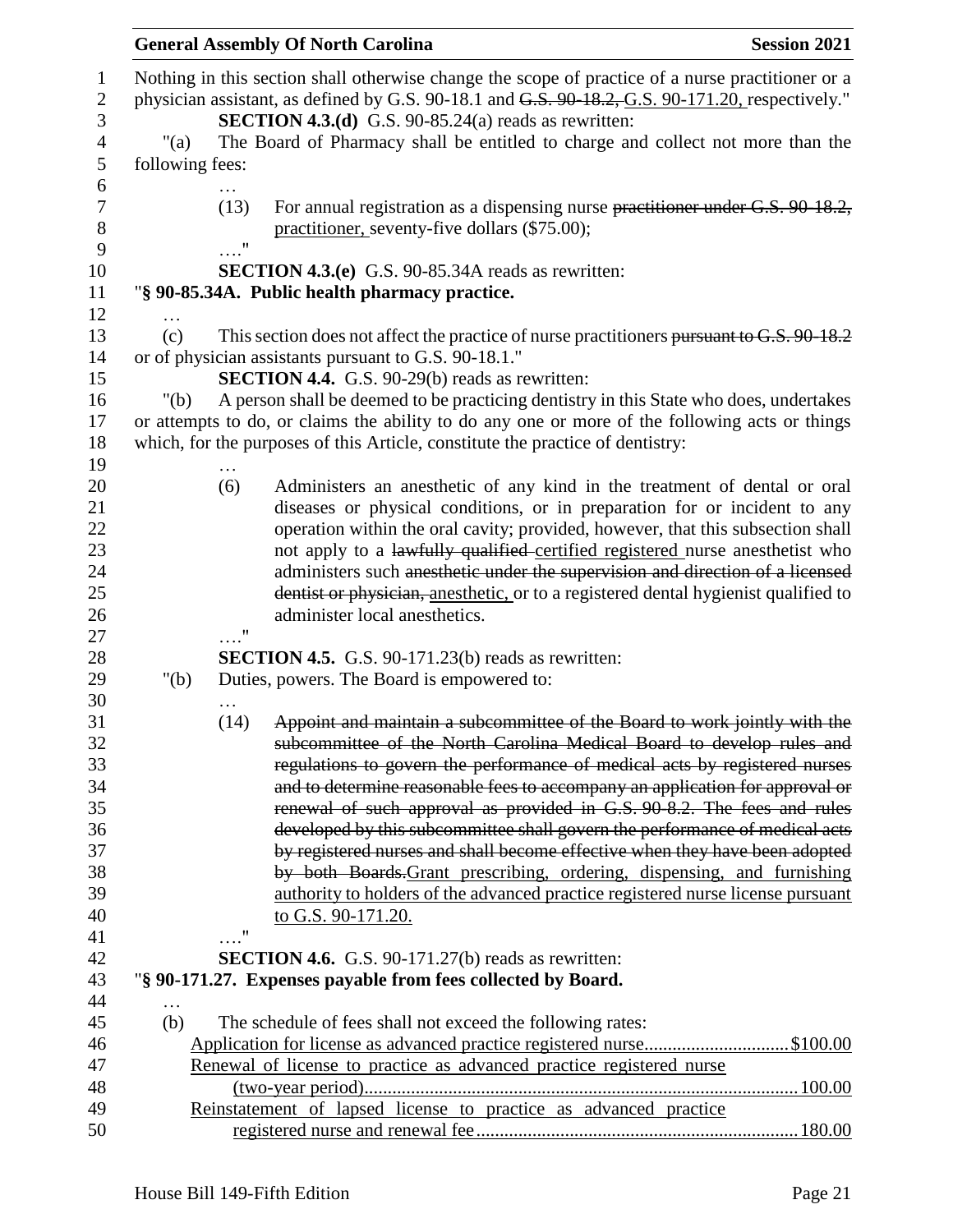| <b>General Assembly Of North Carolina</b>                                                        | <b>Session 2021</b> |
|--------------------------------------------------------------------------------------------------|---------------------|
| Application for examination leading to certificate and license as                                |                     |
|                                                                                                  |                     |
| Application for certificate and license as registered nurse by                                   |                     |
|                                                                                                  |                     |
| Application for each re-examination leading to certificate and license as                        |                     |
|                                                                                                  |                     |
| Renewal of license to practice as registered nurse (two-year period) 100.00                      |                     |
| Reinstatement of lapsed license to practice as a registered nurse and                            |                     |
|                                                                                                  |                     |
| Application for examination leading to certificate and license as licensed                       |                     |
|                                                                                                  |                     |
| Application for certificate and license as licensed practical nurse by                           |                     |
|                                                                                                  |                     |
| Application for each re-examination leading to certificate and license as                        |                     |
|                                                                                                  |                     |
| Renewal of license to practice as a licensed practical nurse (two-year                           |                     |
|                                                                                                  |                     |
| Reinstatement of lapsed license to practice as a licensed practical nurse                        |                     |
|                                                                                                  |                     |
| Application fee for retired registered nurse status or retired licensed                          |                     |
|                                                                                                  |                     |
| Reinstatement of retired registered nurse to practice as a registered nurse                      |                     |
| or a retired licensed practical nurse to practice as a licensed                                  |                     |
|                                                                                                  |                     |
| Reasonable charge for duplication services and materials.                                        |                     |
| A fee for an item listed in this schedule shall not increase from one year to the next by more   |                     |
| than twenty percent $(20\%)$ ."                                                                  |                     |
| <b>SECTION 4.7.(a)</b> Article 9A of Chapter 90 of the General Statutes is amended by            |                     |
| adding the following new sections to read:                                                       |                     |
| "§ 90-171.36B. Advanced practice registered nurse licensure.                                     |                     |
| No advanced practice registered nurse shall practice as an advanced practice<br>(a)              |                     |
| registered nurse unless the nurse is licensed by the Board under this section.                   |                     |
| An applicant for a license to practice as an APRN shall apply to the Board in a format<br>(b)    |                     |
| prescribed by the Board and pay a fee in an amount determined under G.S. 90-171.27.              |                     |
| The Board shall adopt rules, not inconsistent with this Article, which identify the<br>(c)       |                     |
| criteria which must be met by an applicant in order to be issued a license.                      |                     |
| "§ 90-171.36C. Advanced practice registered nurse licensure; grandfathering exceptions.          |                     |
| The Board shall issue an APRN license to any person recognized by the Board as an<br>(a)         |                     |
| APRN or approved to practice as an APRN in this State on December 31, 2021.                      |                     |
| An advanced practice registered nurse licensed under this section shall maintain all<br>(b)      |                     |
| practice privileges provided to licensed advanced practice registered nurses under this Chapter. |                     |
| "§ 90-171.36D. Advanced practice registered nurse licensure renewal; reinstatement.              |                     |
| An applicant for renewal of an APRN license issued under this Article shall apply for<br>(a)     |                     |
| licensure renewal according to the frequency and schedule established by the Board and pay the   |                     |
| required fee.                                                                                    |                     |
| (b)<br>Failure to renew the APRN license before the expiration date shall result in automatic    |                     |
| forfeiture of the right to practice nursing as an APRN in North Carolina until such time as the  |                     |
| license has been reinstated.                                                                     |                     |
| An APRN licensee who has allowed his or her license to lapse by failure to renew<br>(c)          |                     |
| may apply for reinstatement in a manner prescribed by the Board and pay the required fee.        |                     |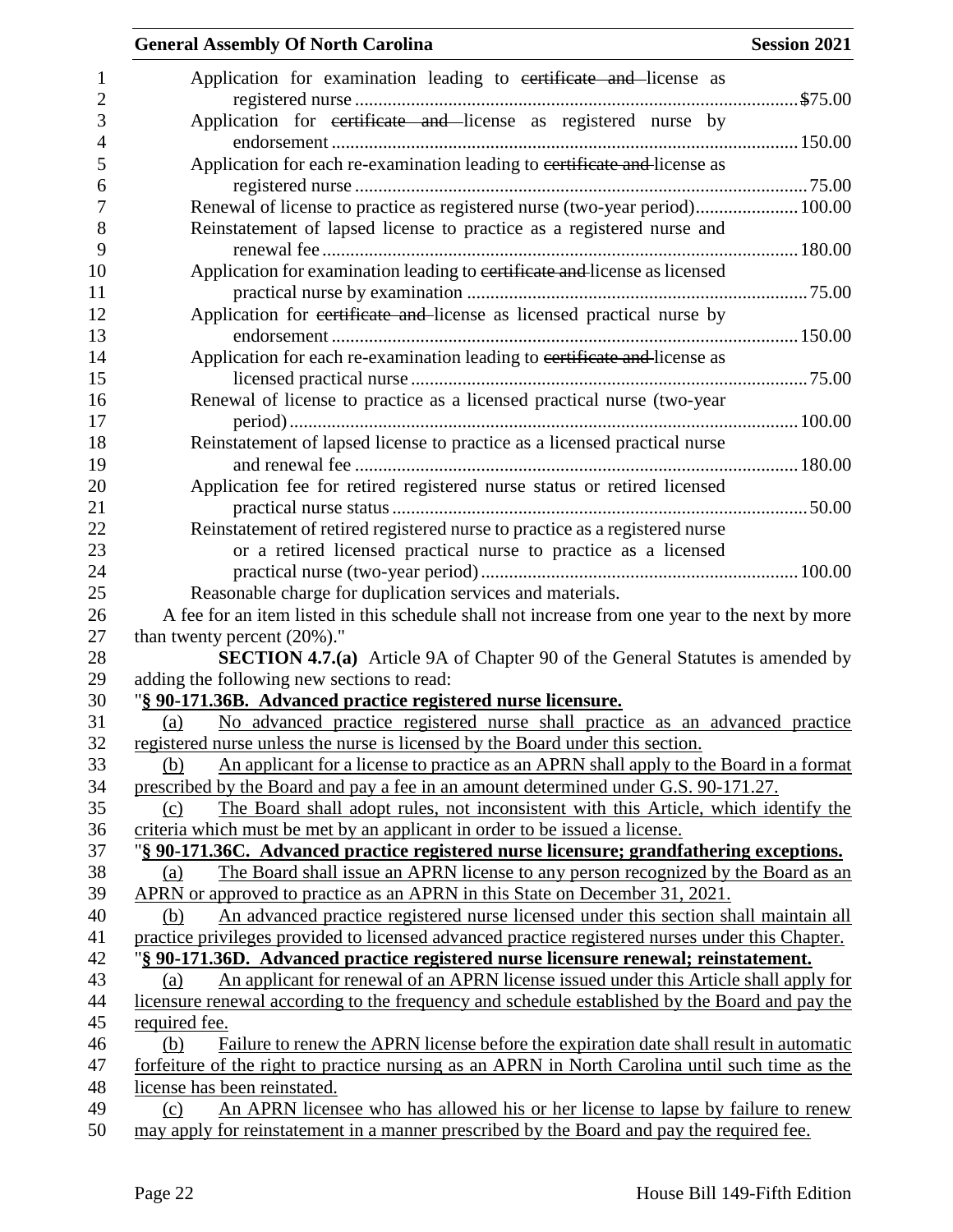|                  |                                                                                                                      |     | <b>General Assembly Of North Carolina</b>                                                                                                                                                 | <b>Session 2021</b> |  |  |
|------------------|----------------------------------------------------------------------------------------------------------------------|-----|-------------------------------------------------------------------------------------------------------------------------------------------------------------------------------------------|---------------------|--|--|
| 1                | (d)                                                                                                                  |     | The Board shall adopt rules, not inconsistent with this Article, which identify the                                                                                                       |                     |  |  |
| $\boldsymbol{2}$ | criteria which must be met by an applicant for APRN license renewal or reinstatement."                               |     |                                                                                                                                                                                           |                     |  |  |
| 3                |                                                                                                                      |     | <b>SECTION 4.7.(b)</b> G.S. 90-171.37(b) is repealed.                                                                                                                                     |                     |  |  |
| $\overline{4}$   |                                                                                                                      |     | SECTION 4.8. G.S. 90-171.43 reads as rewritten:                                                                                                                                           |                     |  |  |
| 5                |                                                                                                                      |     | "§ 90-171.43. License required.                                                                                                                                                           |                     |  |  |
| 6                | (a)                                                                                                                  |     | No person shall practice or offer to practice as a an advanced practice registered nurse,                                                                                                 |                     |  |  |
| $\tau$           |                                                                                                                      |     | registered nurse nurse, or licensed practical nurse, or use the word "nurse" as a title for herself or                                                                                    |                     |  |  |
| $8\,$            |                                                                                                                      |     | himself, or use an abbreviation to indicate that the person is a an advanced practice registered                                                                                          |                     |  |  |
| $\mathbf{9}$     |                                                                                                                      |     | nurse, registered nurse-nurse, or licensed practical nurse, unless the person is currently licensed                                                                                       |                     |  |  |
| 10               |                                                                                                                      |     | as a an advanced practice registered nurse, registered nurse nurse, or licensed practical nurse as                                                                                        |                     |  |  |
| 11               |                                                                                                                      |     | provided by this Article. If the word "nurse" is part of a longer title, such as "nurse's aide", a                                                                                        |                     |  |  |
| 12               |                                                                                                                      |     | person who is entitled to use that title shall use the entire title and may not abbreviate the title to                                                                                   |                     |  |  |
| 13               |                                                                                                                      |     | "nurse". This Article shall not, however, be construed to prohibit or limit the following:                                                                                                |                     |  |  |
| 14               |                                                                                                                      | (1) | The performance by any person of any act for which that person holds a                                                                                                                    |                     |  |  |
| 15               |                                                                                                                      |     | license issued pursuant to North Carolina law; law.                                                                                                                                       |                     |  |  |
| 16               |                                                                                                                      | (2) | The clinical practice by students enrolled in approved nursing programs,                                                                                                                  |                     |  |  |
| 17               |                                                                                                                      |     | continuing education programs, or refresher courses under the supervision of                                                                                                              |                     |  |  |
| 18               |                                                                                                                      |     | qualified faculty; faculty.                                                                                                                                                               |                     |  |  |
| 19               |                                                                                                                      | (3) | The performance of nursing performed by persons who hold a temporary                                                                                                                      |                     |  |  |
| 20               |                                                                                                                      |     | license issued pursuant to G.S. 90-171.33; G.S. 90-171.33.                                                                                                                                |                     |  |  |
| 21               |                                                                                                                      | (4) | The delegation to any person, including a member of the patient's family, by                                                                                                              |                     |  |  |
| 22               |                                                                                                                      |     | a physician licensed to practice medicine in North Carolina, a licensed dentist                                                                                                           |                     |  |  |
| 23               |                                                                                                                      |     | or registered nurse of those patient-care services which are routine, repetitive,                                                                                                         |                     |  |  |
| 24               |                                                                                                                      |     | limited in scope that do not require the professional judgment of a registered                                                                                                            |                     |  |  |
| 25               |                                                                                                                      |     | nurse or licensed practical nurse; nurse.                                                                                                                                                 |                     |  |  |
| 26               |                                                                                                                      | (5) | Assistance by any person in the case of emergency.                                                                                                                                        |                     |  |  |
| 27               | Any person permitted to practice nursing without a license as provided in subdivision $\frac{(\{a\})\{2\}}{(\{a\})}$ |     |                                                                                                                                                                                           |                     |  |  |
| 28               |                                                                                                                      |     | $(a)(2)$ or $\frac{[(a)](3)}{(a)(3)}$ of this section shall be held to the same standard of care as any licensed                                                                          |                     |  |  |
| 29               | nurse.                                                                                                               |     |                                                                                                                                                                                           |                     |  |  |
| 30               | $\left( a1\right)$                                                                                                   |     | The abbreviations for the APRN designation of a certified nurse midwife, a clinical                                                                                                       |                     |  |  |
| 31               |                                                                                                                      |     | nurse specialist, a certified registered nurse anesthetist, and a nurse practitioner shall be APRN,                                                                                       |                     |  |  |
| 32<br>33         |                                                                                                                      |     | plus the role title, i.e., CNM, CNS, CRNA, and NP.                                                                                                                                        |                     |  |  |
| 34               | (a2)                                                                                                                 |     | It shall be unlawful for any person to use the title "APRN" or "APRN" plus their<br>respective role titles, the role title alone, authorized abbreviations, or any other title that would |                     |  |  |
| 35               |                                                                                                                      |     | lead a person to believe the individual is an APRN, unless permitted by this act.                                                                                                         |                     |  |  |
| 36               | $\ldots$ "                                                                                                           |     |                                                                                                                                                                                           |                     |  |  |
| 37               |                                                                                                                      |     | <b>SECTION 4.9.</b> G.S. 90-171.43A reads as rewritten:                                                                                                                                   |                     |  |  |
| 38               |                                                                                                                      |     | "§ 90-171.43A. Mandatory employer verification of licensure status.                                                                                                                       |                     |  |  |
| 39               | (a)                                                                                                                  |     | Before hiring an advanced practice registered nurse, a registered nurse-nurse, or a                                                                                                       |                     |  |  |
| 40               |                                                                                                                      |     | licensed practical nurse in North Carolina, a health care facility shall verify that the applicant has                                                                                    |                     |  |  |
| 41               |                                                                                                                      |     | a current, valid license to practice nursing pursuant to G.S. 90-171.43.                                                                                                                  |                     |  |  |
| 42               | (b)                                                                                                                  |     | For purposes of this section, "health care facility" means:                                                                                                                               |                     |  |  |
| 43               |                                                                                                                      | (1) | Facilities described in G.S. 131E-256(b).                                                                                                                                                 |                     |  |  |
| 44               |                                                                                                                      | (2) | Public health departments, physicians' offices, ambulatory care facilities, and                                                                                                           |                     |  |  |
| 45               |                                                                                                                      |     | rural health clinics."                                                                                                                                                                    |                     |  |  |
| 46               |                                                                                                                      |     | <b>SECTION 4.10.</b> G.S. 90-171.44 reads as rewritten:                                                                                                                                   |                     |  |  |
| 47               |                                                                                                                      |     | "§ 90-171.44. Prohibited acts.                                                                                                                                                            |                     |  |  |
| 48               |                                                                                                                      |     | It shall be a violation of this Article, and subject to action under G.S. 90-171.37, for any                                                                                              |                     |  |  |
| 49               | person to:                                                                                                           |     |                                                                                                                                                                                           |                     |  |  |
| 50               |                                                                                                                      | (1) | Sell, fraudulently obtain, or fraudulently furnish any nursing diploma or aid                                                                                                             |                     |  |  |
| 51               |                                                                                                                      |     | or abet therein.                                                                                                                                                                          |                     |  |  |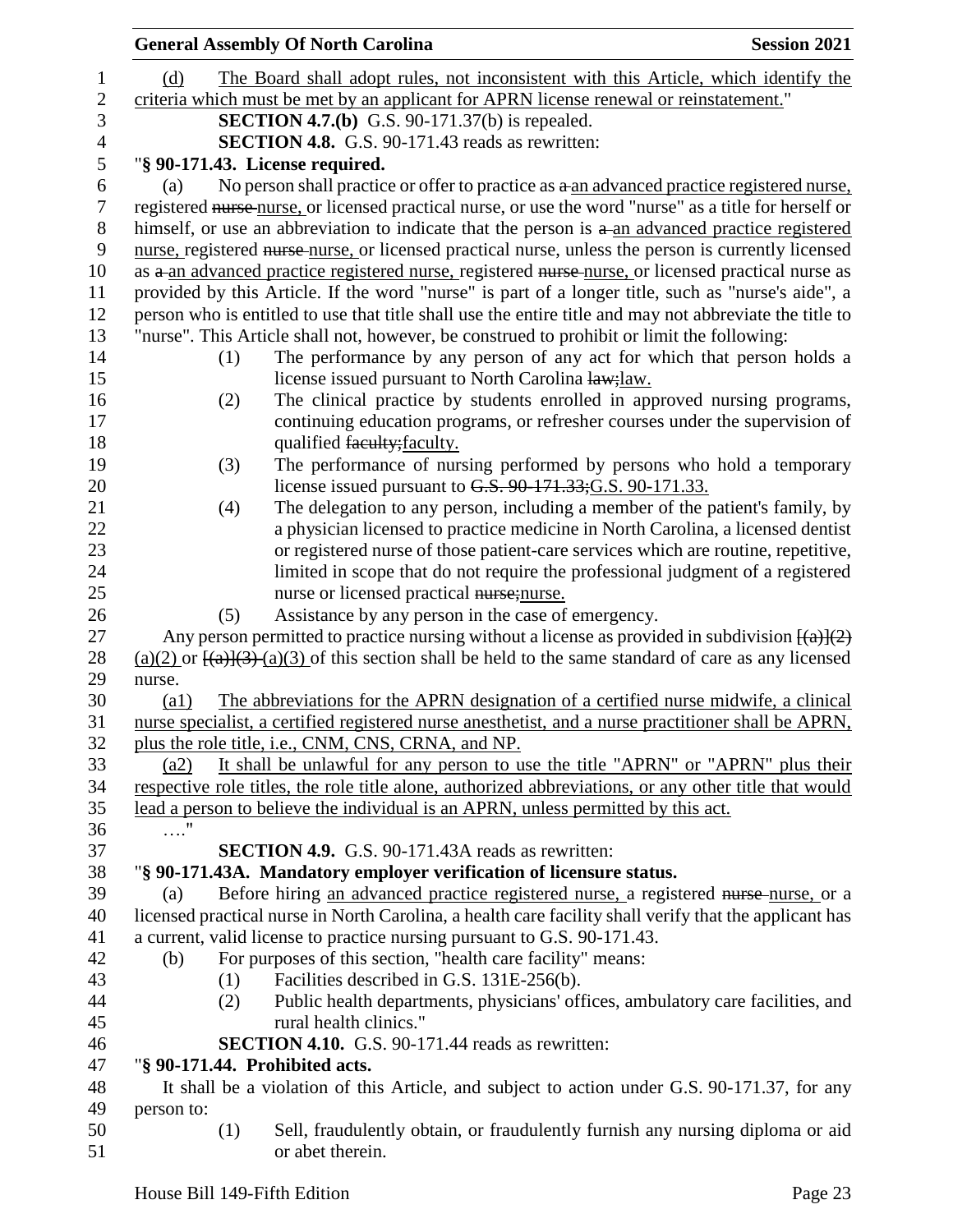|                               | <b>General Assembly Of North Carolina</b>                                                        | <b>Session 2021</b> |
|-------------------------------|--------------------------------------------------------------------------------------------------|---------------------|
| (2)                           | Practice nursing under cover of any fraudulently obtained license.                               |                     |
| (3)                           | Practice nursing without a license. This subdivision shall not be construed to                   |                     |
|                               | prohibit any licensed registered nurse who has successfully completed a                          |                     |
|                               | program established under G.S. 90-171.38(b) from conducting medical                              |                     |
|                               | examinations or performing procedures to collect evidence from the victims                       |                     |
|                               | of offenses described in that subsection.                                                        |                     |
| (3a)                          | Refer to himself or herself as an advanced practice registered nurse; or refer                   |                     |
|                               | to himself or herself as any of the four roles of advanced practice registered                   |                     |
|                               | nurses, a registered nurse, or a licensed practical nurse; or use the                            |                     |
|                               | abbreviations "APRN," "CNM," "CNS," "CRNA," "NP," "RN," and "LPN."                               |                     |
| (4)                           | Conduct a nursing program or a refresher course for activation of a license,                     |                     |
|                               | that is not approved by the Board.                                                               |                     |
| (5)                           | Employ unlicensed persons to practice nursing."                                                  |                     |
|                               | <b>SECTION 4.11.(a)</b> Article 10A of Chapter 90 of the General Statutes is repealed.           |                     |
|                               | <b>SECTION 4.11.(b)</b> G.S. 90-21.11 reads as rewritten:                                        |                     |
| "§ 90-21.11. Definitions.     |                                                                                                  |                     |
|                               | The following definitions apply in this Article:                                                 |                     |
| (1)                           | Health care provider. – Without limitation, any of the following:                                |                     |
|                               | A person who pursuant to the provisions of Chapter 90 of the General<br>a.                       |                     |
|                               | Statutes is licensed, or is otherwise registered or certified to engage in                       |                     |
|                               | the practice of or otherwise performs duties associated with any of the                          |                     |
|                               | following: medicine, surgery, dentistry, pharmacy, optometry,                                    |                     |
|                               | midwifery, osteopathy, podiatry, chiropractic, radiology, nursing,                               |                     |
|                               | physiotherapy, pathology, anesthesiology, anesthesia, laboratory                                 |                     |
|                               | analysis, rendering assistance to a physician, dental hygiene,                                   |                     |
|                               | psychiatry, or psychology.                                                                       |                     |
|                               | "                                                                                                |                     |
|                               | <b>SECTION 4.12.(a)</b> No later than 30 calendar days after this act becomes law, the           |                     |
|                               | Governor shall submit to the Centers for Medicare and Medicaid Services an "opt-out" letter      |                     |
|                               | requesting an exemption under 42 C.F.R. § 482.52(c) that allows hospitals, ambulatory surgical   |                     |
|                               | centers, critical access hospitals, and rural hospitals in this State the maximum flexibility to |                     |
|                               | obtain Medicare reimbursement for anesthesia services in a manner that best serves each facility |                     |
|                               | and the patients and communities the facility serves.                                            |                     |
|                               | <b>SECTION 4.12.(b)</b> This section is effective when it becomes law.                           |                     |
|                               | <b>SECTION 4.13.(a)</b> The North Carolina Board of Nursing, the North Carolina                  |                     |
|                               | Medical Board, and the North Carolina State Board of Dental Examiners shall adopt rules to       |                     |
|                               | implement the provisions of this Part.                                                           |                     |
|                               | <b>SECTION 4.13.(b)</b> This section is effective when it becomes law.                           |                     |
|                               | <b>SECTION 4.14.</b> Except as otherwise provided, this Part becomes effective October           |                     |
| 1, 2022.                      |                                                                                                  |                     |
|                               |                                                                                                  |                     |
|                               | PART V. HEALTH INSURANCE REFORMS                                                                 |                     |
|                               | MEDICAL BILLING TRANSPARENCY                                                                     |                     |
|                               | <b>SECTION 5.1.(a)</b> Article 3 of Chapter 58 of the General Statutes is amended by             |                     |
| adding a new section to read: |                                                                                                  |                     |
|                               | "§ 58-3-295. Contract requirements for limitations on billing by in-network health service       |                     |
|                               | facilities.                                                                                      |                     |
| <u>(a)</u>                    | The following definitions apply in this section:                                                 |                     |
| (1)                           | <u> Health care provider. – Any individual licensed, registered, or certified under</u>          |                     |
|                               | Chapter 90 of the General Statutes, or under the laws of another state, to                       |                     |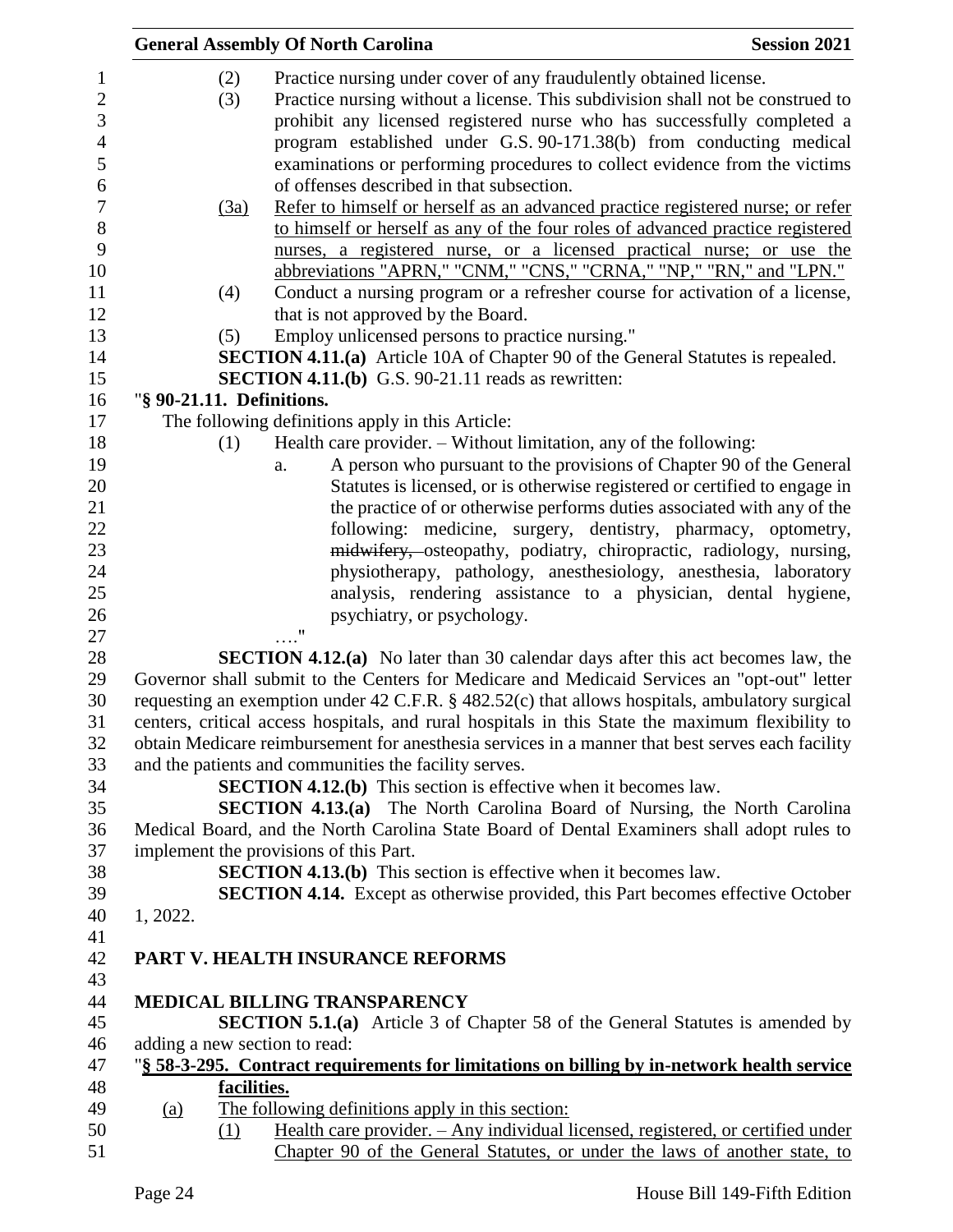|     | <b>General Assembly Of North Carolina</b>                                                                                                                   | <b>Session 2021</b> |
|-----|-------------------------------------------------------------------------------------------------------------------------------------------------------------|---------------------|
|     | provide health care services in the ordinary care of business or practice, as a                                                                             |                     |
|     | profession, or in an approved education or training program in any of the                                                                                   |                     |
|     | following:                                                                                                                                                  |                     |
|     | Anesthesia or anesthesiology.<br>a.                                                                                                                         |                     |
|     | Emergency services, as defined under G.S. $58-3-190(g)$ .<br><u>b.</u>                                                                                      |                     |
|     | Pathology.<br>$\underline{\mathbf{c}}$ .                                                                                                                    |                     |
|     | <u>d.</u><br>Radiology.                                                                                                                                     |                     |
|     | Rendering assistance to a physician performing any of the services<br>e.                                                                                    |                     |
|     | listed in this subdivision.                                                                                                                                 |                     |
|     | Health service facility. $-$ As defined in G.S. 131E-176(9b) and including any<br>(2)                                                                       |                     |
|     | office location.                                                                                                                                            |                     |
|     | <u>Out-of-network provider. - A health care provider that has not entered into a</u><br>(3)                                                                 |                     |
|     | contract or agreement with an insurer to participate in one of the insurer's                                                                                |                     |
|     | provider networks for the provision of health care services at a pre-negotiated                                                                             |                     |
|     | rate.                                                                                                                                                       |                     |
| (b) | All contracts or agreements for participation as an in-network health service facility                                                                      |                     |
|     | between an insurer offering health benefit plans in this State and a health service facility at which                                                       |                     |
|     | there are out-of-network providers who may be part of the provision of services to an insured                                                               |                     |
|     | while receiving care at the health service facility shall require that the in-network health service                                                        |                     |
|     | facility give at least 72 hours' advanced written notification to an insured that has scheduled an                                                          |                     |
|     | appointment at that health service facility of the provision of any services by an out-of-network                                                           |                     |
|     | provider to the insured while at that health service facility. If there are not at least 72 hours                                                           |                     |
|     | between the scheduling of the appointment and the appointment, then the in-network health                                                                   |                     |
|     | service facility is required to give written notice to the insured on the day the appointment is                                                            |                     |
|     | scheduled. In the case of emergency services, the health service facility is required to give written                                                       |                     |
|     | notice to the insured as soon as reasonably possible. The written notice required by this                                                                   |                     |
|     | subsection shall include all of the following:                                                                                                              |                     |
|     | All of the health care providers that will be rendering services to the insured<br>(1)                                                                      |                     |
|     | that are not participating as in-network health care providers in the applicable                                                                            |                     |
|     | insurer's network.                                                                                                                                          |                     |
|     | The estimated cost to the insured of the services being rendered by the<br>(2)                                                                              |                     |
|     | out-of-network providers identified in subdivision (1) of this subsection.                                                                                  |                     |
| (c) | If any provision of this section conflicts with the federal Consolidated Appropriations                                                                     |                     |
|     | Act, 2021, P.L. 116-260, and any amendments to that act or regulations promulgated pursuant to                                                              |                     |
|     | that act, then the provisions of P.L. 116-260 will be applied."                                                                                             |                     |
|     | <b>SECTION 5.1.(b)</b> This section becomes effective January 1, 2023, and applies to<br>contracts entered into, amended, or renewed on or after that date. |                     |
|     |                                                                                                                                                             |                     |
|     | <b>ACCESS TO TELEHEALTH</b>                                                                                                                                 |                     |
|     | <b>SECTION 5.2.(a)</b> Part 7 of Article 50 of Chapter 58 of the General Statutes is                                                                        |                     |
|     | amended by adding a new section to read:                                                                                                                    |                     |
|     | "§ 58-50-305. Coverage for telehealth services.                                                                                                             |                     |
| (a) | For the purposes of this section, the following definitions apply:                                                                                          |                     |
|     | <u>Health care provider. – As defined in G.S. 58-50-61.</u><br>(1)                                                                                          |                     |
|     | <u>Health care services. <math>-</math> As defined in G.S. 58-50-61, with the exception of any</u><br>(2)                                                   |                     |
|     | services related to an abortion, including a medication abortion, except in the                                                                             |                     |
|     | case of a medical emergency, as defined in G.S. 90-21.81(5).                                                                                                |                     |
|     | Reserved for future codification purposes.<br>(3)                                                                                                           |                     |
|     | <u>Telehealth. – As defined in G.S. 90-21.19A, except that the following shall</u><br>$\left(4\right)$                                                      |                     |
|     | not be considered telehealth unless specifically agreed upon, in writing, by the                                                                            |                     |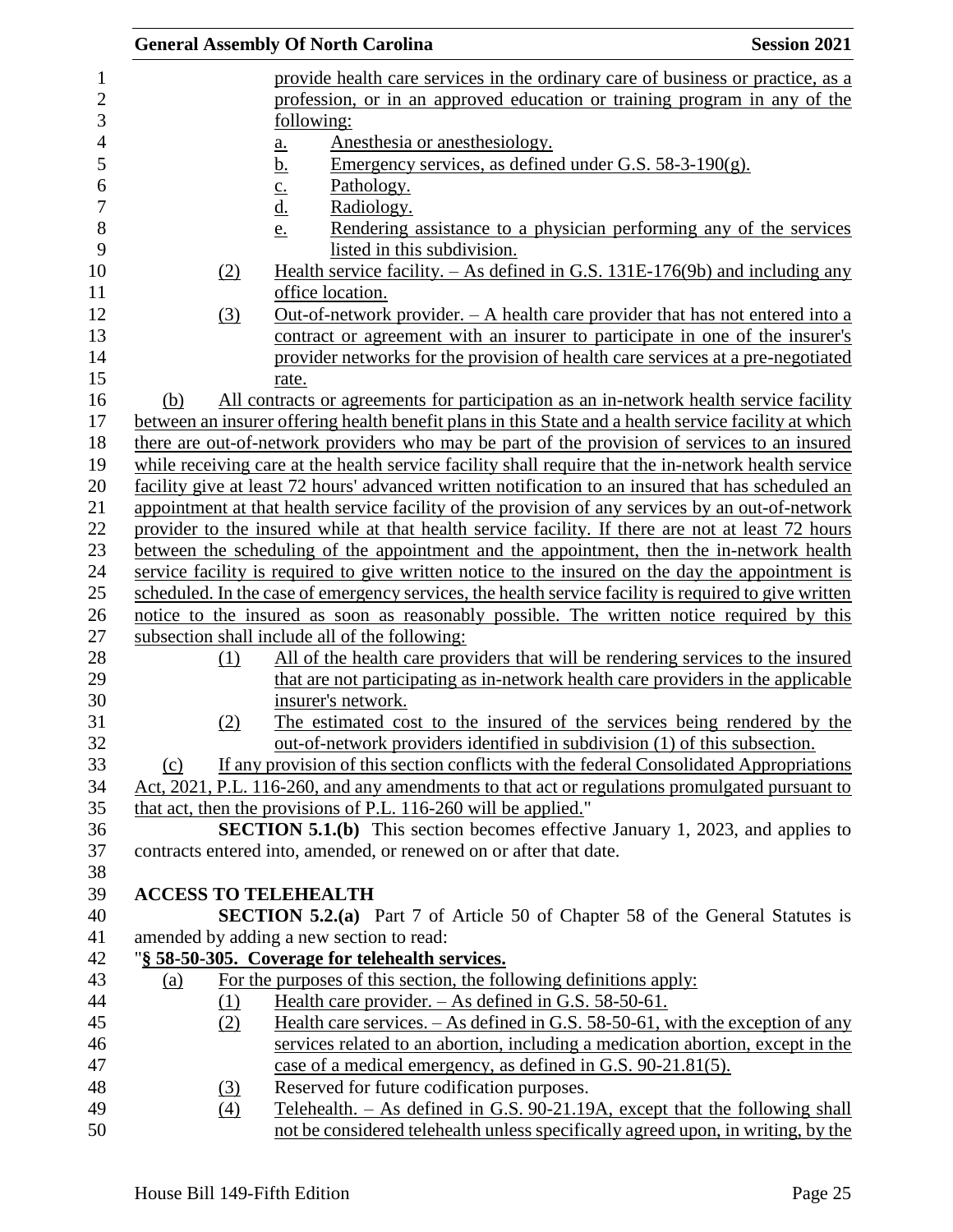|                                                                                            |                          |                                 | <b>General Assembly Of North Carolina</b>                                                                                                                                            | <b>Session 2021</b> |
|--------------------------------------------------------------------------------------------|--------------------------|---------------------------------|--------------------------------------------------------------------------------------------------------------------------------------------------------------------------------------|---------------------|
|                                                                                            |                          |                                 | insurer and the health care provider or contained in reimbursement policies of                                                                                                       |                     |
|                                                                                            |                          |                                 | the insurer for the relevant health benefit plan:                                                                                                                                    |                     |
|                                                                                            |                          | $\underline{a}$ .               | Administrative functions, including, but not limited to, scheduling,                                                                                                                 |                     |
|                                                                                            |                          |                                 | billing, conducting surveys or questionnaires, providing reminders, or                                                                                                               |                     |
|                                                                                            |                          |                                 | conveying test results.                                                                                                                                                              |                     |
|                                                                                            |                          | <u>b.</u>                       | Emails, text messages, or correspondence through an online patient                                                                                                                   |                     |
|                                                                                            |                          |                                 | portal, or any combination of those, in which evaluation, management,                                                                                                                |                     |
|                                                                                            |                          |                                 | or medical decision making by a qualified health care provider does                                                                                                                  |                     |
|                                                                                            |                          |                                 | not occur.                                                                                                                                                                           |                     |
|                                                                                            |                          | $c_{\cdot}$                     | Triage functions.                                                                                                                                                                    |                     |
|                                                                                            |                          | $\underline{\mathbf{d}}$ .      | Health care provider-to-health care provider consultations.                                                                                                                          |                     |
|                                                                                            |                          | e.                              | Therapy, or other patient sessions, provided by unlicensed peers or                                                                                                                  |                     |
|                                                                                            |                          |                                 | health coaches.                                                                                                                                                                      |                     |
|                                                                                            |                          | <u>f.</u>                       | Remote patient monitoring.                                                                                                                                                           |                     |
|                                                                                            |                          | g.                              | Audio-only formats, except as defined by audio-only service codes                                                                                                                    |                     |
|                                                                                            |                          |                                 | contained within current year American Medical Association Current                                                                                                                   |                     |
|                                                                                            |                          |                                 | Procedural Terminology (CPT) or Healthcare Common Procedure                                                                                                                          |                     |
|                                                                                            |                          |                                 | Coding System (HCPCS) code sets.                                                                                                                                                     |                     |
|                                                                                            |                          | <u>h.</u>                       | Services where current technology requires hands-on physical                                                                                                                         |                     |
|                                                                                            |                          |                                 | evaluation or manipulation by a qualified health care provider,                                                                                                                      |                     |
|                                                                                            |                          |                                 | including infusions, injections, biopsies, anesthesia, incisions, and                                                                                                                |                     |
|                                                                                            |                          |                                 | surgery, and other similar services.                                                                                                                                                 |                     |
|                                                                                            |                          | $\frac{\mathrm{i}}{\mathrm{i}}$ | Facility fees or facility services.                                                                                                                                                  |                     |
|                                                                                            |                          |                                 | Any other function that does not involve medical decision making                                                                                                                     |                     |
|                                                                                            |                          |                                 | from a health care provider.                                                                                                                                                         |                     |
| (b)                                                                                        |                          |                                 | An insurer may not exclude from coverage a health care service or procedure                                                                                                          |                     |
|                                                                                            |                          |                                 | delivered by a health care provider to an insured through telehealth solely because the health care                                                                                  |                     |
|                                                                                            |                          |                                 | service or procedure is not provided through an in-person, face-to-face consultation.                                                                                                |                     |
| (c)                                                                                        |                          |                                 | An insurer is not required to provide coverage for any out-of-network services                                                                                                       |                     |
|                                                                                            | provided via telehealth. |                                 |                                                                                                                                                                                      |                     |
| (d)                                                                                        |                          |                                 | An insurer may exclude from coverage a health care service delivered by a contracted,                                                                                                |                     |
|                                                                                            |                          |                                 | or an in-network, health care provider to an insured that is provided solely as a telehealth service<br>without any in-person, face-to-face component if any of the following apply: |                     |
|                                                                                            |                          |                                 | The billing code submitted to the insurer does not accurately describe the                                                                                                           |                     |
|                                                                                            | (1)                      |                                 | health care service for which the health care provider is billing.                                                                                                                   |                     |
|                                                                                            | (2)                      |                                 | The health care provider has not agreed to share claims data or clinical data                                                                                                        |                     |
|                                                                                            |                          |                                 | through the NC Health Information Exchange, established under Article 29B                                                                                                            |                     |
|                                                                                            |                          |                                 | of Chapter 90 of the General Statutes, or as otherwise required by the insurer.                                                                                                      |                     |
|                                                                                            | $\left(3\right)$         |                                 | The health care service provided is the subject of a utilization management                                                                                                          |                     |
|                                                                                            |                          |                                 | program, or other applicable cost-containment or quality management                                                                                                                  |                     |
|                                                                                            |                          |                                 | program, of the insurer.                                                                                                                                                             |                     |
|                                                                                            | (4)                      |                                 | The health care service is not provided by the patient's designated primary                                                                                                          |                     |
|                                                                                            |                          |                                 | care provider or designated medical home.                                                                                                                                            |                     |
| The health care provider has not obtained informed consent from the patient,<br><u>(5)</u> |                          |                                 |                                                                                                                                                                                      |                     |
|                                                                                            |                          |                                 | as required under G.S. 90-21.19A.                                                                                                                                                    |                     |
|                                                                                            | (6)                      |                                 | The insurer determines that the receipt of the health care services through                                                                                                          |                     |
|                                                                                            |                          |                                 | telehealth would impact quality of care or safety of its insureds."                                                                                                                  |                     |
|                                                                                            |                          |                                 | <b>SECTION 5.2.(b)</b> G.S. 58-50-280 reads as rewritten:                                                                                                                            |                     |
|                                                                                            |                          |                                 | "§ 58-50-280. Contract amendments.                                                                                                                                                   |                     |
| (a)                                                                                        |                          |                                 | A health benefit plan or insurer shall send any proposed contract amendment to the                                                                                                   |                     |
|                                                                                            |                          |                                 |                                                                                                                                                                                      |                     |

notice contact of a health care provider pursuant to G.S. 58-50-275. The proposed amendment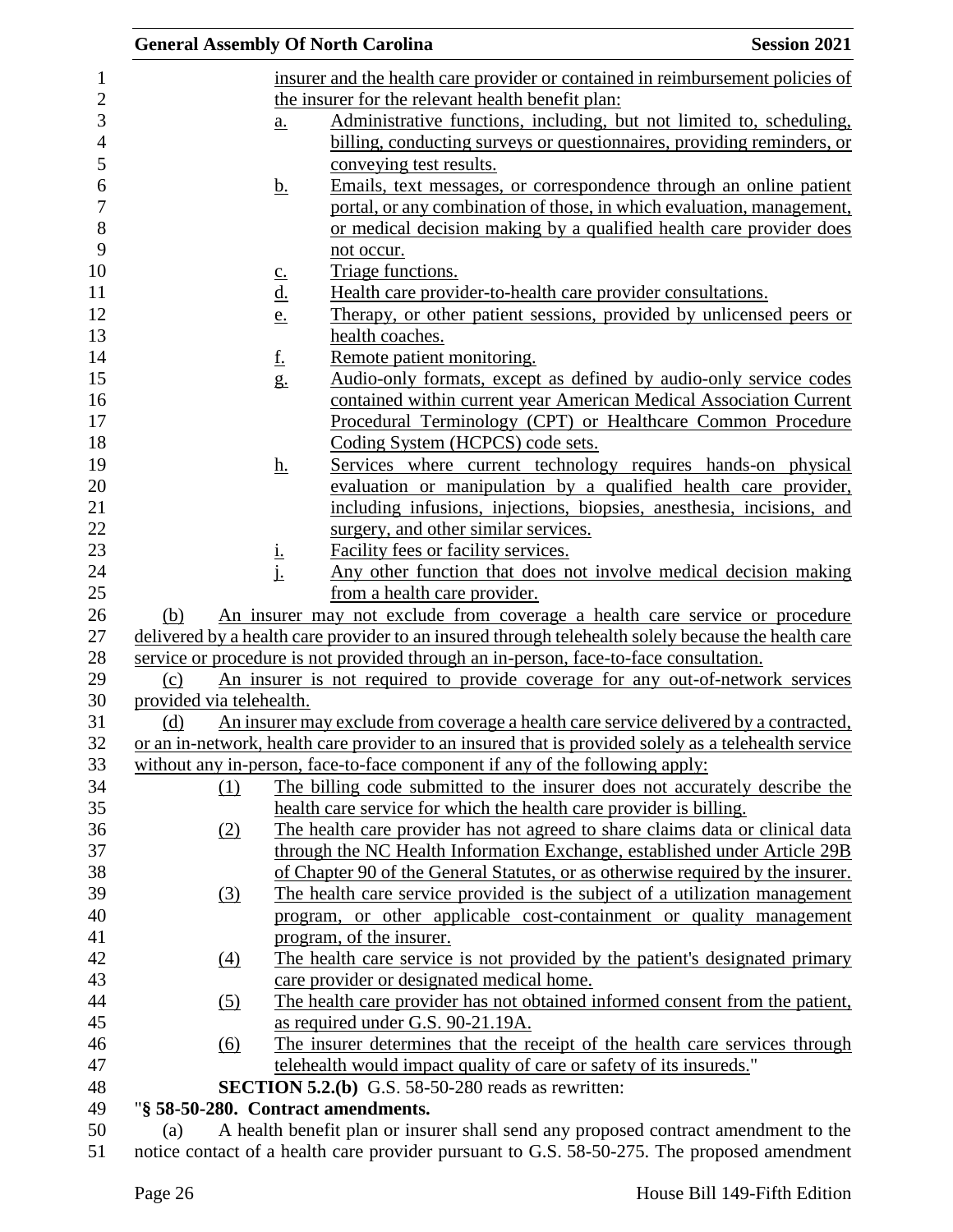|                |                                                                                                |                                               | <b>General Assembly Of North Carolina</b>                                                                                              | <b>Session 2021</b> |  |  |  |
|----------------|------------------------------------------------------------------------------------------------|-----------------------------------------------|----------------------------------------------------------------------------------------------------------------------------------------|---------------------|--|--|--|
| $\mathbf{1}$   | shall be dated, labeled "Amendment," signed by the health benefit plan or insurer, and include |                                               |                                                                                                                                        |                     |  |  |  |
| $\overline{2}$ |                                                                                                | an effective date for the proposed amendment. |                                                                                                                                        |                     |  |  |  |
| 3              | (b)                                                                                            |                                               | A health care provider receiving a proposed amendment shall be given at least 60                                                       |                     |  |  |  |
| 4              |                                                                                                |                                               | days from the date of receipt to object to the proposed amendment. The proposed amendment                                              |                     |  |  |  |
| 5              |                                                                                                |                                               | shall be effective upon the health care provider failing to object in writing within 60 days.                                          |                     |  |  |  |
| 6              | (c)                                                                                            |                                               | If a health care provider objects to a proposed amendment, then the proposed                                                           |                     |  |  |  |
| $\overline{7}$ |                                                                                                |                                               | amendment is not effective and the initiating health benefit plan or insurer shall be provider is                                      |                     |  |  |  |
| $8\,$<br>9     |                                                                                                |                                               | entitled to terminate the contract upon 60 days written notice to the health care provider insurer<br>issuing the health benefit plan. |                     |  |  |  |
| 10             | (d)                                                                                            |                                               | Nothing in this Part prohibits a health care provider and insurer from negotiating                                                     |                     |  |  |  |
| 11             |                                                                                                |                                               | contract terms that provide for mutual consent to an amendment, a process for reaching mutual                                          |                     |  |  |  |
| 12             |                                                                                                |                                               | consent, or alternative notice contacts."                                                                                              |                     |  |  |  |
| 13             |                                                                                                |                                               | <b>SECTION 5.2.(c)</b> Article 1B of Chapter 90 of the General Statutes is amended by                                                  |                     |  |  |  |
| 14             |                                                                                                |                                               | adding a new section to read:                                                                                                          |                     |  |  |  |
| 15             |                                                                                                |                                               | "§ 90-21.19A. Telehealth consumer protections.                                                                                         |                     |  |  |  |
| 16             | (a)                                                                                            |                                               | The following definitions apply in this section:                                                                                       |                     |  |  |  |
| 17             |                                                                                                | (1)                                           | Health benefit plan. - As defined under G.S. 58-3-167.                                                                                 |                     |  |  |  |
| 18             |                                                                                                | (2)                                           | Health services facility. $-$ As defined in G.S. 131E-176, and including any                                                           |                     |  |  |  |
| 19             |                                                                                                |                                               | office location.                                                                                                                       |                     |  |  |  |
| 20             |                                                                                                |                                               | $(3)$ , $(4)$ Reserved for future codification purposes.                                                                               |                     |  |  |  |
| 21             |                                                                                                | (5)                                           | Telehealth. - The use of telecommunications technology to provide health                                                               |                     |  |  |  |
| 22             |                                                                                                |                                               | care services to individuals who are not physically present with the health care                                                       |                     |  |  |  |
| 23             |                                                                                                |                                               | provider.                                                                                                                              |                     |  |  |  |
| 24             | (b)                                                                                            |                                               | Specific informed consent shall be required when health care services are provided                                                     |                     |  |  |  |
| 25             |                                                                                                |                                               | through telehealth to individuals who are insured under a health benefit plan. The required                                            |                     |  |  |  |
| 26             |                                                                                                |                                               | informed consent includes all of the following:                                                                                        |                     |  |  |  |
| 27             |                                                                                                | (1)                                           | Confirmation of the identity of the individual to whom the health care services                                                        |                     |  |  |  |
| 28             |                                                                                                |                                               | are provided.                                                                                                                          |                     |  |  |  |
| 29             |                                                                                                | (2)                                           | Verification and authentication of the individual's personal health history.                                                           |                     |  |  |  |
| 30             |                                                                                                | (3)                                           | Disclosure of the health care provider's identity, applicable credentials, and                                                         |                     |  |  |  |
| 31             |                                                                                                |                                               | contact information, including a current phone number and mailing address of                                                           |                     |  |  |  |
| 32             |                                                                                                |                                               | the health care provider's practice.                                                                                                   |                     |  |  |  |
| 33             |                                                                                                | $\left(4\right)$                              | Disclosure of the delivery model and treatment methods to be utilized,                                                                 |                     |  |  |  |
| 34             |                                                                                                |                                               | including any limitations of the use of telehealth to provide those health care                                                        |                     |  |  |  |
| 35             |                                                                                                |                                               | services. The health care provider is required to document an                                                                          |                     |  |  |  |
| 36             |                                                                                                |                                               | acknowledgement by the individual, or other authorized party, of the risks and                                                         |                     |  |  |  |
| 37             |                                                                                                |                                               | limitations associated with the use of telehealth for the provision of the                                                             |                     |  |  |  |
| 38             |                                                                                                |                                               | relevant health care services.                                                                                                         |                     |  |  |  |
| 39             |                                                                                                | <u>(5)</u>                                    | <u>Provision of informed consent that would be applicable if the delivery of the</u>                                                   |                     |  |  |  |
| 40             |                                                                                                |                                               | health care services were made in person.                                                                                              |                     |  |  |  |
| 41             |                                                                                                | (6)                                           | An explanation that it is the role of the health care provider to determine                                                            |                     |  |  |  |
| 42             |                                                                                                |                                               | whether the condition being diagnosed or treated is appropriate for a telehealth                                                       |                     |  |  |  |
| 43             |                                                                                                |                                               | encounter and advise the individual that the individual is entitled to request an                                                      |                     |  |  |  |
| 44             |                                                                                                |                                               | in-person encounter in lieu of a telehealth visit.                                                                                     |                     |  |  |  |
| 45             |                                                                                                | (7)                                           | If applicable or required for an in-person encounter, provision of the contact                                                         |                     |  |  |  |
| 46             |                                                                                                |                                               | information for the North Carolina Medicaid Board, or other applicable                                                                 |                     |  |  |  |
| 47             |                                                                                                |                                               | licensing board, and a description of, or a website link to, the patient complaint                                                     |                     |  |  |  |
| 48             |                                                                                                |                                               | process for the Board.                                                                                                                 |                     |  |  |  |
| 49             | (c)                                                                                            |                                               | Prior to the provision of a health care service through telehealth, the health care                                                    |                     |  |  |  |
| 50             |                                                                                                |                                               | provider rendering the health care service shall clearly identify all of the following:                                                |                     |  |  |  |